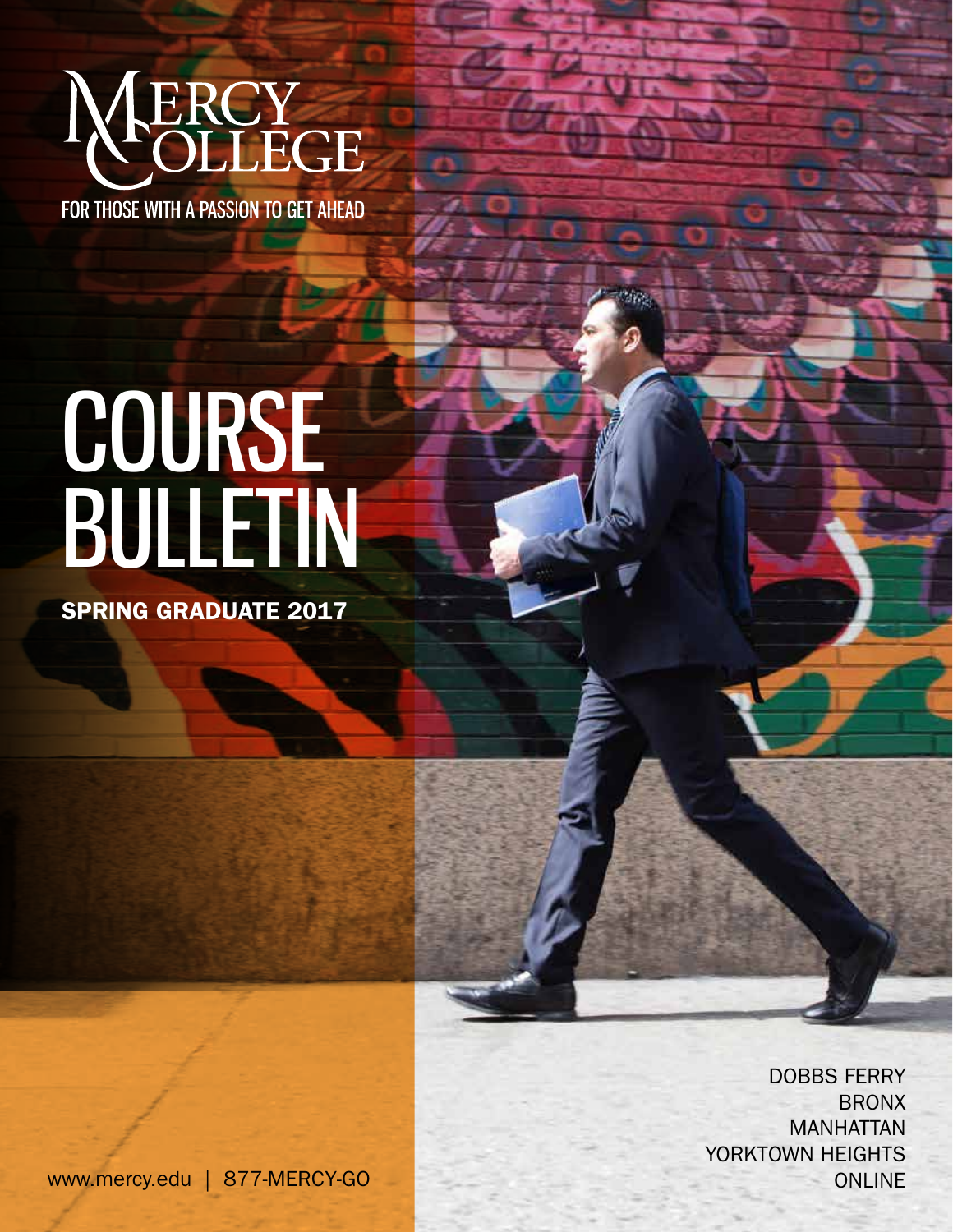# **Spring 2017 Graduate Course Bulletin**

## **Table of Contents**

#### **How To Use This Course Schedule. . . 14**

#### **Spring 2017 Graduate Semester**

| Communication Disorders 15 |  |
|----------------------------|--|
|                            |  |
|                            |  |
|                            |  |
| Education Leadership 21    |  |
| English Literature. 25     |  |
|                            |  |
| Physician Assistant 26     |  |
|                            |  |
| School Psychology  28      |  |

#### **Spring 2017 Trimester**

| Occupational Therapy 29 |  |
|-------------------------|--|
| Physical Therapy 29     |  |

#### **Spring 2017 Quarter**

| Business Administration  31   |  |
|-------------------------------|--|
|                               |  |
| Health Service Management 32  |  |
| Human Resource Management. 32 |  |
| International Business 33     |  |
|                               |  |
| Managerial Analytics 33       |  |
|                               |  |
| Organizational Leadership. 33 |  |



**This bulletin is current as of the print date of October 28, 2016. For the most up to date class schedule, registration, payment and refund policies please check online at www.mercy.edu**

Mercy College reserves the right to revise or change its academic calendar, rules, charges, fees, schedules, courses, requirements for degrees and any other regulations, policies or practices affecting students whenever considered necessary or desirable. The foregoing changes may include, without limitation, the elimination of courses, and programs.



555 Broadway Dobbs Ferry NY, 10522

1-877-MERCY-GO www.mercy.edu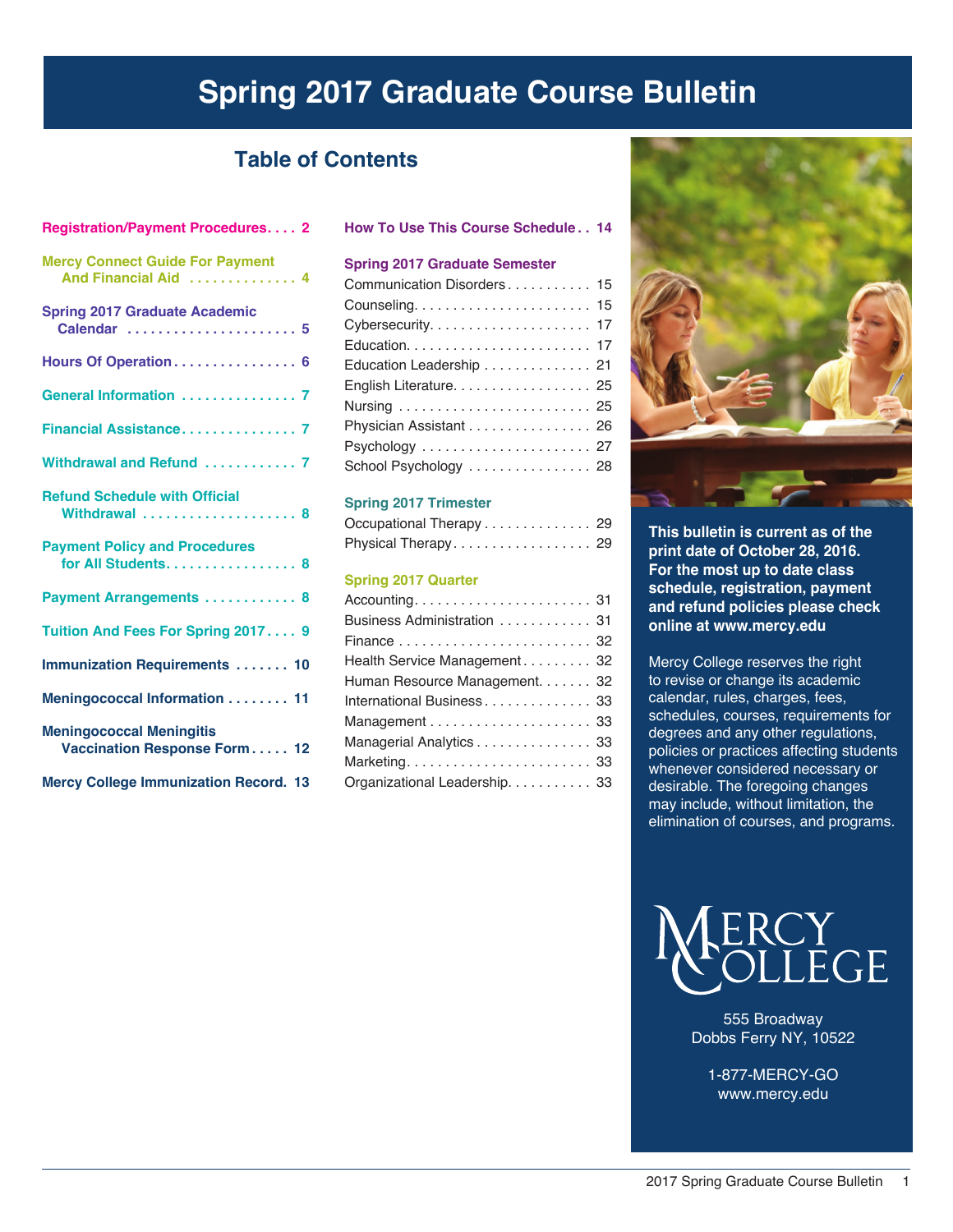## *In-person and Web registration begins on Wednesday, November 2, 2016.*

- **You must be in FULL compliance with the New York State Immunization Law. Submit immunization documents to the Office of Student Services.**
- Make and keep an appointment with your mentor or program director to go over your degree requirements and review your transcript on Mercy Connect. If you have transfer credits, pay particular attention to your transfer work, and make sure that you do not enroll in a course for which you have already received credit.
- Review available courses through Mercy Connect.
- Check **prerequisites and registration restrictions** for each course in which you plan to register by clicking on the CRN and then clicking on the course title. This will tell you the prerequisite.
- Make a list of the courses in which you plan to enroll using a Registration/Schedule Worksheet.
- Clear any holds that prevent registration. Your holds status is available via Mercy Connect by selecting the student tab, then selecting "view holds." If you have any questions about your holds, contact the Student Services at **1-888-464-6737**.
- If you intend to use Financial Aid (grants and loans), you **MUST file the 2016-17 Free Application for Federal Student Aid (FAFSA)**. The Office of Student Services will give priority to those who filed by **February 15, 2016**. If you have not received an award notification prior to the beginning of the semester, please visit the Office of Student Services at your home campus **IMMEDIATELY**.
- All payment arrangements must be completed by

 **Semester: December 28, 2016 Trimester: December 16, 2016 Quarter: January 31, 2017**

> **For questions on your holds, call 1-888-464-6737.**

**We are here to help You!**

#### **To proceed with registration:**

- Either process your registration online (see procedures below) or take your registration form, signed by an advisor, to the Office of Student Services to complete your registration.
- You will be required to complete a Student Acknowledgement Statement and Method of Payment Information Form. This will be used to assist you in completing your payment arrangements for the fall term.
- If you have changed your address, submit your change of address request form at the Office of Student Services at your local campus or fax it to 914-674-7516.

#### **After you have registered:**

- Print your schedule via Mercy Connect.
- Follow through with your payment/financial aid procedures. You may pay online via Mercy Connect. After you have registered:
- Print your schedule via Mercy Connect.
- Follow through with your payment/financial aid procedures. You may pay online via Mercy Connect.

## **Web Registration**

#### **Registration Instructions for Mercy Connect**

Online students who live in the Tri State area must follow the New York State Immunization Law. You can fax your proof of immunization to the Office of Student Services at 914-674-7516

- After logging into Mercy Connect select the **Administrative Services** tab at the top of the page. (If you have trouble logging into Mercy Connect, please contact the Helpdesk at helpdesk@mercy.edu or 914-674-7526.)
- To register for classes, choose **Student and Financial Aid.**
- On the **Student and Financial Aid** page, choose **Registration** to view the **Registration Menu**.
- You must **select a term** before you can access the options on the Registration Menu. Click **Select Term** on the **Registration Menu.**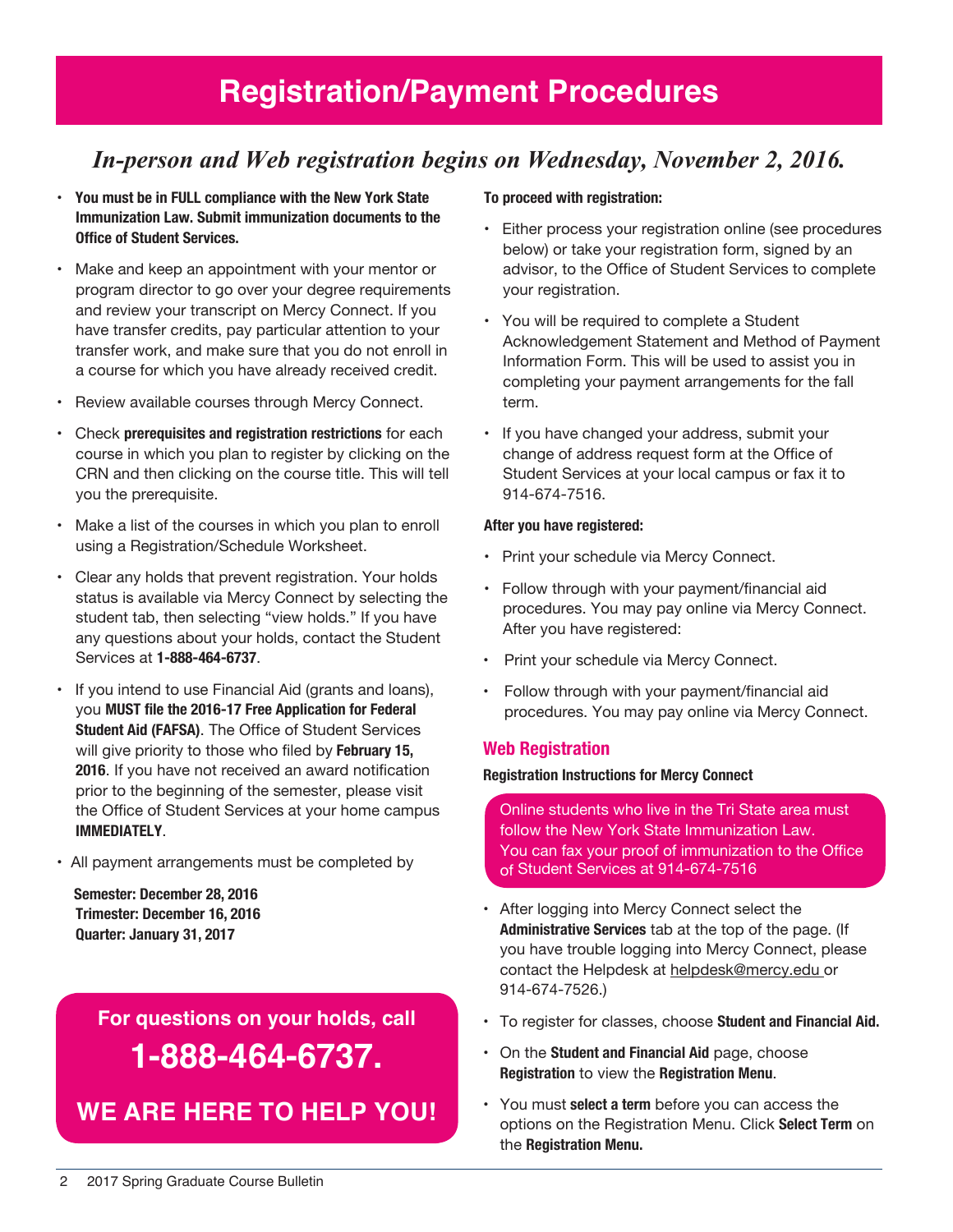- Spring 2017 Trimester (OT & PT)
- Spring 2017 Quarter (Accounting, Health Service Management, Human Resources, MBA, Organizational Leadership)

**Highlight** the term, and click the **Submit Term** button. This will return you to the Registration Menu.

- The first time you select add or drop classes for a term you will be required to complete a Student Acknowledgement Statement and Method of Payment Information Form. This information will be used to assist you in completing your payment arrangements for the spring term.
- If you want to search for classes, click the **Class Search** button at the bottom of the page. This brings you to the Look Up Classes page. On this page, you can search for classes using specific criteria. You must select the subject name and any other criteria you wish to specify (course number, campus, etc.) however only the subject name is required. After selecting the criteria, click Class Search.
- On the **Look Up Classes** page, a listing of classes fitting the criteria you specified will appear. Class information, such as dates, days, time, campus, and seats available will appear for each class listing. If you wish to register for a class, check the box in front of the **CRN** and click **Register**. If there is a C in the box, the class is closed. If there is an X in the box it has been cancelled. If you are on hold you will not be able to check any boxes.
- If you do not have to look up classes because you already know the **Course Reference Number (CRN)** choose **Add or Drop Classes** from the Registration Menu. Then enter the CRNs in the boxes (one CRN per box). After entering the CRNs click the **Submit Changes** button. (If you receive an error message on the **Add/Drop Classes** page, check your schedule of classes or contact your advisor.)
- To **Drop a Class** In the second column, '**Action**' there is a window with a down arrow. Click on the arrow and a message should appear indicating '**Web Drop**'. Click this and then at the bottom of the form click on '**Submit Changes**'. If the message (web drop) does not appear in the window the period for dropping through the web is over and you should contact your advisor. Please see **Withdrawals and Refunds**.
- You can view your schedule by clicking **Detail Schedule** on the **Registration Menu**. To get to the Registration Menu, click the menu icon on the toolbar located in the top right corner of the page. If you want to print your class schedule, click the printer icon on your web browser's toolbar.

Before you logout, click on **Account Summary** from the **Student Account** menu under **Student and Financial Aid**. Make sure you have made the necessary arrangements to cover your tuition using grants, loans, payment plan, etc.

## **We are here to help you:**

**Graduate Advising: contact your mentor or program director**

**Registration Holds: Student Services Support Center at 1-888-464-6737**

**Financial Aid: Student Services Support Center at 1-888-464-6737**

**Graduate Academic holds: contact your School Dean**

**Computer helpdesk: helpdesk@mercy.edu or 914-674-7526**

| <b>Subject, Course #, Title</b> | <b>CRN Number</b> | <b>Credit</b> | <b>Day</b> | <b>Time</b> |
|---------------------------------|-------------------|---------------|------------|-------------|
|                                 |                   |               |            |             |
|                                 |                   |               |            |             |
|                                 |                   |               |            |             |
|                                 |                   |               |            |             |
|                                 |                   |               |            |             |
|                                 |                   |               |            |             |
|                                 |                   |               |            |             |
|                                 |                   |               |            |             |
|                                 |                   |               |            |             |

#### **Registration/Schedule Worksheet**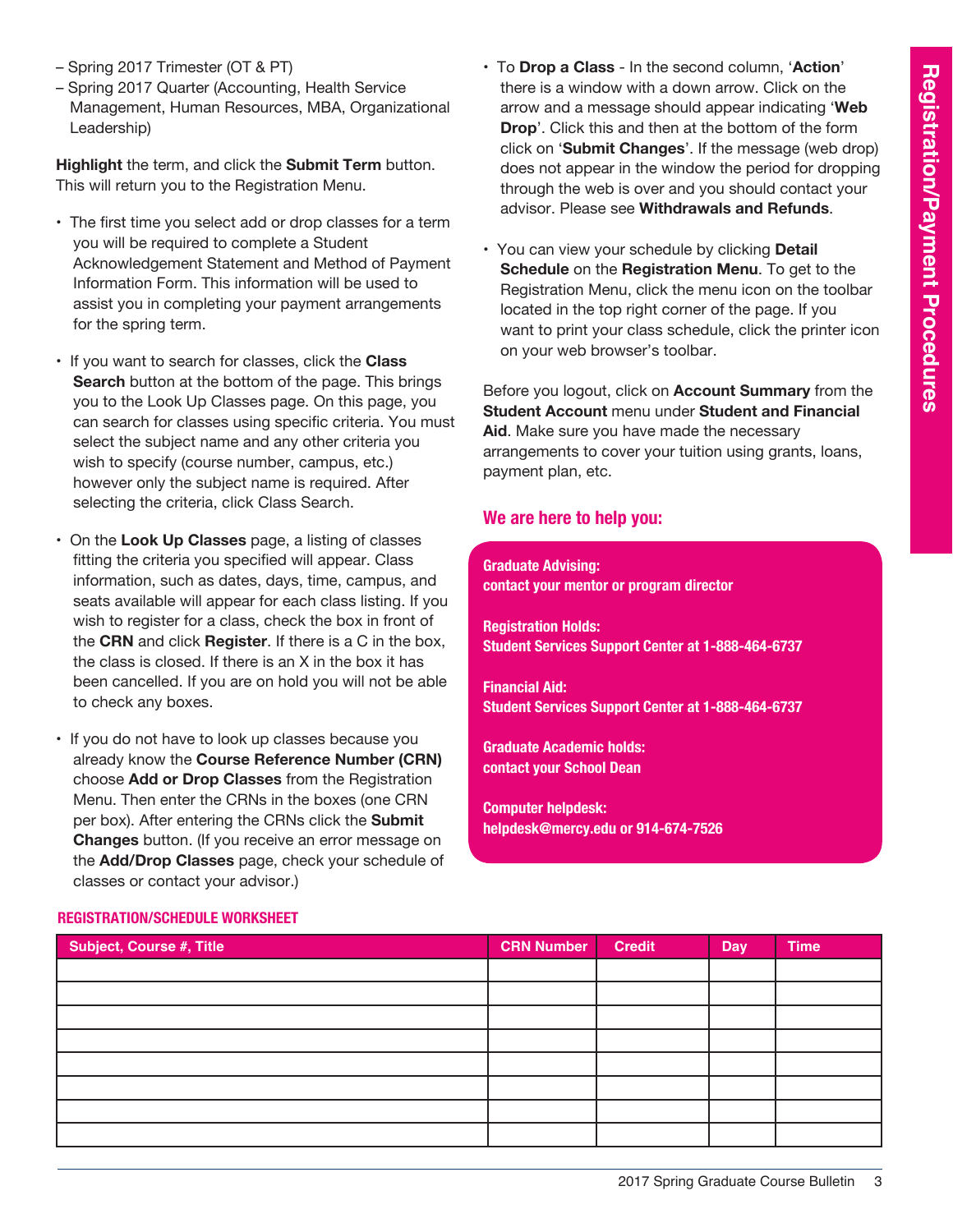## **Mercy Connect Guide for Payment and Financial Aid**



...your gateway to the **Mercy College community** 

## **OBTAINING YOUR MERCY COLLEGE CONNECT ACCOUNT**

- **1.** Navigate to http://connect.mercy.edu
- **2. Click on "Get your Username and Password" on the left**
- **3.** Enter the required information, and click SUBMIT.
- **4.** This will provide you with your Username and PIN number for Mercy Connect and Blackboard, the College's online course system

## **ACCESSING YOUR STUDENT ACCOUNT**

- **1.** Go to http://connect.mercy.edu
- **2. Click on "Get your Username and Password" on the left**
- **3.** Click on the Academic Services tab at the right side of the page
- **4.** Select Administrative Services
- **5.** Select Student & Financial Aid
- **6.** Click on "Student Account"
- **7.** Select Term to review current charges and financial aid package

#### **Mercy College homepage to obtain entrance/exit counseling:**

- 
- **1.** Go to Mercy College Homepage at www.mercy.edu
- **2.** Go to Admissions
- **3.** Go to Financial Aid, How to apply link on the right side of the page. Go to Forms and Documentation
- **4.** All the way to Bottom of Page are Links (URL'S) for Entrance and Exit Interviews

## **Cancellation and Schedule Change Policy**

The College reserves the right to revise, change schedule or cancel any course whenever considered necessary or desirable. Course cancellation information is posted in Mercy Connect. Students are also notified via Mercy Connect e-mail.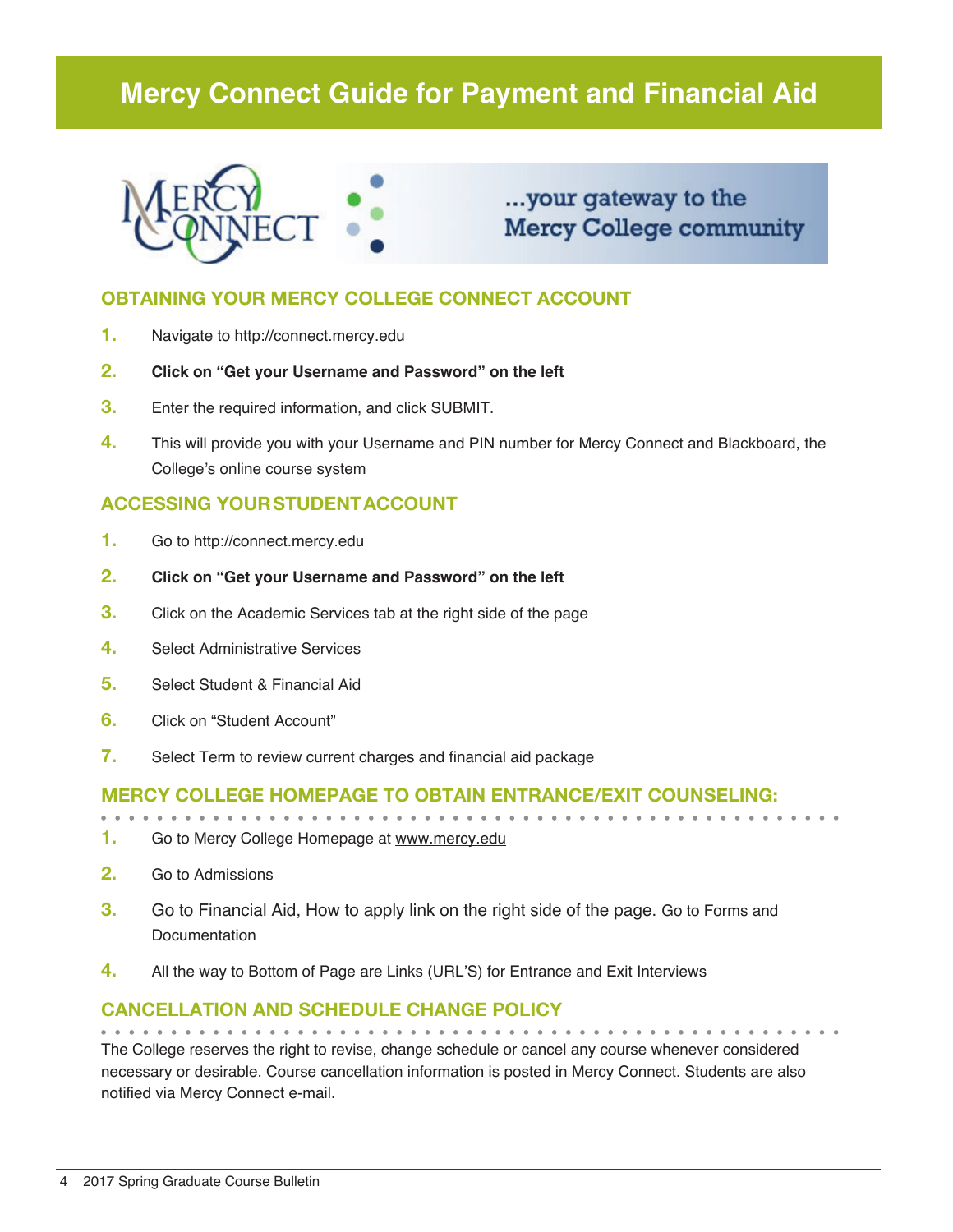# **Spring 2017 Graduate Academic Calendar**

All terms follow the schedule for observed Federal holidays, as outlined in the term A schedule.

#### **TERM A – 15 Week Semester**

Communication Disorders, Counseling, Education, English Literature, Cybersecurity, Marriage and Family Therapy, Mental Health Counseling, Nursing, Physician Assistant, Psychology, Educational Leadership, School Psychology

| Monday, January 16    | Martin Luther King, Jr. Day: College Holiday                      |
|-----------------------|-------------------------------------------------------------------|
| Wednesday, January 18 | Spring Term A Begins                                              |
| Tuesday, January 24   | Last Date for Registration and Change of Program                  |
| Monday, February 20   | Presidents' Day: College Holiday                                  |
| Tuesday, March 14     | Faculty Seminar Day: only classes beginning at or after 4 PM meet |
| Wednesday, March 15   | Last Day for Course Withdrawal with a "W"                         |
| Monday, March 27      | <b>Spring Recess Begins</b>                                       |
| Monday, April 3       | <b>Classes Resume</b>                                             |
| Tuesday, May 9        | Spring Term A ends                                                |
| Wednesday, May 10     | <b>Baccalaureate</b>                                              |
| Wednesday, May 17     | Commencement                                                      |
| Friday, May 26        | College Holiday                                                   |
| Monday, May 29        | Memorial Day: College Holiday                                     |

#### **TERM R – 15 Weekend Trimester - Friday, January 6 – Sunday, April 23**

#### Occupational Therapy, Physical Therapy

| Thursday, January 12 | Last Day for Registration and Change of Program                   |
|----------------------|-------------------------------------------------------------------|
| Monday, January 16   | Martin Luther King, Jr. Day: College Holiday                      |
| Monday, February 20  | Presidents' Day: College Holiday                                  |
| Monday, March 13     | Last Day for Course Withdrawal with a "W"                         |
| Tuesday, March 14    | Faculty Seminar Day: only classes beginning at or after 4 PM meet |
| Monday, March 27     | <b>Spring Recess Begins</b>                                       |
| Monday, April 3      | <b>Classes Resume</b>                                             |
|                      |                                                                   |

#### **TERM Q – 10 Week Quarter - Tuesday, February 21 – Monday, May 8**

Business Administration, Human Resource Management, Public Accounting, Health Services Management Sunday, February 26 Last Day for Registration and Change of Program Tuesday, March 14 Faculty Seminar Day: only classes beginning at or after 4 PM meet Monday, March 27 Spring Recess Begins<br>
Monday, April 3 Classes Resume Classes Resume

#### **TERMS V & X – Saturday, January 28 – Saturday, May 13**

#### **Education**

6 Saturdays per course:<br> $V = 1/28$ :  $2/18$ :  $3/4$ : **V** 1/28; 2/18; 3/4; 3/18; 4/15; 4/29<br>**X** 2/11; 2/25; 3/11; 4/1; 4/22; 5/13

**X** 2/11; 2/25; 3/11; 4/1; 4/22; 5/13

\* See refund table on page 8 for financial liability.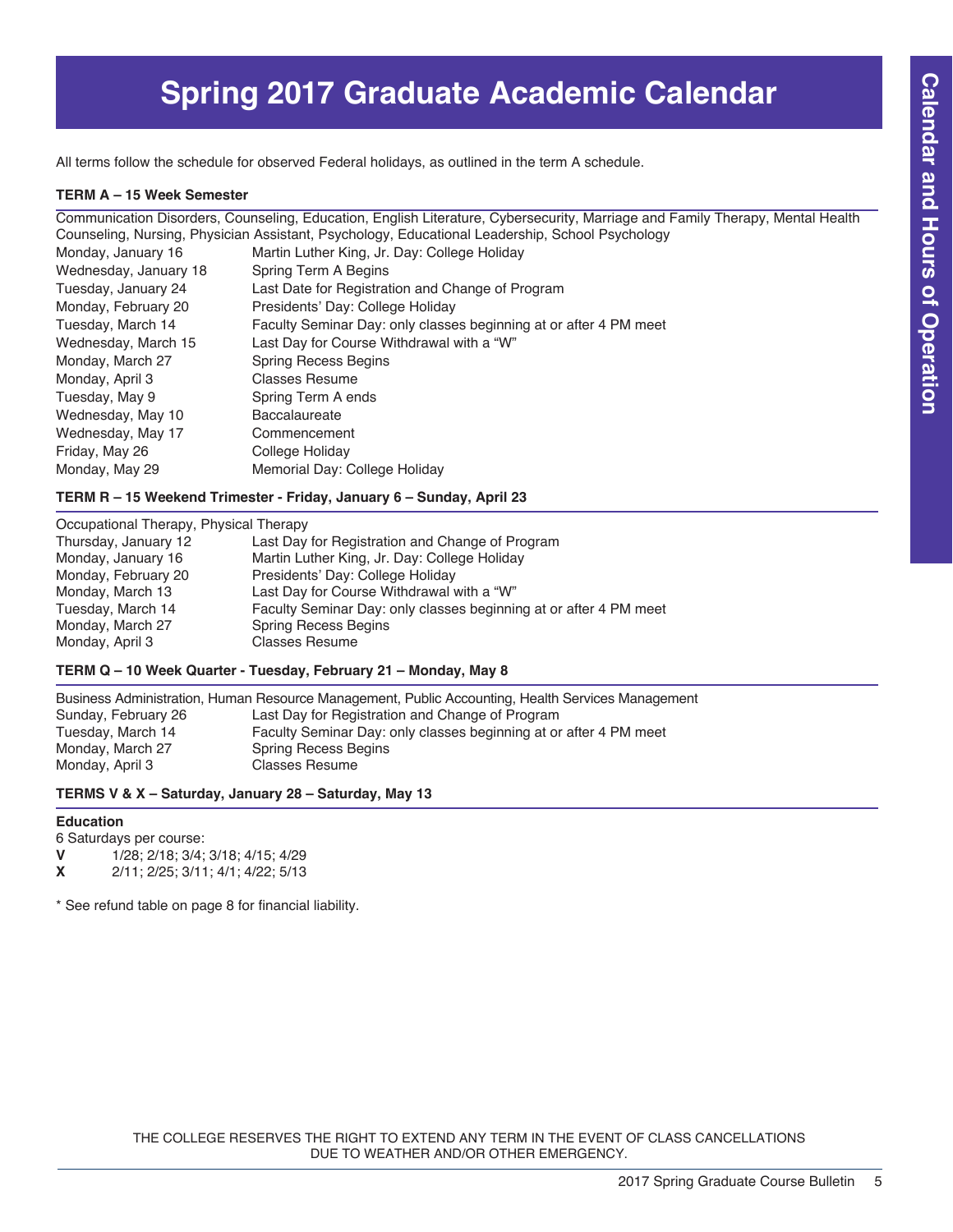|                    | <b>HOURS OF OPERATION</b> |                                |                            |
|--------------------|---------------------------|--------------------------------|----------------------------|
|                    | <b>Admissions</b>         | <b>PACT</b>                    | <b>Enrollment Services</b> |
| <b>Dobbs Ferry</b> |                           |                                |                            |
| Monday             | 9:00 am - 7:00 pm         | 8:30 am - 7:00 pm              | $9:00$ am - $7:00$ pm      |
| Tuesday            | $9:00$ am - $7:00$ pm     | 8:30 am - 7:00 pm              | $9:00$ am - $7:00$ pm      |
| Wednesday          | $9:00$ am - 7:00 pm       | 8:30 am - 7:00 pm              | $9:00$ am - 7:00 pm        |
| Thursday           | 9:00 am - 7:00 pm         | 8:30 am - 7:00 pm              | 9:00 am - 7:00 pm          |
| Friday             | $9:00$ am - 5:00 pm       | $9:00$ am - 5:00 pm            | 9:00 am - 5:00 pm          |
| Saturday           | $9:00$ am - 2:00 pm       | 9:00 am - 2:00 pm              | $9:00$ am - 2:00 pm*       |
| <b>Bronx</b>       |                           |                                |                            |
| Monday             | $9:00$ am - $7:00$ pm     | 9:00 am - 7:00 pm              | 9:00 am - 7:00 pm          |
| Tuesday            | $9:00$ am - 7:00 pm       | $9:00$ am - $7:00$ pm          | $9:00$ am - $7:00$ pm      |
| Wednesday          | $9:00$ am - 7:00 pm       | 9:00 am - 7:00 pm              | $9:00$ am - $7:00$ pm      |
| Thursday           | $9:00$ am - 7:00 pm       | $9:00$ am - $7:00$ pm          | $9:00$ am - 7:00 pm        |
| Friday             | 9:00 am - 5:00 pm         | 9:00 am - 5:00 pm              | 9:00 am - 5:00 pm          |
| Saturday           | $9:00$ am - 2:00 pm       | $9:00$ am - 2:00 pm            | 9:00 am - 2:00 pm*         |
| <b>Manhattan</b>   |                           |                                |                            |
| Monday             | $9:00$ am - $7:00$ pm     | 9:00 am - 7:00 pm              | 9:00 am - 7:00 pm          |
| Tuesday            | $9:00$ am - $7:00$ pm     | 9:00 am - 7:00 pm              | $9:00$ am - $7:00$ pm      |
| Wednesday          | $9:00$ am - 7:00 pm       | $9:00$ am - $7:00$ pm          | $9:00$ am - 7:00 pm        |
| Thursday           | 9:00 am - 7:00 pm         | 9:00 am - 7:00 pm              | 9:00 am - 7:00 pm          |
| Friday             | $9:00$ am - 5:00 pm       | $9:00$ am - $5:00$ pm          | $9:00$ am - $5:00$ pm      |
| Saturday           | $9:00$ am - 2:00 pm       | $9:00$ am - 2:00 pm            | 9:00 am - 2:00 pm*         |
| Yorktown           |                           |                                |                            |
| Monday             | 9:00 am - 7:00 pm         |                                | 9:00 am - 7:00 pm          |
| Tuesday            | $9:00$ am - $7:00$ pm     | <b>SEE ENROLLMENT SERVICES</b> | $9:00$ am - $7:00$ pm      |
| Wednesday          | $9:00$ am - 7:00 pm       | <b>HOURS</b>                   | 9:00 am - 7:00 pm          |
| Thursday           | 9:00 am - 7:00 pm         |                                | 9:00 am - 7:00 pm          |
| Friday             | $9:00$ am - 5:00 pm       |                                | $9:00$ am - 5:00 pm        |
| Saturday           | $9:00$ am - 2:00 pm       |                                | $9:00$ am - 2:00 pm*       |
|                    |                           |                                |                            |

# \*Please note: CHANGE OF SATURDAY HOURS AS OF MAY 2015 The office will be open the 2<sup>nd</sup> and 4<sup>th</sup> Saturday of the month.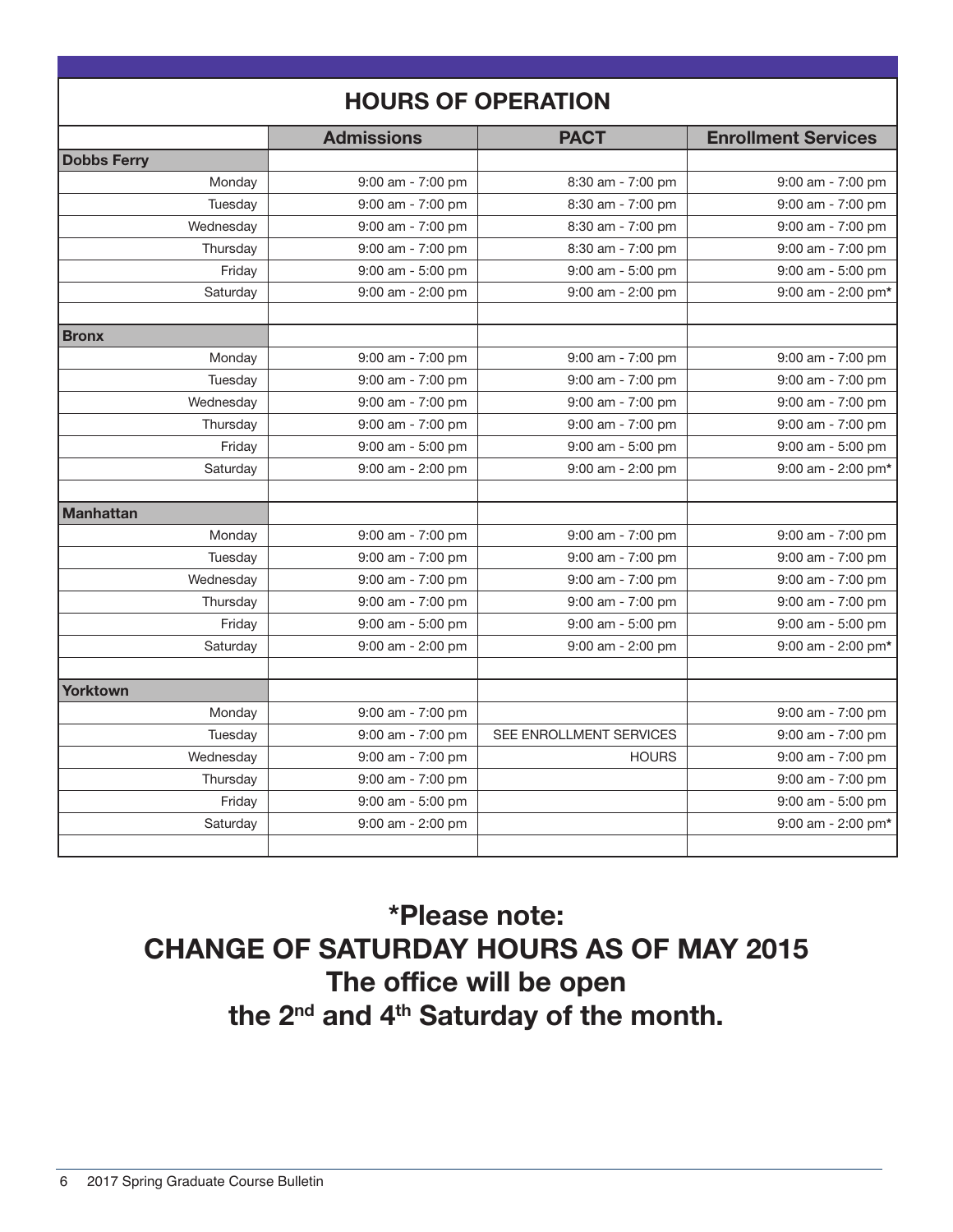## **Non-Degree Seeking Students**

Non-Degree Seeking Students (Non-Matriculating) Students who wish to enroll in courses for college credit on a non-matriculating (non-degree) basis may register for those courses without making a formal application for admission to Mercy College. However, all nonmatriculating students must meet with an admissions counselor to complete a non-degree form and to have the desired courses approved.

**Non-matriculated students are not eligible for Federal, State or Institutional Financial Aid.** For payment options or assistance with financial aid requirements, an appointment with a Student Services Staff member is recommended. You are welcome to the Office of Student Services at any of our four campus locations or may phone the Office of Admissions to become a matriculated student at 877-MERCY-GO.

## **Financial Assistance**

The Office of Student Services communicates with students both via Mercy Connect and via US Mail. Requests for required documentation and financial aid award package notifications are sent as both a targeted email message, and via US Mail. To expedite processes, students are encouraged to login to Mercy Connect weekly to check for these messages. Directions for using Mercy Connect are available in the Mercy Connect Section of this bulletin. Additionally, you are welcome to visit one of our campus Office of Student Services if you need personalized assistance. Finally, you may also contact us by telephone:

| <b>Athletic Scholarships</b>           | 914-674-7566 |                |
|----------------------------------------|--------------|----------------|
|                                        |              |                |
| Academic Scholarships 888-464-6737     |              |                |
|                                        |              |                |
| <b>Account or Financial Aid status</b> |              | 1-888-464-6737 |
|                                        |              |                |

#### **Withdrawals and Refunds**

. . . . . . . . . . . . Students wishing to withdraw from courses for which they have registered MUST file an official withdrawal. Ceasing to attend classes does not constitute an official withdrawal. If you do not officially withdraw it will result in the issuance of a grade of "FW" which will be calculated into the student's GPA as an "F" and may result in dismissal. In addition this status will be reported to the Office of Student Services and may result in a reevaluation and possibly a reduction of financial aid funds. Notification to the instructor or to any other office does not constitute an official withdrawal. An official withdrawal may be processed in person at any Student Services Office, or via Mercy Connect.

Withdrawal from class(es) does not necessarily entitle a student to a refund of tuition and fees paid, or to a reversal of tuition charged. Refunds will be made in accordance with the refund schedule. The date of withdrawal will be the date the official withdrawal form is entered into the computer, not the last date of class attendance. Students who receive financial aid should contact a Student Services counselor.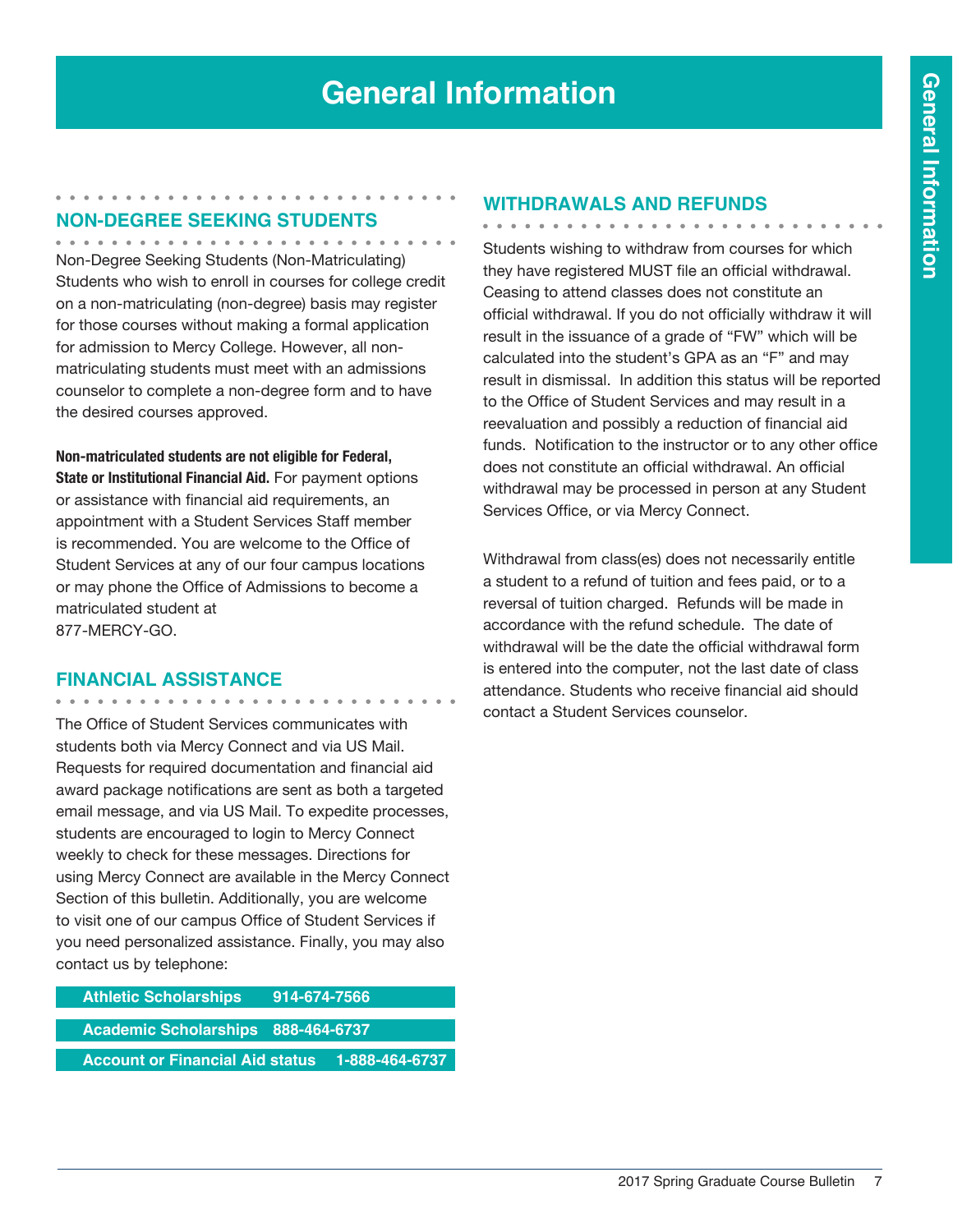## **Refund Schedule with Official Withdrawal**

(Dates indicate the last day on which the official withdrawal may be processed)

#### **GRADUATE PROGRAMS**

|                     | 100%    | 80%    | 50%   | $0\%$         |
|---------------------|---------|--------|-------|---------------|
| <b>TERM A</b>       | Jan 24  | Jan 31 | Feb 7 | Feb 8         |
| <b>TFRM B</b>       | Jan 24. | Jan 31 |       | Feb 1         |
| <b>TFRM C</b>       | Mar 20  | Mar 27 |       | Mar 28        |
| <b>TFRM F1</b>      | Jan 21  | Jan 24 |       | Jan 25        |
| TFRM F <sub>2</sub> | Feb 18  | Feb 21 |       | Feb 22        |
| <b>TERM E3</b>      | Mar 18  | Mar 21 |       | <b>Mar 22</b> |
| <b>TFRM F4</b>      | Apr 22  | Apr 25 |       | Apr 26        |
| <b>TFRM R</b>       | Jan 12  | Jan 19 |       | Jan 20        |
| <b>TERM Q</b>       | Feb 26  | Mar 5  |       | Mar 6         |
| <b>TERM V</b>       | Jan 28  |        |       | Jan 29        |
| <b>TERM X</b>       | Feb 11  |        |       | Feb 12        |

Students that withdraw during any part of the refund period and have deferred payment via third party (whether financial aid, employer, etc) arrangements will be responsible for all tuition and related fees regardless if eligibility of such arrangements for disbursement and/or payment have been established prior to withdrawal.

Credit granted for tuition charged to American Express, Discover, MasterCard or VISA will be credited to the student's Mercy College account.

Refunds will be granted only for credit that appears on the student's account. The processing of refunds from loans, financial aid award, or other third party reimbursement cannot begin prior to the time the College certifies eligibility and/or receives and posts the funds to the student's account. Refund checks are made payable to the student and mailed to the student's home address.

Refunds resulting from a Parent Plus Loan will be made payable to the parent and mail to the parent's address on record.

## **Payment Policy and Procedures for all Students**

To best serve your financial needs as a student at Mercy College, it is important to familiarize yourself with the College's payment policy. The following is a brief summary of those policies, for further information please refer to our web site or call 1-888-464-6737.

Acceptable payment arrangements must be made three weeks before the first day of each term. Acceptable payment arrangements include payment in full or approved financial aid and a payment plan covering the balance in full. Students who have not made satisfactory payment arrangements will incur monthly late fees, and will have registration/transcript holds placed on their accounts. Prior balances must be paid in full.

## **Acceptable Payment Arrangements include:**

- Checks and credit cards (American Express, Discover, MasterCard, VISA)
- Official Scholarship Notification
- Company Reimbursement Written authorization on company letterhead, signed by a supervisor, specifying that payment will be made directly to Mercy College
- Employee Reimbursement Tuition Reimbursement Agreement must be signed
- Approved Financial Aid grants and loans
- Payment Plan Agreements Interest-Free Monthly Payment Option Plan
- Tuition Management Systems apply at www.afford. com or 1-800-722-4867
- Mercy College Payment Plan apply at https://www.mercy.edu/services/paymentplanform.pdf
- *Note: Students eligible for the maximum amount of financial aid and grants are still responsible for the difference between tuition and fee charges and full grant eligibility.*

*A payment plan or supplemental private loan may be required to cover the balance due.*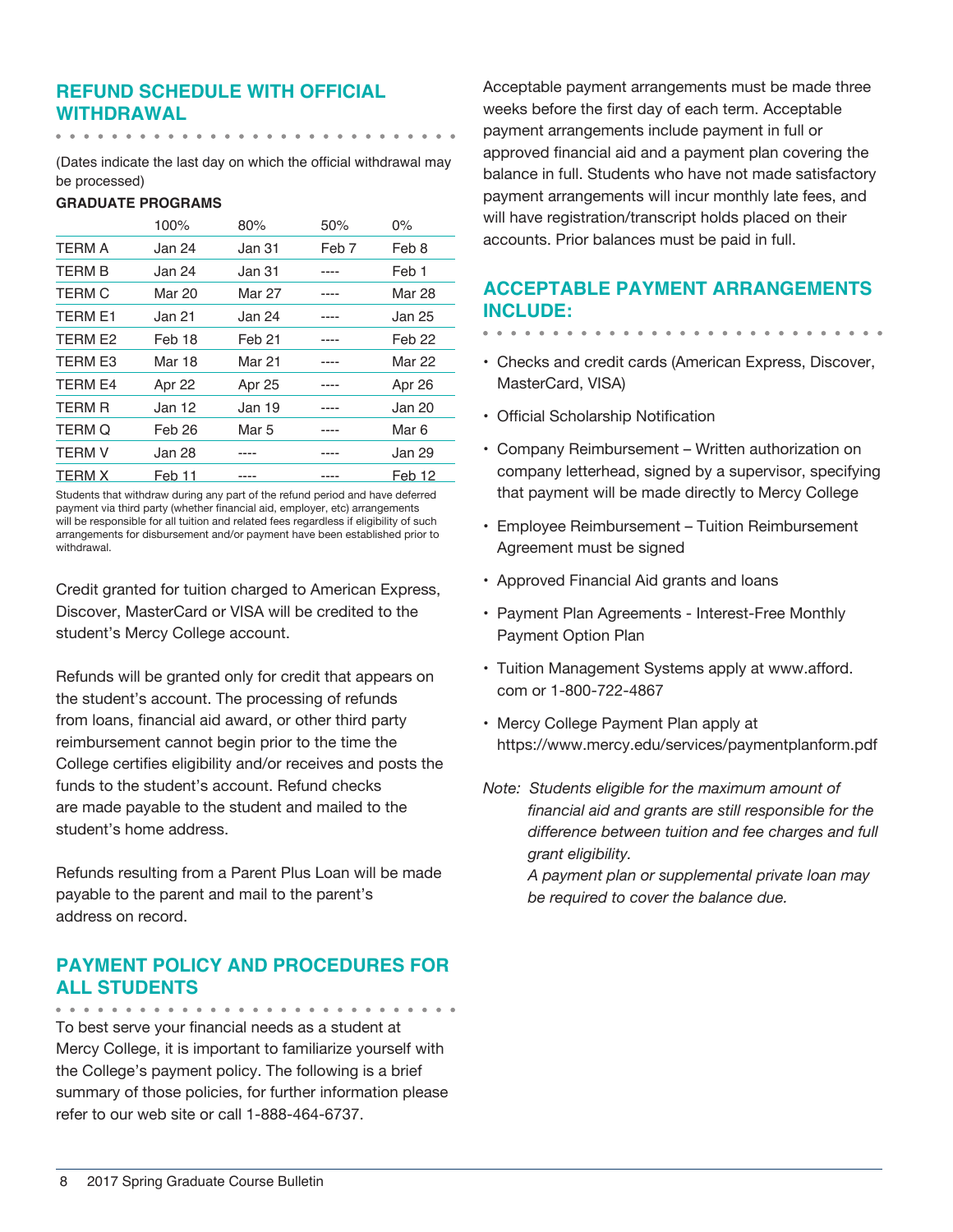# **Tuition and Fees for Spring 2017**

| <b>Undergraduate Tuition</b>          | Full time (12 credits or more)                      | \$8,886.00 per term |
|---------------------------------------|-----------------------------------------------------|---------------------|
|                                       | Part time (less than 12 credits)                    | \$748.00 per credit |
| <b>Undergraduate Registration Fee</b> | 12 credits or more                                  | \$310.00 per term   |
|                                       | Less than 12 credits                                | \$155.00 per term   |
| <b>Undergraduate Program Fees</b>     | Computer Arts & Technology: greater than 6 credits  | \$800.00 per term   |
| (Fall and Spring Terms Only)          | Computer Arts & Technology: 6 credits or less       | \$400.00 per term   |
|                                       | Music Industry & Technology: greater than 6 credits | \$800.00 per term   |
|                                       | Music Industry & Technology: 6 credits or less      | \$400.00 per term   |
|                                       | Occupational Therapy Assistant: 2nd year students   | \$100.00 per term   |
|                                       | Nursing Program: 1st year students                  | \$375.00 per term   |
|                                       | Nursing Program: Upper level students               | \$300.00 per term   |
|                                       | Clinical Lab Science: 4th year students             | \$250.00 per term   |
| <b>Graduate Tuition</b>               | <b>Communication Disorders</b>                      | \$926.00 per credit |
|                                       | Counseling                                          | \$842.00 per credit |
|                                       | Cybersecurity                                       | \$861.00 per credit |
|                                       | Education                                           | \$842.00 per credit |
|                                       | English Literature                                  | \$842.00 per credit |
|                                       | <b>Health Services Management</b>                   | \$842.00 per credit |
|                                       | Human Resource Management                           | \$861.00 per credit |
|                                       | MBA - Business Administration                       | \$861.00 per credit |
|                                       | Nursing                                             | \$842.00 per credit |
|                                       | Occupational Therapy                                | \$926.00 per credit |
|                                       | Organizational Leadership                           | \$861.00 per credit |
|                                       | Physical Therapy                                    | \$926.00 per credit |
|                                       | <b>Physician Assistant Studies</b>                  | \$967.00 per credit |
|                                       | Psychology                                          | \$842.00 per credit |
|                                       | <b>Public Accounting</b>                            | \$861.00 per credit |
|                                       | School Building Leadership                          | \$842.00 per credit |
|                                       | School Psychology                                   | \$842.00 per credit |
|                                       | Web Strategy and Design                             | \$861.00 per credit |
| <b>Graduate Registration Fee</b>      | 12 credits or more                                  | \$310.00 per term   |
|                                       | Less than 12 credits                                | \$155.00 per term   |
| <b>Graduate Fees</b>                  | Physician Assistant - Final program year            | \$275.00 per term   |
|                                       | Physical Therapy - 2nd year students                | \$130.00 per term   |
|                                       | Physical Therapy - 3rd year students                | \$130.00 per term   |
|                                       | Occupational Therapy - 1st year students            | \$330.00 per term   |
|                                       | Occupational Therapy - 2nd year students            | \$200.00 per term   |
|                                       | Communication Disorders - 1st year students         | \$225.00 per term   |
| <b>Transcript Fee</b>                 | <b>Official Transcript</b>                          | Free                |
|                                       | <b>Unofficial Transcript</b>                        | \$5.00 per copy     |
| <b>International Student Fee</b>      | <b>First Time Enrolled Fee</b>                      | \$450.00            |
| <b>Student Accident Insurance</b>     | Full-time Undergraduate and Graduate Students       | \$17.90             |
| <b>Application Fee</b>                | Undergraduate                                       | \$40.00             |
|                                       | Graduate                                            | \$40.00             |
|                                       | Graduate-OT/PT/OM Programs                          | \$62.00             |
| <b>Audit Fee</b>                      |                                                     | 50% of tuition      |
| <b>Late Payment Fee</b>               | For each late payment                               | \$100.00 each       |
| <b>Late Registration Fee</b>          |                                                     | \$100.00 each       |
| <b>Returned Check Fee</b>             |                                                     | \$20.00 each        |
|                                       |                                                     |                     |

## All fees are non-refundable and subject to change without prior notice.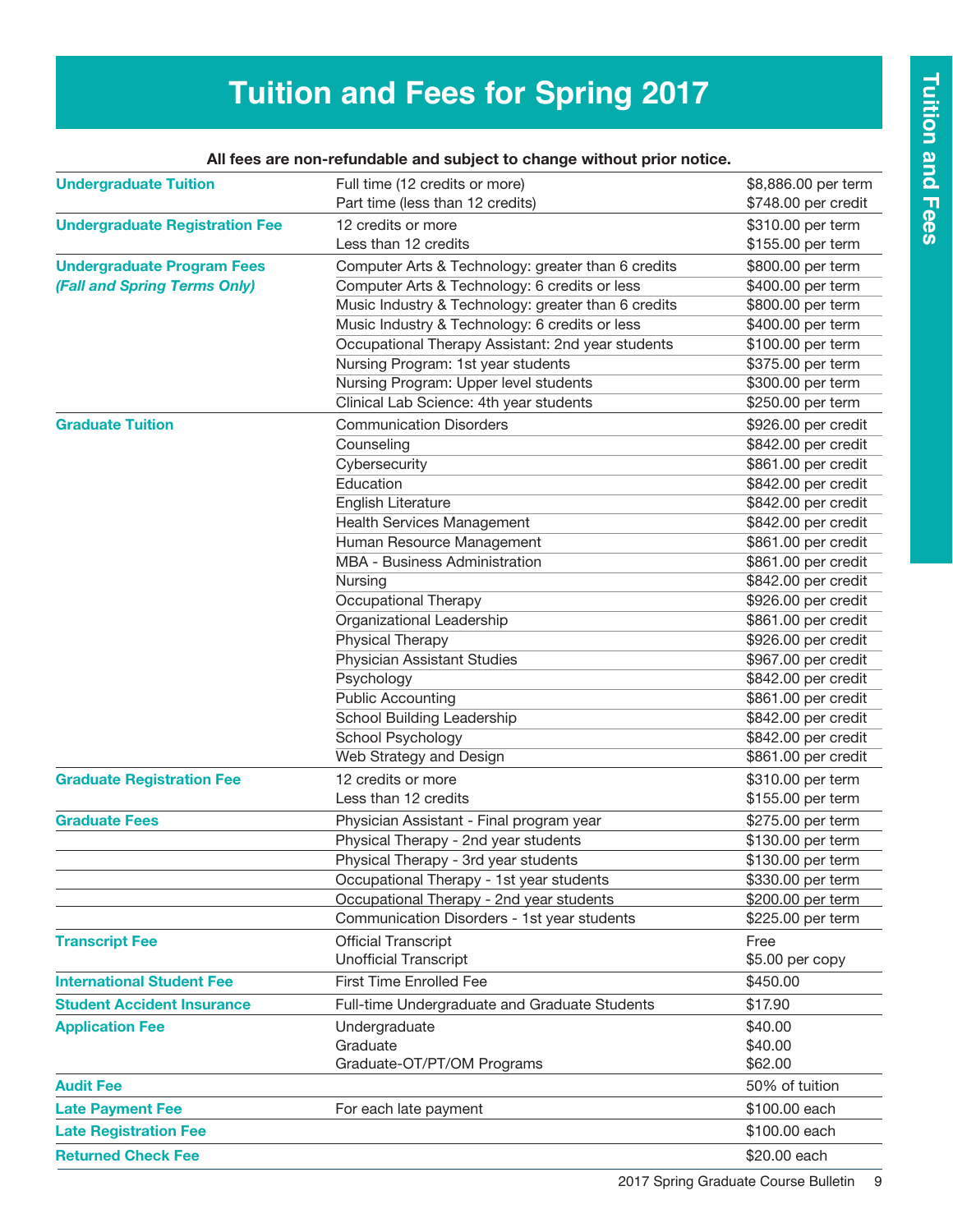**All students enrolling for six or more credits must be in full compliance with the New York State Immunization law, and will not be permitted to register for classes without proof of one MMR and submission of a completed meningitis form. The remaining documentation must be submitted within 30 days of the start of the semester. If the documentation is not submitted, the student will not be allowed to continue attending classes and will be dropped from his/her courses without refund (full tuition liability).**

There are several ways to comply with the immunization requirements:

### **MENINGOCOCCAL MENINGITIS**

The New York Public Health Law requires that colleges distribute information about Meningococcal Meningitis disease and vaccination to *all* students registered for six or more credits. Students are required to decide whether or not to be immunized for Meningitis and to submit a form that formally confirms their decision. A copy of the form is provided in this booklet. The completed form should be submitted to the Office of Student Services (it can be faxed to 914-674-7516 or if you prefer, submit the information electronically through Mercy Connect https://www.mercy.edu/vaccine Electronic submission of the meningitis form through Mercy Connect will be accepted as your signature.

## **MEASLES, MUMPS, AND RUBELLA (MMR)**

. . . . . .

The New York Public Health Law requires that all college students born after December 31, 1956 who are taking six or more credits in a semester provide a certificate documenting immunity to measles, mumps, and rubella (MMR) before their first term of study.

#### **Measles: Two doses are required.**

**1st Dose** administered after the age of 12 months. **2nd Dose** administered more than 30 days after the first dose and after the age of 15 months. In the alternative, the student can present medical proof of the disease or laboratory proof of immunity (student must submit a copy of the lab report).

#### **Mumps: One Dose**

One dose administered after the age of 12 months or laboratory proof of immunity (student must submit a copy of the lab report).

### **Rubella: One Dose**

One dose administered after the age of 12 months or laboratory proof of immunity (student must submit a copy of the lab report).

The MMR combined vaccination fulfills the requirement for one dose of measles, one mumps, and one rubella immunization; **however,** a second measles vaccine, administered at least 30 days after the first dose, is required. Because the combined vaccine was not available in the United States before January 1, 1972, no MMR immunizations administered before that date are acceptable for US students.

For more information about immunization, please contact your doctor or the NYS Department of Health website at www.health.state.ny.us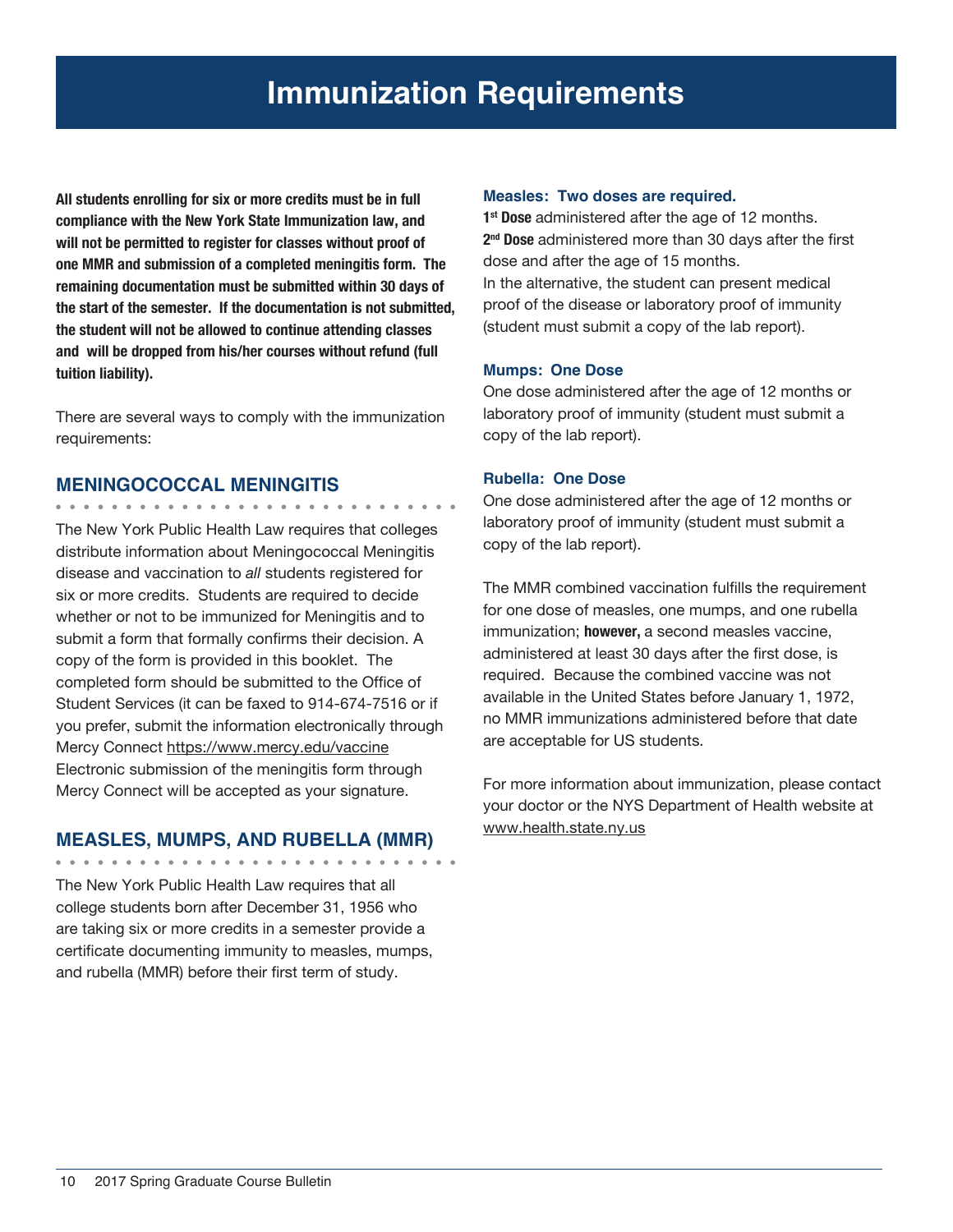# **Meningococcal Information**

On July 22, 2003, Governor Pataki signed New York State Public Health Law (NYSPHL) 2167 requiring colleges and universities to distribute information about meningococcal disease and vaccination to all students meeting the enrollment criteria, whether they live on or off campus. This law became effective on August 15, 2003.

#### **What is meningococcal disease?**

Meningococcal disease is a severe bacterial infection of the bloodstream or meninges (a thin lining covering the brain and spinal cord) caused by the meningococcus germ.

#### **Who gets meningococcal disease?**

Anyone can get meningococcal disease, but it is more common in infants and children. For some adolescents, such as first year college students living in dormitories, there is an increased risk of meningococcal disease. Every year in the United States approximately 2,500 people are infected and 300 die from the disease. Other persons at increased risk include household contacts of a person known to have had this disease, immunocompromised people, and people traveling to parts of the world where meningococcal meningitis is prevalent.

#### **How is the meningococcus germ spread?**

The meningococcus germ is spread by direct close contact with nose or throat discharges of an infected person.

#### **What are the symptoms?**

High fever, headache, vomiting, stiff neck and a rash are symptoms of meningococcal disease. The symptoms may appear 2 to 10 days after exposure, but usually within 5 days. Among people who develop meningococcal disease, 10-15% die, in spite of treatment with antibiotics. Of those who live, permanent brain damage, hearing loss, kidney failure, loss of arms or legs, or chronic nervous system problems can occur.

#### **What is the treatment for meningococcal disease?**

Antibiotics, such as penicillin G or ceftriaxone, can be used to treat people with meningococcal disease.

#### **Should people who have been in contact with a diagnosed case of meningococcal meningitis be treated?**

Only people who have been in close contact (household members, intimate contacts, health care personnel performing mouth-to-mouth resuscitation,

daycare center playmates, etc.) need to be considered for preventive treatment. Such people are usually advised to obtain a prescription for a special antibiotic (either ifampin, ciprofloxacin or ceftriaxone) from their physician. Casual contact, as might occur in a regular classroom, office or factory setting, is not usually significant enough to cause concern.

#### **Is there a vaccine to prevent meningococcal meningitis?**

In February 2005 the CDC recommended a new vaccine, known as Menactra™ for use to prevent meningococcal disease in people 11-55 years of age. The previously licensed version of this vaccine, Menomune™ is available for children 2-10 years old and adults older than 55 years. Both vaccines are 85% to 100% effective in preventing the 4 kinds of the meningococcus germ (types A, C, Y, W-135). These 4 types cause about 70% of the disease in the United States. Because the vaccines do not include type B, which accounts for about one-third of cases in adolescents, they do not prevent all cases of meningococcal disease.

#### **Is the vaccine safe? Are there adverse side effects to the vaccine?**

Both vaccines are currently available and both are safe and effective vaccines. However, both vaccines may cause mild and infrequent side effects, such as redness and pain at the injection site lasting up to two days.

#### **Who should get the meningococcal vaccine?**

The vaccine is recommended for all adolescents entering middle school (11- 12 years old) and high school (15 years old), and all first year college students living in dormitories. However, the vaccine will benefit all teenagers and young adults in the United States. Also at increased risk are people with terminal complement deficiencies or asplenia, some laboratory workers and travelers to endemic areas of the world.

#### **What is the duration of protection from the vaccine?**

Menomune™, the older vaccine, requires booster doses every 3 to 5 years. Although research is still pending, the new vaccine, Menactra™, will probably not require booster doses.

#### H**ow do I get more information about meningococcal disease and vaccination?**

Contact your physician or your student health service. Additional information is also available on the websites of the New York State Department of Health, www.health.state.ny.us; the Centers for Disease

Control and Prevention www.cdc.gov/ncidod/diseases/index.htm; and the American College Health Association, www.acha.org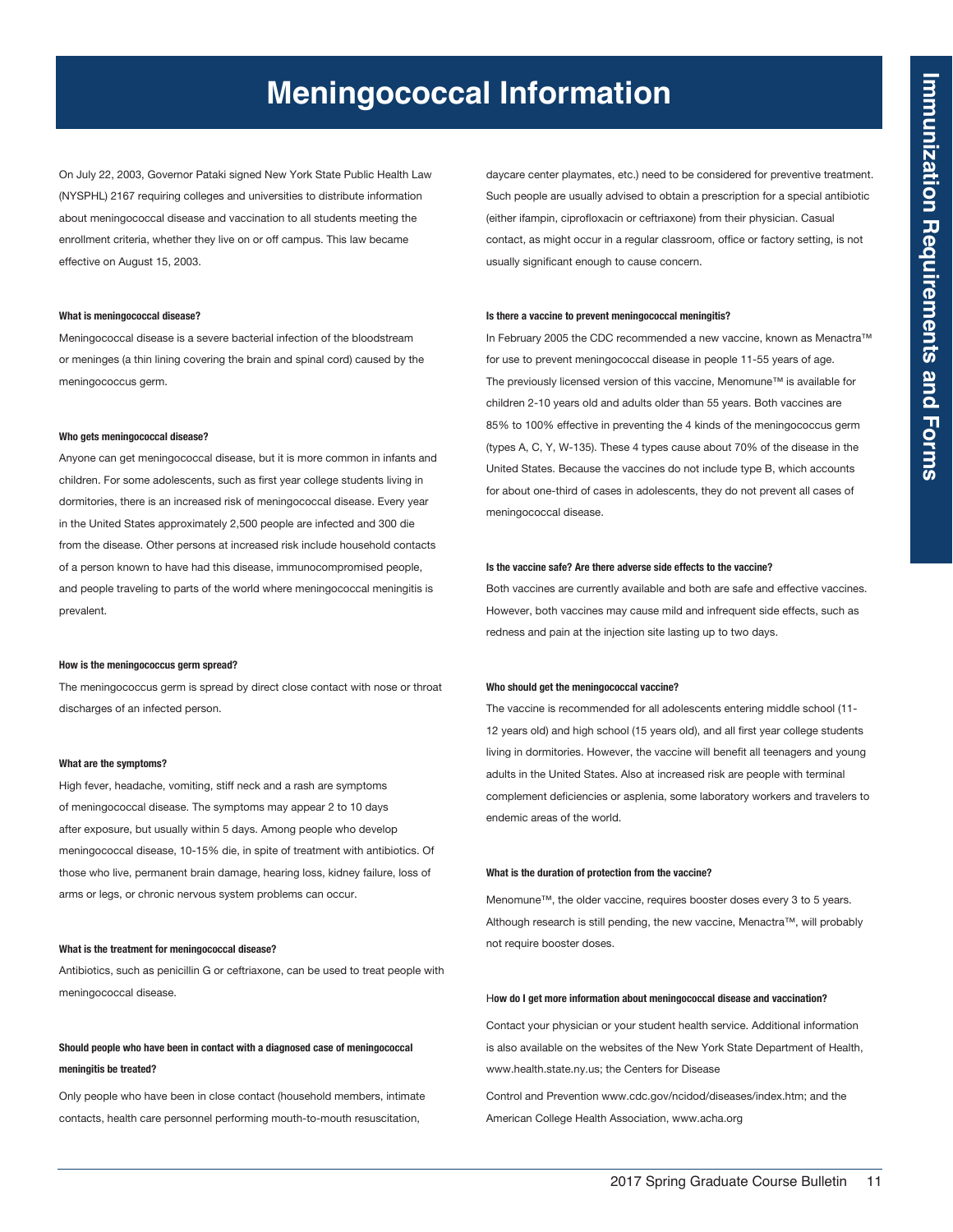| <b>MERCY COLLEGE</b>                        |
|---------------------------------------------|
| <b>MENINGOCOCCAL MENINGITIS VACCINATION</b> |
| <b>RESPONSE FORM</b>                        |

Mercy College is required to maintain a record of the following for each student:

- 1. A response to receipt of meningococcal disease and vaccine information signed by the student.
- 2. A record of meningococcal meningitis immunization within the past 10 years; or
- 3. An acknowledgement of meningococcal disease risks and refusal of the immunization signed by the student.

New York State Public Health Law requires that all college and university students enrolled for at least six (6) semester hours complete and return the following form to the Office of Student Services. Please check one:

**I have** (for students under the age of 18: **My child has**):

 $\Box$  had meningococcal meningitis immunization within the past 10 years. Date received: <br>  $\blacksquare$  (Please attach proof signed by a health care provider.)

[Note: If you (your child) received the meningococcal vaccine available before February 2005 called Menomune™, please note this vaccine's protection lasts for approximately 3 to 5 years. Revaccination with the new conjugate vaccine called Menactra™ should be considered within 3-5 years after receiving Menomune™.]

 $\Box$  read, or have had explained to me, the information regarding meningococcal meningitis disease. I understand the risks of not receiving the vaccine. I have decided that I (my child) will **not** obtain immunization against meningococcal meningitis disease.

|                                  | (Parent / Guardian if student is a minor.)                                                                                                                                               |
|----------------------------------|------------------------------------------------------------------------------------------------------------------------------------------------------------------------------------------|
|                                  |                                                                                                                                                                                          |
|                                  |                                                                                                                                                                                          |
|                                  |                                                                                                                                                                                          |
| STUDENT SERVICES AT 914-674-7516 | ELECTRONIC SUBMISSION OF THIS FORM THROUGH MERCY CONNECT WILL BE ACCEPTED AS<br>YOUR SIGNATURE: https://www.mercy.edu/vaccine OR YOU CAN FAX THIS FORM TO THE OFFICE OF                  |
|                                  | On July 22, 2003, Governor Pataki signed New York State Public Health Law (NYSPHL) 2167<br>requiring colleges and universities to distribute information about meningococcal disease and |
|                                  |                                                                                                                                                                                          |
|                                  |                                                                                                                                                                                          |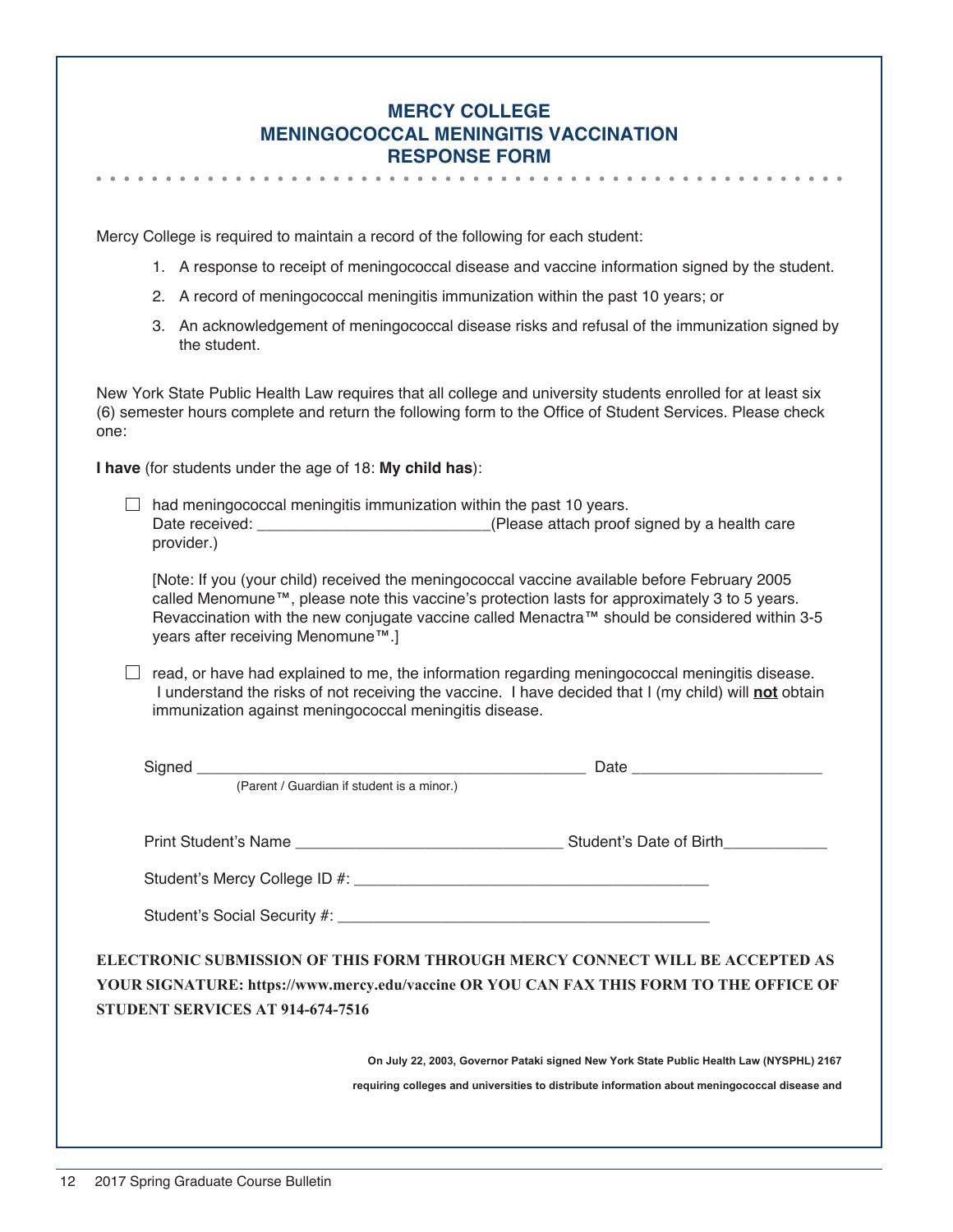## **Mercy College Immunization Record**

|                                                                                                                                                                                                                                                           | I certify that the following is the immunization record of the above-named person. This record is<br>presented in accordance with the New York State Immunization requirements for college students. |  |  |  |  |  |  |  |  |
|-----------------------------------------------------------------------------------------------------------------------------------------------------------------------------------------------------------------------------------------------------------|------------------------------------------------------------------------------------------------------------------------------------------------------------------------------------------------------|--|--|--|--|--|--|--|--|
| <b>Measles (Rubeola):</b><br>Two doses of measles vaccine:<br>(given after 1st birthday)<br><b>OR</b>                                                                                                                                                     | Date: Dose 1<br>Dose 2                                                                                                                                                                               |  |  |  |  |  |  |  |  |
| Physician documented history of the disease<br>OR.                                                                                                                                                                                                        |                                                                                                                                                                                                      |  |  |  |  |  |  |  |  |
| Serologic evidence of immunity                                                                                                                                                                                                                            | Date of positive immune titer:                                                                                                                                                                       |  |  |  |  |  |  |  |  |
| Rubella:<br>One dose of rubella vaccine:<br><b>OR</b>                                                                                                                                                                                                     | Date: Dose 1                                                                                                                                                                                         |  |  |  |  |  |  |  |  |
| Serologic evidence of immunity                                                                                                                                                                                                                            | Date of positive immune titer: __________                                                                                                                                                            |  |  |  |  |  |  |  |  |
| <b>Mumps:</b><br>One dose of mumps vaccine:<br><b>OR</b>                                                                                                                                                                                                  | Date: Dose 1                                                                                                                                                                                         |  |  |  |  |  |  |  |  |
| Physician documented history of the disease<br>OR.                                                                                                                                                                                                        | Date of Disease: ________________________                                                                                                                                                            |  |  |  |  |  |  |  |  |
| Serologic evidence of immunity                                                                                                                                                                                                                            | Date of positive immune titer: __________                                                                                                                                                            |  |  |  |  |  |  |  |  |
|                                                                                                                                                                                                                                                           |                                                                                                                                                                                                      |  |  |  |  |  |  |  |  |
|                                                                                                                                                                                                                                                           |                                                                                                                                                                                                      |  |  |  |  |  |  |  |  |
| Address:                                                                                                                                                                                                                                                  |                                                                                                                                                                                                      |  |  |  |  |  |  |  |  |
| Telephone: <u>www.communications.communications.com and the set of the set of the set of the set of the set of the set of the set of the set of the set of the set of the set of the set of the set of the set of the set of the</u>                      |                                                                                                                                                                                                      |  |  |  |  |  |  |  |  |
|                                                                                                                                                                                                                                                           |                                                                                                                                                                                                      |  |  |  |  |  |  |  |  |
| Mercy College is required by law to have all students born after December 31, 1956 in compliance. Please be<br>advised that you will not be able to register unless your immunization records are submitted to your<br>campus Office of Student Services. |                                                                                                                                                                                                      |  |  |  |  |  |  |  |  |
|                                                                                                                                                                                                                                                           | Mercy College Immunization Compliance MMR Form 10/07                                                                                                                                                 |  |  |  |  |  |  |  |  |
|                                                                                                                                                                                                                                                           |                                                                                                                                                                                                      |  |  |  |  |  |  |  |  |
|                                                                                                                                                                                                                                                           |                                                                                                                                                                                                      |  |  |  |  |  |  |  |  |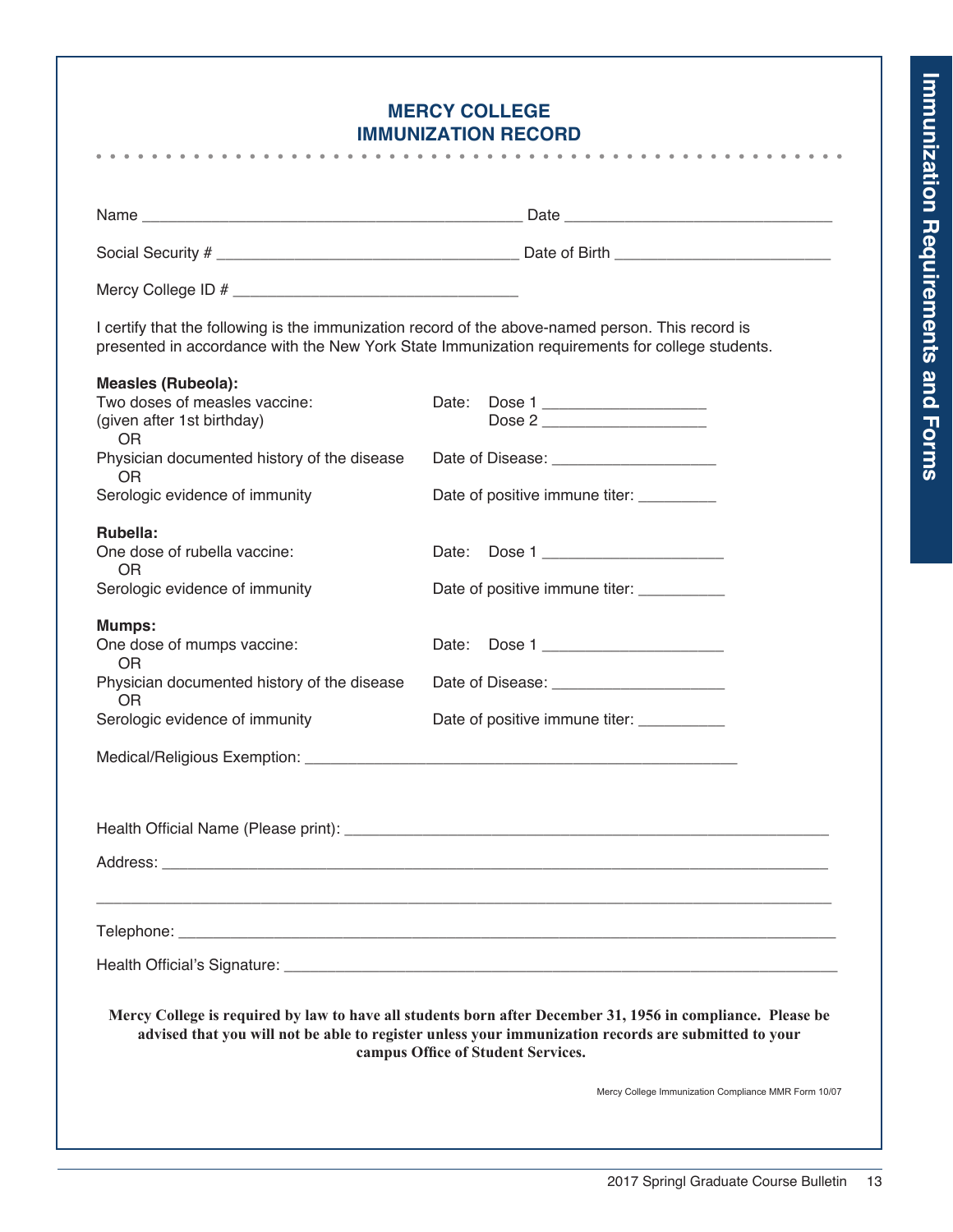# How to use this course schedule



#### Course Formats

Mercy College offers classes in three basic formats, all with high standards of academic quality:

 "Classroom" meaning in a traditional classroom, lab, or studio situation. Students can take classroom-based courses at any of one or more of our five convenient campuses in Dobbs Ferry, Bronx, Manhattan, White Plains, or Yorktown Heights. These courses form the majority of classes offered at Mercy College. A course marked as "CLA" in the course guide is a traditional classroom course.

"Online" meaning 100% delivered over the internet using web-based software and other supports. These courses are marked "ONL" in the course guide ("distance learning"). Online courses generally don't meet at a particular time, rather students and faculty post messages and have conversations with each other in secure online environments at times that meet their own schedules. The academic expectations are the same as a classroom-based course. Mercy College has developed orientation materials for talking an online course: https://www.mercy.edu/academics/mercy-online/studentresources/

 "Blended" meaning a combination of classroom-based meetings and online instruction using web-based software and other supports. These courses are marked "BLD" in the course guide ("blended"). This format brings the best benefits of being with the instructor in a classroom environment with the convenience and enhancements possible online. Courses will vary on the proportion of classroom and online components (between 20 to 80% each), but the academic expectations are the same. Mercy College has developed orientation materials for talking the online portions of a blended course: https:// www.mercy.edu/academics/mercy-online/student-resources/

| <b>LEGEND</b>   |  |                             |    |  |                           |  |  |  |  |  |  |  |
|-----------------|--|-----------------------------|----|--|---------------------------|--|--|--|--|--|--|--|
|                 |  | <b>Campus Codes</b>         |    |  | <b>Day Abbreviation</b>   |  |  |  |  |  |  |  |
| BX.             |  | $=$ Bronx                   | M  |  | $=$ Monday                |  |  |  |  |  |  |  |
| DF a            |  | $=$ Dobbs Ferry             | T. |  | $=$ Tuesday               |  |  |  |  |  |  |  |
| DL.             |  | $=$ Online Learning (Web)   | W  |  | $=$ Wednesday             |  |  |  |  |  |  |  |
| MT              |  | $=$ Manhattan               | R. |  | $=$ Thursday              |  |  |  |  |  |  |  |
| YH 1            |  | $=$ Yorktown                | F. |  | $=$ Friday                |  |  |  |  |  |  |  |
|                 |  |                             | S  |  | $=$ Saturday              |  |  |  |  |  |  |  |
| CRN <sub></sub> |  | $=$ Course Reference Number | U  |  | $=$ Sunday                |  |  |  |  |  |  |  |
| TBA             |  | $=$ To Be Announced         |    |  | $MW = Monday & Wednesday$ |  |  |  |  |  |  |  |
|                 |  |                             | TR |  | $=$ Tuesday & Thursday    |  |  |  |  |  |  |  |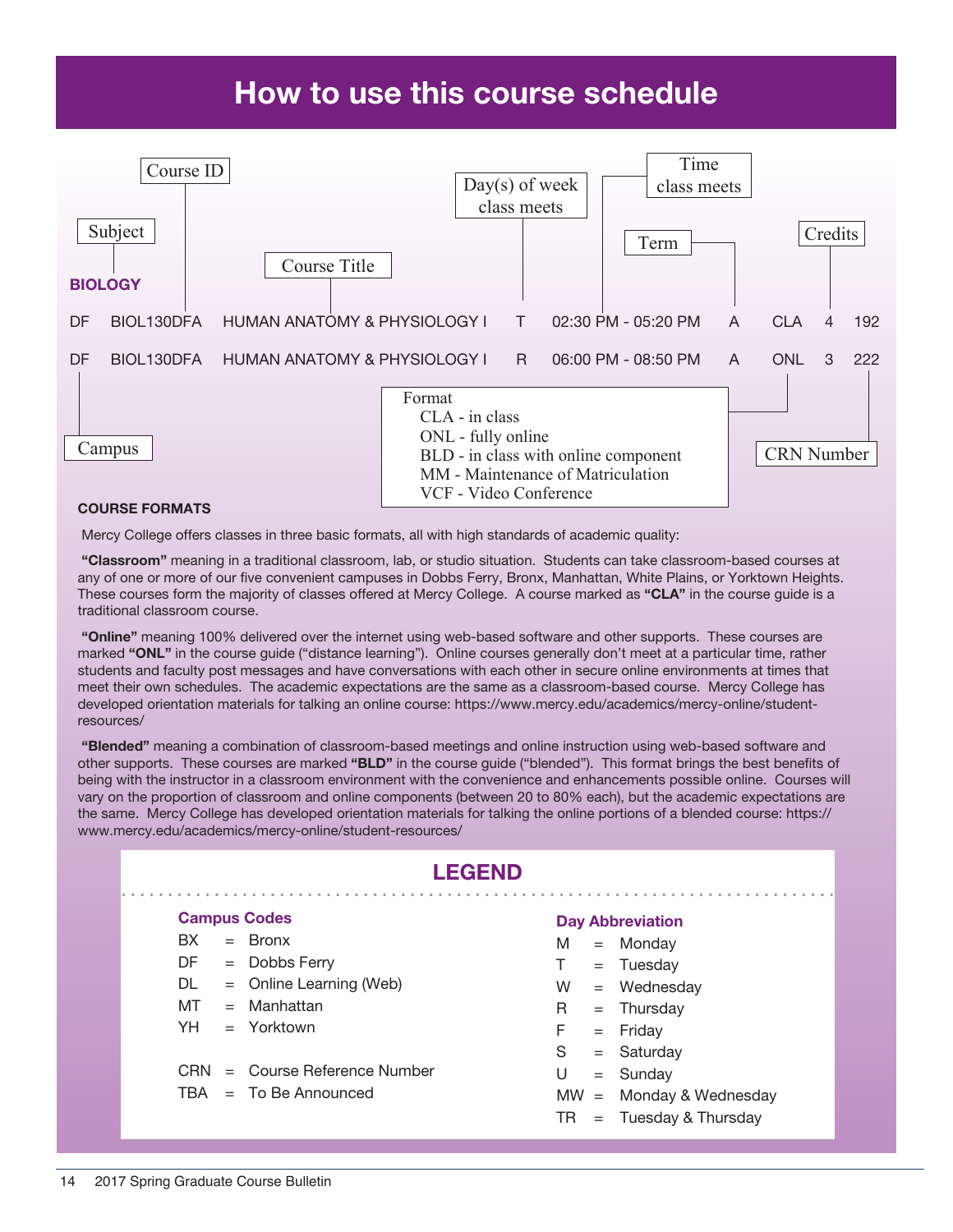# SPRING 2017 Graduate Semester

|           | <b>CAMPUS COURSE</b>           | <b>TITLE</b>                          | <b>DAYS</b> | <b>TIME</b>         | <b>TERM</b> | <b>FORMAT</b> | <b>CREDIT</b>  | <b>CRN</b> |
|-----------|--------------------------------|---------------------------------------|-------------|---------------------|-------------|---------------|----------------|------------|
|           | <b>COMMUNICATION DISORDERS</b> |                                       |             |                     |             |               |                |            |
| <b>DF</b> | CMDS525DFA                     | Disorders: Articul & Phonology        | W           | 04:30 pm - 07:00 pm | Α           | <b>CLA</b>    | 3              | 1413       |
| DF        | CMDS525DFB                     | Disorders: Articul & Phonology        | W           | 01:15 pm - 03:45 pm | A           | <b>CLA</b>    | 3              | 1414       |
| <b>DL</b> | CMDS530DLA                     | <b>Advanced Audiology</b>             | <b>TBA</b>  | <b>TBA</b>          | A           | <b>ONL</b>    | 3              | 8613       |
| <b>DL</b> | CMDS530DLB                     | <b>Advanced Audiology</b>             | <b>TBA</b>  | <b>TBA</b>          | A           | <b>ONL</b>    | 3              | 8107       |
| DF        | CMDS545DFA                     | <b>Voice Disorders</b>                | W           | 05:00 pm - 07:30 pm | A           | <b>CLA</b>    | 3              | 1418       |
| DF        | CMDS550DFA                     | <b>Communication Disorders Adults</b> | Τ           | 05:40 pm - 08:10 pm | A           | <b>CLA</b>    | 3              | 1419       |
| DF        | CMDS550DFB                     | <b>Communication Disorders Adults</b> | T           | 11:40 am - 02:10 pm | A           | <b>CLA</b>    | 3              | 3026       |
| DF        | CMDS561DFA                     | <b>Acquired Motor Spe Disorders</b>   | M           | 05:40 pm - 08:10 pm | A           | <b>CLA</b>    | 3              | 10154      |
| <b>DF</b> | CMDS590DFA                     | Autism/Early Intervention             | M           | 05:00 pm - 07:30 pm | A           | <b>CLA</b>    | 3              | 1420       |
| DF        | CMDS590DFB                     | AAC & Pediatric Feeding               | M           | 05:00 pm - 07:30 pm | A           | <b>CLA</b>    | 3              | 5451       |
| DF        | CMDS612DFA                     | Research Colloquium II                | <b>TBA</b>  | <b>TBA</b>          | A           | <b>CLA</b>    | $\overline{2}$ | 3028       |
| DF        | CMDS612DFB                     | Research Colloquium II                | <b>TBA</b>  | <b>TBA</b>          | Α           | <b>CLA</b>    | $\overline{2}$ | 7993       |
| <b>DF</b> | CMDS612DFC                     | Research Colloquium II                | <b>TBA</b>  | <b>TBA</b>          | A           | <b>CLA</b>    | $\overline{2}$ | 7994       |
| DF        | CMDS612DFD                     | Research Colloquium II                | <b>TBA</b>  | <b>TBA</b>          | A           | <b>CLA</b>    | 2              | 7995       |
| DF        | CMDS620DFA                     | <b>Clinical Practicum I</b>           | T.          | 04:30 pm - 05:30 pm | A           | <b>CL</b>     | 1              | 1423       |
| <b>DF</b> | CMDS621DFA                     | Adv. In House Clinical Pract          | <b>TBA</b>  | <b>TBA</b>          | A           | <b>PRA</b>    | 1              | 4339       |
| DF        | CMDS630DFA                     | <b>Clinical Practicum III</b>         | $\top$      | 04:30 pm - 05:30 pm | A           | <b>CL</b>     | $\overline{2}$ | 1425       |
| DF        | CMDS635DFA                     | <b>Schl-Based Cincl Prctcm</b>        | Τ           | 04:30 pm - 05:30 pm | A           | <b>CLA</b>    | $\overline{2}$ | 1426       |
| DF        | CMDS640DFA                     | Cincl Prctcm in Audiology             | T           | 09:00 am - 10:00 am | A           | <b>CLA</b>    | 1              | 1427       |
| DF        | CMDS800DFA                     | Preclinic workshop                    | <b>MW</b>   | 09:00 am - 12:00 pm | A           | <b>SEM</b>    | 0              | 6691       |

|           | <b>UUUNSELING</b> |                               |            |                       |   |            |   |      |
|-----------|-------------------|-------------------------------|------------|-----------------------|---|------------|---|------|
| <b>BX</b> | CNSL525BXA        | Cnslng College Bound Student  | т          | 04:15 pm - 07:05 pm   | A | <b>CLA</b> | 3 | 9591 |
| DF        | CNSL525DFA        | Cnsing College Bound Student  | R          | $04:15$ pm - 07:05 pm | A | <b>CLA</b> | 3 | 9590 |
| <b>BX</b> | CNSL601BXA        | Crisis Counseling/Mental Hith | Τ          | 04:15 pm - 07:05 pm   | A | <b>CLA</b> | 3 | 8788 |
| DF        | CNSL601DFA        | Crisis Counseling/Mental Hith | W          | 07:15 pm - 10:05 pm   | A | <b>CLA</b> | 3 | 1260 |
| DF        | CNSL614DFA        | Intro Cnslt & Fam/Comm/Mn Hlt | W          | 04:15 pm - 07:05 pm   | A | <b>CLA</b> | 3 | 1261 |
| <b>DL</b> | CNSL614DLA        | Intro Cnsit & Fam/Comm/Mn Hit | TBA        | TBA                   | A | <b>ONL</b> | 3 | 8616 |
| DL        | CNSL614DLB        | Intro Cnsit & Fam/Comm/Mn Hit | TBA        | TBA                   | A | <b>ONL</b> | 3 | 8357 |
| <b>DF</b> | CNSL625DFA        | Domestic Violence             | M          | $07:15$ pm - 10:05 pm | A | <b>CLA</b> | 3 | 1266 |
| DL        | CNSL625DLA        | Domestic Violence             | TBA        | TBA                   | A | <b>ONL</b> | 3 | 2882 |
| <b>DL</b> | CNSL625DLB        | Domestic Violence             | <b>TBA</b> | TBA                   | A | <b>ONL</b> | 3 | 8358 |
| <b>BX</b> | CNSL630BXA        | Counseling and Ethics         | W          | $07:15$ pm - 10:05 pm | A | <b>CLA</b> | 3 | 1268 |
|           |                   |                               |            |                       |   |            |   |      |

COUNSELING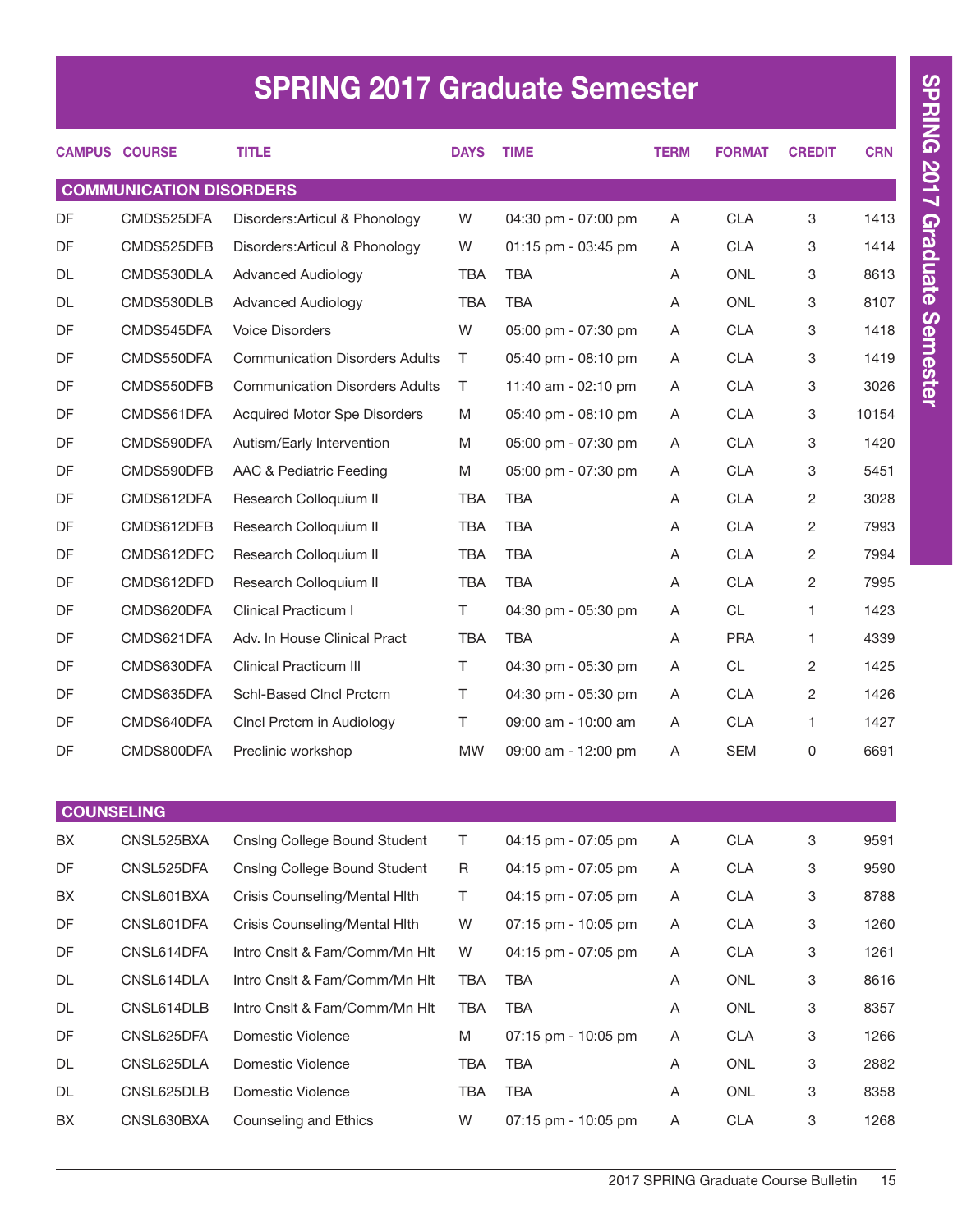|    | <b>CAMPUS COURSE</b>      | <b>TITLE</b>                          | <b>DAYS</b> | <b>TIME</b>         | <b>TERM</b> | <b>FORMAT</b> | <b>CREDIT</b> | <b>CRN</b> |
|----|---------------------------|---------------------------------------|-------------|---------------------|-------------|---------------|---------------|------------|
|    |                           |                                       |             |                     |             |               |               |            |
|    | <b>COUNSELING (cont.)</b> |                                       |             |                     |             |               |               |            |
| DL | CNSL630DLA                | Counseling and Ethics                 | <b>TBA</b>  | <b>TBA</b>          | Α           | ONL           | 3             | 1270       |
| BX | CNSL640BXA                | Human Development I                   | T.          | 04:15 pm - 07:05 pm | A           | <b>CLA</b>    | 3             | 1271       |
| DF | CNSL640DFA                | Human Development I                   | M           | 04:15 pm - 07:05 pm | Α           | <b>CLA</b>    | 3             | 8618       |
| DL | CNSL640DLA                | Human Development I                   | <b>TBA</b>  | <b>TBA</b>          | A           | ONL           | 3             | 2351       |
| BX | CNSL643BXA                | Intro to School Counseling            | T.          | 07:15 pm - 10:05 pm | Α           | <b>CLA</b>    | 3             | 7953       |
| DL | CNSL643DLA                | Intro to School Counseling            | <b>TBA</b>  | <b>TBA</b>          | Α           | ONL           | 3             | 7954       |
| DF | CNSL648DFA                | Diagnosis and Treatment               | T.          | 04:15 pm - 07:05 pm | Α           | <b>CLA</b>    | 3             | 7955       |
| BX | CNSL650BXA                | Counseling and Application I          | Τ           | 07:15 pm - 10:05 pm | A           | <b>CLA</b>    | 3             | 1276       |
| BX | CNSL650BXB                | Counseling and Application I          | Τ           | 07:15 pm - 10:05 pm | A           | <b>CLA</b>    | 3             | 10027      |
| DF | CNSL650DFA                | Counseling and Application I          | Τ           | 04:15 pm - 07:05 pm | A           | <b>CLA</b>    | 3             | 1278       |
| BX | CNSL651BXA                | Miticitri Prspctives in Cnsing        | W           | 04:15 pm - 07:05 pm | A           | <b>CLA</b>    | 3             | 8789       |
| DL | CNSL651DLA                | <b>Miticitri Prspctives in Cnsing</b> | TBA         | <b>TBA</b>          | Α           | ONL           | 3             | 1281       |
| DL | CNSL651DLB                | <b>Miticitri Prspctives in Cnsing</b> | <b>TBA</b>  | <b>TBA</b>          | Α           | ONL           | 3             | 9788       |
| BX | CNSL654BXA                | Psychopathology                       | $\mathsf R$ | 07:15 pm - 10:05 pm | A           | <b>CLA</b>    | 3             | 1287       |
| DF | CNSL654DFA                | Psychopathology                       | $\mathsf R$ | 04:15 pm - 07:15 pm | A           | <b>CLA</b>    | 3             | 1288       |
| DL | CNSL654DLA                | Psychopathology                       | <b>TBA</b>  | <b>TBA</b>          | A           | ONL           | 3             | 2356       |
| BX | CNSL655BXA                | Counseling and Application II         | Τ           | 07:15 pm - 10:05 pm | Α           | <b>CLA</b>    | 3             | 1290       |
| BX | CNSL655BXB                | Counseling and Application II         | Τ           | 07:15 pm - 10:05 pm | A           | <b>CLA</b>    | 3             | 8360       |
| DF | CNSL655DFA                | Counseling and Application II         | W           | 04:15 pm - 07:05 pm | A           | <b>CLA</b>    | 3             | 1291       |
| DF | CNSL657DFB                | Contemporary Family Therapy           | Τ           | 07:15 pm - 10:05 pm | A           | <b>CLA</b>    | 3             | 3542       |
| BX | CNSL660BXA                | Practicum in Group Work               | Τ           | 04:15 pm - 07:05 pm | A           | <b>PRA</b>    | 3             | 1294       |
| BX | CNSL660BXB                | Practicum in Group Work               | M           | 07:15 pm - 10:05 pm | Α           | <b>PRA</b>    | 3             | 1295       |
| DF | CNSL660DFB                | Practicum in Group Work               | R           | 04:15 pm - 07:05 pm | A           | <b>PRA</b>    | 3             | 1297       |
| DF | CNSL665DFA                | Career Devlpmnt and Cnslng            | W           | 07:15 pm - 10:05 pm | A           | <b>CLA</b>    | 3             | 1299       |
| DL | CNSL665DLA                | Career Devlpmnt and Cnslng            | <b>TBA</b>  | <b>TBA</b>          | A           | ONL           | 3             | 1300       |
| DF | CNSL667DFA                | Assessment in Counseling              | M           | 04:15 pm - 07:05 pm | A           | <b>CLA</b>    | 3             | 4278       |
| DL | CNSL667DLA                | Assessment in Counseling              | TBA         | <b>TBA</b>          | A           | ONL           | 3             | 4030       |
| DL | CNSL667DLB                | Assessment in Counseling              | TBA         | TBA                 | A           | ONL           | 3             | 9789       |
| BX | CNSL673BXA                | Research Methodology                  | M           | 04:15 pm - 07:05 pm | A           | <b>CLA</b>    | 3             | 3177       |
| DF | CNSL673DFA                | Research Methodology                  | W           | 07:15 pm - 10:05 pm | A           | <b>CLA</b>    | 3             | 6816       |
| DL | CNSL673DLA                | Research Methodology                  | TBA         | <b>TBA</b>          | A           | ONL           | 3             | 4031       |
| BX | CNSL678BXA                | Aspcts Alchlsm & Sbstnc Abuse         | M           | 07:15 pm - 10:05 pm | A           | <b>CLA</b>    | 3             | 4707       |
| BX | CNSL683BXA                | Intrnshp II: Bilingual Setting        | W           | 07:15 pm - 10:05 pm | A           | IT            | 3             | 1311       |
| BX | CNSL685BXA                | Intrnshp II: School Setting           | Τ           | 07:15 pm - 10:05 pm | A           | $\sf IT$      | 3             | 2886       |
| DL | CNSL685DLA                | Intrnshp II: School Setting           | TBA         | <b>TBA</b>          | Α           | $\sf IT$      | 3             | 4034       |
| BX | CNSL687BXA                | Intrnshp II: Mntl Health              | Τ           | 07:15 pm - 10:05 pm | Α           | $\sf IT$      | 6             | 1317       |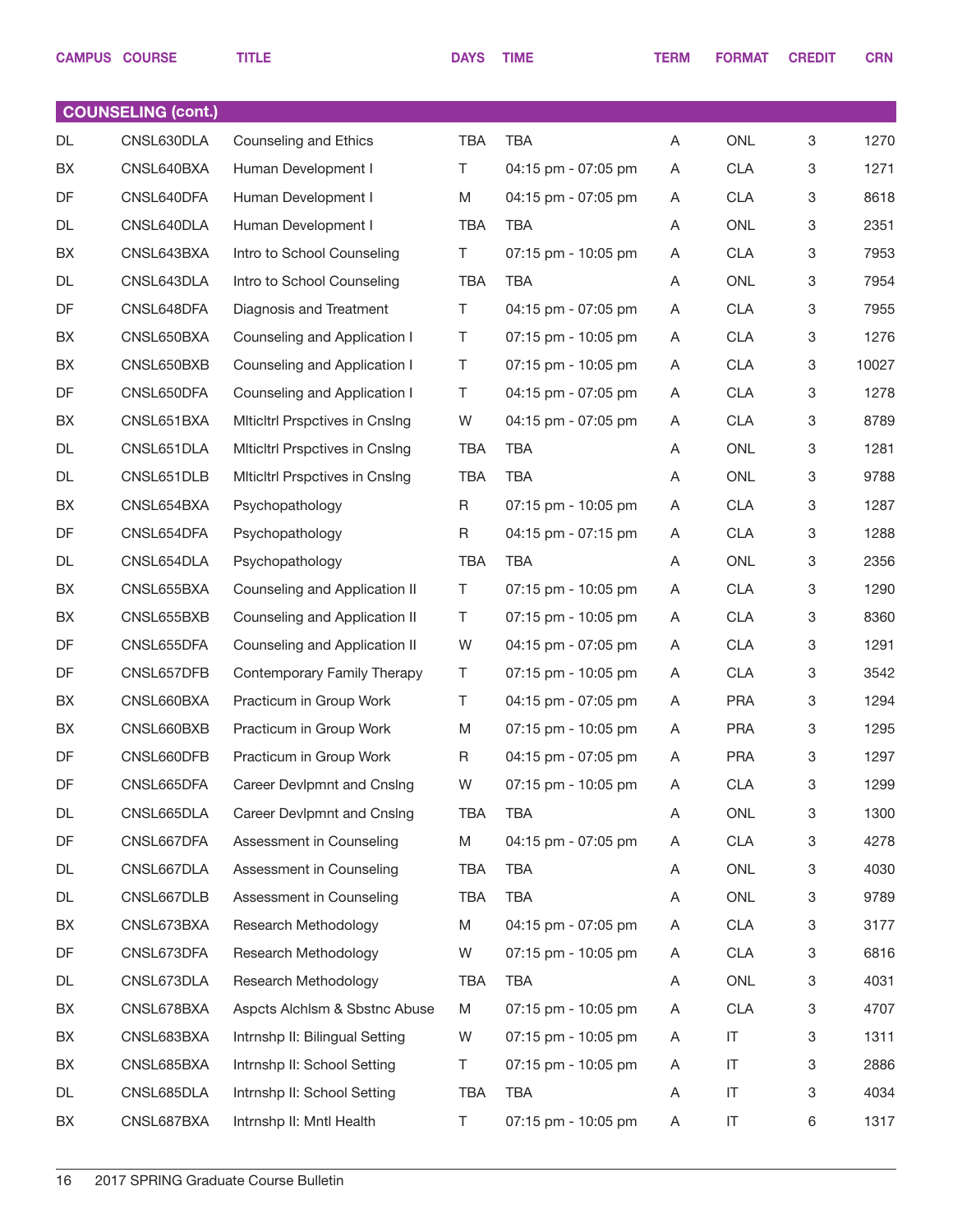|                  | <b>CAMPUS COURSE</b> | <b>TITLE</b>                        | <b>DAYS</b> | <b>TIME</b>         | <b>TERM</b> | <b>FORMAT</b>          | <b>CREDIT</b> | <b>CRN</b> |                 |
|------------------|----------------------|-------------------------------------|-------------|---------------------|-------------|------------------------|---------------|------------|-----------------|
| BX               | CNSL687BXB           | Intrnshp II: Mntl Health            | M           | 07:15 pm - 10:05 pm | A           | IT                     | 6             | 6385       | <b>SPRING</b>   |
| BX               | CNSL687BXC           | Intrnshp II: Mntl Health            | R           | 07:15 pm - 10:05 pm | Α           | $\mathsf{I}\mathsf{T}$ | 6             | 7230       |                 |
| BX               | CNSL687BXD           | Intrnshp II: Mntl Health            | M           | 07:15 pm - 10:05 pm | Α           | IT                     | 6             | 10119      |                 |
| DF               | CNSL687DFA           | Intrnshp II: Mntl Health            | W           | 07:15 pm - 10:05 pm | Α           | $\mathsf{I}\mathsf{T}$ | 6             | 9593       | <b>2017</b>     |
| BX               | CNSL689BXA           | Intrnshp II-Bilingual Set           | W           | 07:15 pm - 10:05 pm | Α           | IT                     | 6             | 7398       |                 |
| BX               | CNSL691BXA           | Intrnshp II-School Setting          | T           | 07:15 pm - 10:05 pm | Α           | IT                     | 6             | 7399       |                 |
| BX               | CNSL691BXB           | Intrnshp II-School Setting          | W           | 07:15 pm - 10:05 pm | Α           | IT                     | 6             | 9812       | Graduate        |
| DF               | CNSL691DFA           | Intrnshp II-School Setting          | R           | 07:15 pm - 10:05 pm | A           | IT                     | 6             | 8093       |                 |
| DL               | CNSL691DLA           | Intrnshp II-School Setting          | <b>TBA</b>  | TBA                 | Α           | IT                     | 6             | 7400       |                 |
|                  |                      |                                     |             |                     |             |                        |               |            |                 |
|                  | <b>CYBERSECURITY</b> |                                     |             |                     |             |                        |               |            | <b>Semester</b> |
| <b>DL</b>        | IASP500DLA           | Topics in Information Security      | <b>TBA</b>  | <b>TBA</b>          | Α           | <b>ONL</b>             | 3             | 8704       |                 |
| MT               | IASP505MTA           | <b>Fndn Cybersecurity Sciences</b>  | <b>TBA</b>  | <b>TBA</b>          | Α           | <b>CLA</b>             | 3             | 10394      |                 |
| DF               | IASP550DFA           | Firewall & Intrusion Detection      | M           | 06:15 pm - 09:05 pm | Α           | <b>BLD</b>             | 3             | 5069       |                 |
| DL               | IASP550DLA           | Firewall & Intrusion Detection      | <b>TBA</b>  | <b>TBA</b>          | Α           | <b>ONL</b>             | 3             | 9370       |                 |
| DL               | IASP555DLA           | Mobil Tech & Wireless Services      | <b>TBA</b>  | <b>TBA</b>          | Α           | <b>ONL</b>             | 3             | 9373       |                 |
| MT               | IASP555MTA           | Mobil Tech & Wireless Services      | R           | 06:15 pm - 09:05 pm | Α           | <b>CLA</b>             | 3             | 9372       |                 |
| DF               | IASP565DFA           | Internet Media & Security           | S           | 08:30 am - 11:20 am | Α           | <b>CLA</b>             | 3             | 8095       |                 |
| DL               | IASP565DLA           | Internet Media & Security           | <b>TBA</b>  | <b>TBA</b>          | A           | <b>ONL</b>             | 3             | 9364       |                 |
| BX               | IASP580BXA           | IT Audit & Compliance               | T.          | 06:15 pm - 09:05 pm | Α           | <b>CLA</b>             | 3             | 9367       |                 |
| DF               | IASP580DFA           | IT Audit & Compliance               | Τ           | 06:15 pm - 09:05 pm | Α           | <b>BLD</b>             | 3             | 2042       |                 |
| DL               | IASP580DLA           | IT Audit & Compliance               | <b>TBA</b>  | <b>TBA</b>          | Α           | <b>ONL</b>             | 3             | 9371       |                 |
| DL               | IASP585DLA           | Applied Cryptography                | TBA         | TBA                 | A           | <b>CLA</b>             | 3             | 9726       |                 |
| DL               | IASP600DLA           | Master's Project                    | TBA         | <b>TBA</b>          | Α           | ONL                    | 3             | 9294       |                 |
|                  |                      |                                     |             |                     |             |                        |               |            |                 |
| <b>EDUCATION</b> |                      |                                     |             |                     |             |                        |               |            |                 |
| BX               | EDUC500BXA           | <b>Edu Fnd Diverse Perspectives</b> | Τ           | 04:45 pm - 07:05 pm | Α           | <b>CLA</b>             | 3             | 6471       |                 |
| DF               | EDUC500DFA           | <b>Edu Fnd Diverse Perspectives</b> | W           | 04:45 pm - 07:05 pm | Α           | <b>CLA</b>             | 3             | 6473       |                 |
| DL               | EDUC500DLA           | <b>Edu Fnd Diverse Perspectives</b> | <b>TBA</b>  | <b>TBA</b>          | Α           | ONL                    | 3             | 6475       |                 |
| DL               | EDUC500DLB           | <b>Edu Fnd Diverse Perspectives</b> | <b>TBA</b>  | <b>TBA</b>          | Α           | ONL                    | 3             | 6476       |                 |

DL EDUC501DLA Education in Today's Schools TBA TBA A A ONL 3 1467 BX EDUC502BXA Fndtns Educ Sdnts w/Dsblts T 07:10 pm - 09:30 pm A CLA 3 1469 DF EDUC502DFA Fndtns Educ Sdnts w/Dsblts W 07:10 pm - 09:30 pm A CLA 3 1470 DL EDUC502DLA Fndtns Educ Sdnts w/Dsblts TBA TBA A A ONL 3 1473 MT EDUC502MTA Fndtns Educ Sdnts w/Dsblts M 04:45 pm - 07:05 pm A CLA 3 1471 YH EDUC502YHA Fndtns Educ Sdnts w/Dsblts M 07:10 pm - 09:30 pm A CLA 3 1472 DL EDUC504DLA Cltrl Prspctvs Tchng Lrng Prcs TBA TBA A A ONL 3 1484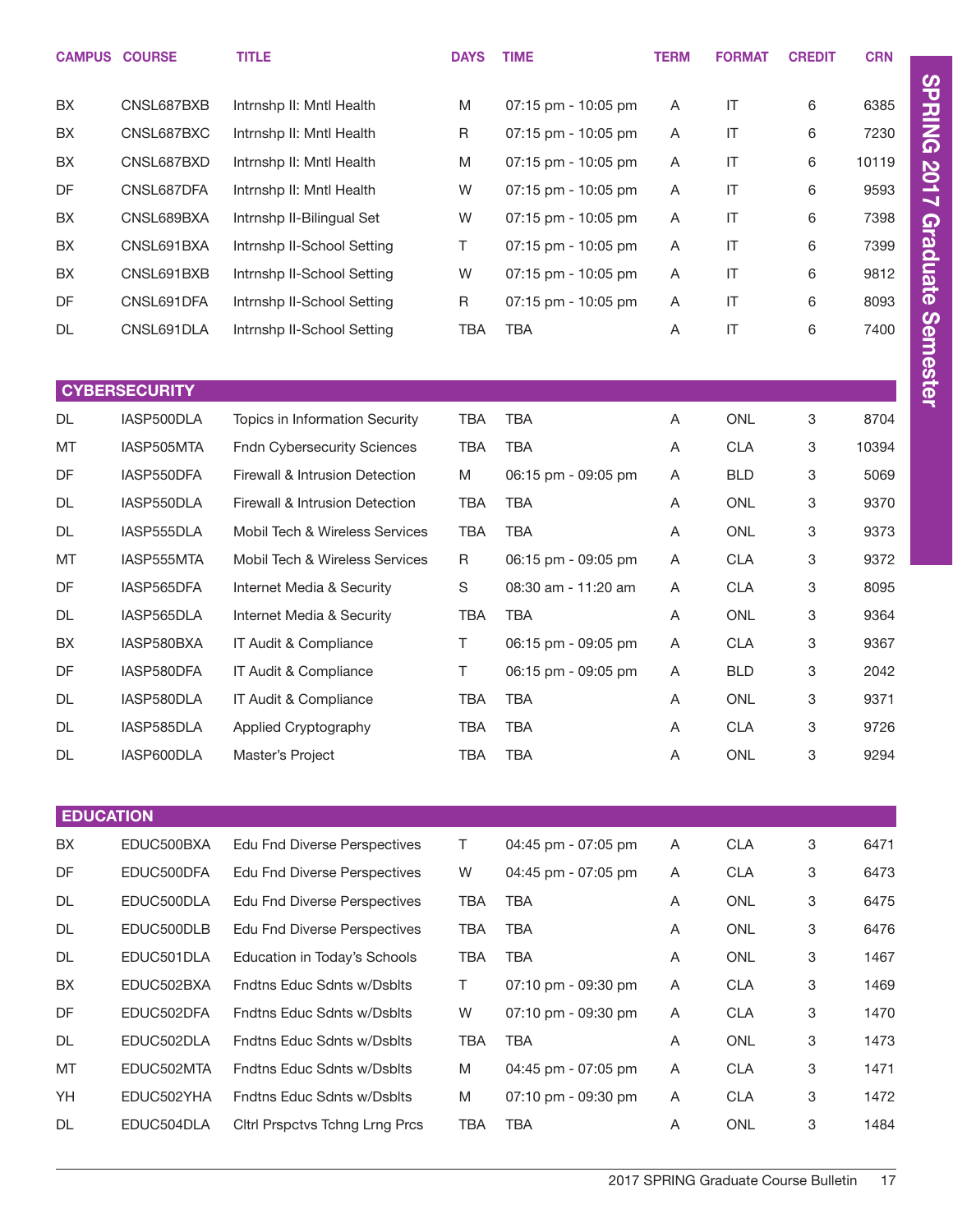|    | <b>CAMPUS COURSE</b>     | <b>TITLE</b>                               | <b>DAYS</b> | <b>TIME</b>         | <b>TERM</b> | <b>FORMAT</b> | <b>CREDIT</b> | <b>CRN</b> |
|----|--------------------------|--------------------------------------------|-------------|---------------------|-------------|---------------|---------------|------------|
|    |                          |                                            |             |                     |             |               |               |            |
|    | <b>EDUCATION (cont.)</b> |                                            |             |                     |             |               |               |            |
| BX | EDUC505BXA               | Tchng English as 2nd Lang                  | W           | 07:10 pm - 09:30 pm | A           | <b>CLA</b>    | 3             | 1485       |
| DF | EDUC505DFA               | Tchng English as 2nd Lang                  | R           | 04:45 pm - 07:05 pm | A           | <b>CLA</b>    | 3             | 1486       |
| DL | EDUC505DLA               | Tchng English as 2nd Lang                  | <b>TBA</b>  | <b>TBA</b>          | Α           | <b>ONL</b>    | 3             | 1489       |
| DL | EDUC505DLB               | Tchng English as 2nd Lang                  | <b>TBA</b>  | TBA                 | A           | <b>ONL</b>    | 3             | 3013       |
| MT | EDUC505MTA               | Tchng English as 2nd Lang                  | T.          | 04:45 pm - 07:05 pm | Α           | <b>CLA</b>    | 3             | 1487       |
| YH | EDUC505YHA               | Tchng English as 2nd Lang                  | R           | 04:45 pm - 07:05 pm | A           | <b>CLA</b>    | 3             | 10238      |
| BX | EDUC506BXA               | Ed Evl/Assmt ECIdhd-Adol&Dsabl             | M           | 04:45 pm - 07:05 pm | A           | <b>CLA</b>    | 3             | 1490       |
| DF | EDUC506DFA               | Ed Evl/Assmt ECIdhd-Adol&Dsabl             | T.          | 04:45 pm - 07:05 pm | A           | <b>CLA</b>    | 3             | 1634       |
| DL | EDUC506DLA               | Ed Evl/Assmt ECIdhd-Adol&Dsabl             | <b>TBA</b>  | <b>TBA</b>          | Α           | <b>ONL</b>    | 3             | 1493       |
| DL | EDUC506DLB               | Ed Evl/Assmt ECIdhd-Adol&Dsabl             | <b>TBA</b>  | TBA                 | A           | <b>ONL</b>    | 3             | 3537       |
| BX | EDUC507BXA               | Aprchs Lit: EChldhd-Adolescenc             | W           | 04:45 pm - 07:05 pm | Α           | <b>CLA</b>    | 3             | 6217       |
| DF | EDUC507DFA               | Aprchs Lit: EChldhd-Adolescenc             | R           | 07:10 pm - 09:30 pm | A           | <b>CLA</b>    | 3             | 1495       |
| DL | EDUC507DLA               | Aprchs Lit: EChldhd-Adolescenc             | <b>TBA</b>  | <b>TBA</b>          | A           | <b>ONL</b>    | 3             | 1498       |
| DL | EDUC507DLB               | Aprchs Lit: EChldhd-Adolescenc             | <b>TBA</b>  | TBA                 | Α           | <b>ONL</b>    | 3             | 3825       |
| MT | EDUC507MTA               | Aprchs Lit: EChldhd-Adolescenc             | R           | 04:45 pm - 07:05 pm | Α           | <b>CLA</b>    | 3             | 1496       |
| YH | EDUC507YHA               | Aprchs Lit: EChldhd-Adolescenc             | W           | 04:45 pm - 07:05 pm | A           | <b>CLA</b>    | 3             | 1497       |
| DL | EDUC508DLA               | Thry & Prctc Blngl Ed                      | <b>TBA</b>  | <b>TBA</b>          | Α           | <b>ONL</b>    | 3             | 3826       |
| DL | EDUC509DLA               | Lngstcs & Lang Dvlpmnt                     | <b>TBA</b>  | TBA                 | A           | <b>ONL</b>    | 3             | 4267       |
| DF | EDUC511ADFA              | Methods & Materials Adlsc-Math             | M           | 04:45 pm - 07:05 pm | Α           | <b>CLA</b>    | 0             | 10245      |
| BX | EDUC511CBXA              | Mthds & Mtrls Adlscnc-Soc Stud             | T.          | 04:45 pm - 07:05 pm | A           | <b>CLA</b>    | $\mathbf 0$   | 10247      |
| YH |                          | EDUC511CYHA Mthds & Mtrls Adlscnc-Soc Stud | R           | 04:45 pm - 07:05 pm | A           | <b>CLA</b>    | 0             | 10246      |
| DF |                          | EDUC511DDFA Mthds & Mtrls Adlscnc-ENG      | W           | 07:10 pm - 09:30 pm | Α           | <b>CLA</b>    | 0             | 10423      |
| BX | EDUC513BXA               | Intr Erl Chid Ed:Fndtn/Meth/Mt             | W           | 07:10 pm - 09:30 pm | A           | <b>CLA</b>    | 3             | 1509       |
| BX | EDUC513BXB               | Intr Erl Chid Ed:Fndtn/Meth/Mt             | S           | 09:00 am - 04:30 pm | V           | <b>CLA</b>    | 3             | 10255      |
| BX | EDUC513BXB               | Intr Erl Chid Ed:Fndtn/Meth/Mt             | S           | 09:00 am - 04:30 pm | V           | <b>CLA</b>    | 3             | 10255      |
| BX | EDUC513BXB               | Intr Erl Chid Ed:Fndtn/Meth/Mt             | S           | 09:00 am - 04:30 pm | V           | <b>CLA</b>    | 3             | 10255      |
| BX | EDUC513BXB               | Intr Erl Chid Ed:Fndtn/Meth/Mt             | S           | 09:00 am - 04:30 pm | V           | <b>CLA</b>    | 3             | 10255      |
| BX | EDUC513BXB               | Intr Erl Chid Ed:Fndtn/Meth/Mt             | S           | 09:00 am - 04:30 pm | V           | <b>CLA</b>    | 3             | 10255      |
| BX | EDUC513BXB               | Intr Erl Chid Ed:Fndtn/Meth/Mt             | S           | 09:00 am - 04:30 pm | V           | <b>CLA</b>    | 3             | 10255      |
| DF | EDUC513DFA               | Intr Erl Chid Ed:Fndtn/Meth/Mt             | R           | 07:10 pm - 09:30 pm | A           | <b>CLA</b>    | 3             | 1510       |
| DF | EDUC513DFB               | Intr Erl Chid Ed:Fndtn/Meth/Mt             | S           | 09:00 am - 04:30 pm | V           | <b>CLA</b>    | 3             | 10254      |
| DF | EDUC513DFB               | Intr Erl Chid Ed:Fndtn/Meth/Mt             | U           | 09:00 am - 04:30 pm | V           | <b>CLA</b>    | 3             | 10254      |
| DF | EDUC513DFB               | Intr Erl Chid Ed:Fndtn/Meth/Mt             | U           | 09:00 am - 04:30 pm | V           | <b>CLA</b>    | 3             | 10254      |
| DF | EDUC513DFB               | Intr Erl Chid Ed:Fndtn/Meth/Mt             | U           | 09:00 am - 04:30 pm | V           | <b>CLA</b>    | 3             | 10254      |
| DF | EDUC513DFB               | Intr Erl Chid Ed:Fndtn/Meth/Mt             | U           | 09:00 am - 04:30 pm | V           | <b>CLA</b>    | 3             | 10254      |
| DF | EDUC513DFB               | Intr Erl Chid Ed:Fndtn/Meth/Mt             | U           | 09:00 am - 04:30 pm | V           | <b>CLA</b>    | 3             | 10254      |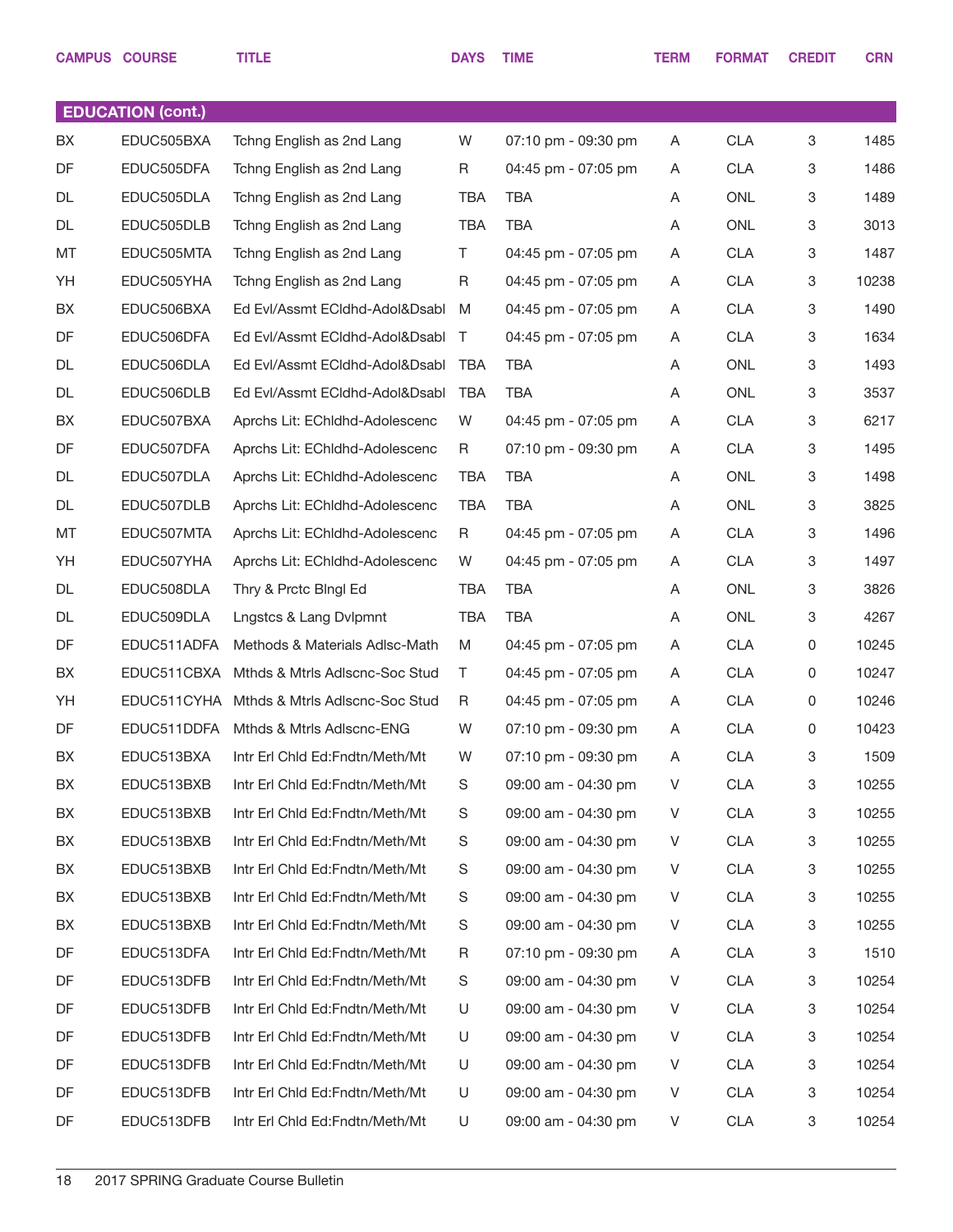|    | <b>CAMPUS COURSE</b> | <b>TITLE</b>                   | <b>DAYS</b> | <b>TIME</b>         | <b>TERM</b> | <b>FORMAT</b> | <b>CREDIT</b> | <b>CRN</b> |
|----|----------------------|--------------------------------|-------------|---------------------|-------------|---------------|---------------|------------|
| YH | EDUC513YHA           | Intr Erl Chid Ed:Fndtn/Meth/Mt | T           | 04:45 pm - 07:05 pm | A           | <b>CLA</b>    | 3             | 7350       |
| BX | EDUC514BXA           | Wrk w/Prnts/Famls Erl Chid-Chi | W           | 04:45 pm - 07:05 pm | A           | <b>CLA</b>    | 3             | 6233       |
| BX | EDUC514BXB           | Wrk w/Prnts/Famls Erl Chid-Chi | S           | 09:00 am - 04:30 pm | X           | <b>CLA</b>    | 3             | 10256      |
| BX | EDUC514BXB           | Wrk w/Prnts/Famls Erl Chid-Chi | S           | 09:00 am - 04:30 pm | X           | <b>CLA</b>    | 3             | 10256      |
| BX | EDUC514BXB           | Wrk w/Prnts/Famls Erl Chid-Chi | S           | 09:00 am - 04:30 pm | X           | <b>CLA</b>    | 3             | 10256      |
| BX | EDUC514BXB           | Wrk w/Prnts/Famls Erl Chid-Chi | S           | 09:00 am - 04:30 pm | X           | <b>CLA</b>    | 3             | 10256      |
| BX | EDUC514BXB           | Wrk w/Prnts/Famls Erl Chid-Chi | S           | 09:00 am - 04:30 pm | X           | <b>CLA</b>    | 3             | 10256      |
| BX | EDUC514BXB           | Wrk w/Prnts/Famls Erl Chid-Chi | S           | 09:00 am - 04:30 pm | X           | <b>CLA</b>    | 3             | 10256      |
| DF | EDUC514DFA           | Wrk w/Prnts/Famls Erl Chid-Chi | R           | 04:45 pm - 07:05 pm | A           | <b>CLA</b>    | 3             | 9642       |
| DL | EDUC514DLA           | Wrk w/Prnts/Famls Erl Chid-Chi | <b>TBA</b>  | <b>TBA</b>          | A           | <b>ONL</b>    | 3             | 3828       |
| DL | EDUC514DLB           | Wrk w/Prnts/Famls Erl Chid-Chi | <b>TBA</b>  | TBA                 | A           | <b>ONL</b>    | 3             | 6234       |
| YH | EDUC514YHA           | Wrk w/Prnts/Famls Erl Chid-Chi | $\top$      | 07:10 pm - 09:30 pm | A           | <b>CLA</b>    | 3             | 9643       |
| BX | EDUC517BXA           | Educ Psych & Adlscnt Dvlpmnt   | T           | 07:10 pm - 09:30 pm | A           | <b>CLA</b>    | 3             | 10250      |
| DF | EDUC517DFA           | Educ Psych & Adlscnt Dvlpmnt   | W           | 04:45 pm - 07:05 pm | A           | <b>CLA</b>    | 3             | 10249      |
| DL | EDUC518DLA           | Mthds & Mtrls in Mid Chidhd Ed | <b>TBA</b>  | <b>TBA</b>          | A           | <b>ONL</b>    | 3             | 6499       |
| DF | EDUC519DFA           | Bhy Mgmt App Stds Spc Nds BCBA | $\top$      | 04:45 pm - 07:05 pm | A           | <b>CLA</b>    | 3             | 10239      |
| DL | EDUC522DLA           | Lang Develop & Lit Acquisition | <b>TBA</b>  | <b>TBA</b>          | A           | <b>ONL</b>    | 3             | 5055       |
| DF | EDUC526DFA           | Fund Asmnt/Posity Behy Supprt  | $\top$      | 07:10 pm - 09:30 pm | A           | <b>CLA</b>    | 3             | 9644       |
| BX | EDUC531BXA           | Tchng Stdnts with Dsblts B-6   | M           | 04:45 pm - 07:05 pm | A           | <b>CLA</b>    | 3             | 9646       |
| DF | EDUC531DFA           | Tchng Stdnts with Dsblts B-6   | W           | 04:45 pm - 07:05 pm | A           | <b>CLA</b>    | 3             | 9645       |
| DL | EDUC531DLA           | Tchng Stdnts with Dsblts B-6   | <b>TBA</b>  | <b>TBA</b>          | A           | <b>ONL</b>    | 3             | 6242       |
| YH | EDUC531YHA           | Tchng Stdnts with Dsblts B-6   | R           | 04:45 pm - 07:05 pm | A           | <b>CLA</b>    | 3             | 8053       |
| DL | EDUC532DLA           | Tchng Stdnts with Dsblts 7-12  | <b>TBA</b>  | <b>TBA</b>          | A           | <b>ONL</b>    | 3             | 9714       |
| DF | EDUC534DFA           | Differ Inst Method & Materials | W           | 04:45 pm - 07:05 pm | A           | <b>CLA</b>    | 3             | 10253      |
| DL | EDUC537DLA           | Crtcl Issues In Amrcn Edctn    | <b>TBA</b>  | TBA                 | A           | ONL           | 3             | 6502       |
| BX | EDUC546BXA           | Educ Assesmnt SWD              | M           | 07:10 pm - 09:30 pm | A           | <b>CLA</b>    | 3             | 7161       |
| DL | EDUC546DLA           | Educ Assesmnt SWD              | <b>TBA</b>  | TBA                 | A           | ONL           | 3             | 7163       |
| BX | EDUC548BXA           | Prin/Strat Clsrm Mgt for SWD   | R           | 04:45 pm - 07:05 pm | A           | <b>CLA</b>    | 3             | 7168       |
| DF | EDUC548DFA           | Prin/Strat Clsrm Mgt for SWD   | W           | 07:10 pm - 09:30 pm | A           | <b>CLA</b>    | 3             | 9647       |
| DL | EDUC548DLA           | Prin/Strat Clsrm Mgt for SWD   | <b>TBA</b>  | <b>TBA</b>          | A           | ONL           | 3             | 7171       |
| YH | EDUC548YHA           | Prin/Strat Clsrm Mgt for SWD   | T           | 04:45 pm - 07:05 pm | A           | <b>CLA</b>    | 3             | 8600       |
| BX | EDUC551BXA           | Lang Arts Cldhd/ ECldhd Educ   | M           | 07:10 pm - 09:30 pm | A           | <b>CLA</b>    | 3             | 6250       |
| DF | EDUC551DFA           | Lang Arts Cldhd/ ECldhd Educ   | M           | 04:45 pm - 07:05 pm | A           | <b>CLA</b>    | 3             | 6507       |
| DL | EDUC551DLA           | Lang Arts Cldhd/ ECldhd Educ   | TBA         | TBA                 | A           | ONL           | 3             | 6262       |
| DL | EDUC551DLB           | Lang Arts Cldhd/ ECldhd Educ   | TBA         | TBA                 | A           | ONL           | 3             | 6725       |
| DL | EDUC552DLA           | Soc Studies Cldhd/ECldhd Edu   | TBA         | TBA                 | A           | ONL           | 3             | 6263       |
| DL | EDUC552DLB           | Soc Studies Cldhd/ECldhd Edu   | TBA         | TBA                 | A           | ONL           | 3             | 6785       |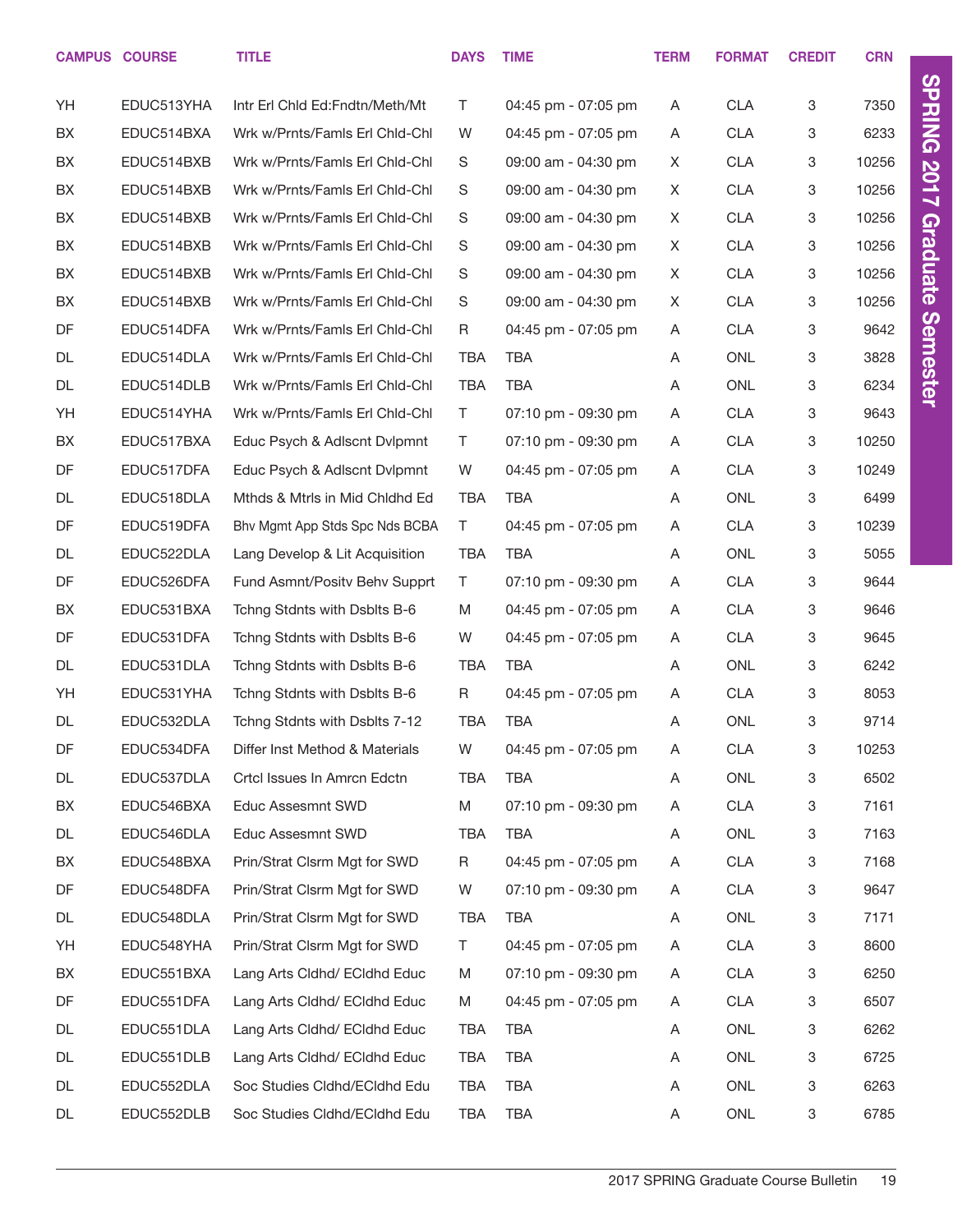|    | <b>CAMPUS COURSE</b>     | <b>TITLE</b>                             | <b>DAYS</b> | <b>TIME</b>         | <b>TERM</b> | <b>FORMAT</b> | <b>CREDIT</b> | <b>CRN</b> |
|----|--------------------------|------------------------------------------|-------------|---------------------|-------------|---------------|---------------|------------|
|    |                          |                                          |             |                     |             |               |               |            |
|    | <b>EDUCATION (cont.)</b> |                                          |             |                     |             |               |               |            |
| MT | EDUC552MTA               | Soc Studies Cldhd/ECldhd Edu             | T.          | 04:45 pm - 07:05 pm | Α           | <b>CLA</b>    | 3             | 8958       |
| YH | EDUC552YHA               | Soc Studies Cldhd/ECldhd Edu             | W           | 04:45 pm - 07:05 pm | A           | <b>CLA</b>    | 3             | 8646       |
| BX | EDUC553BXA               | Math Cldhd/ECldhd Educ                   | M           | 04:45 pm - 07:05 pm | Α           | <b>CLA</b>    | 3             | 8607       |
| DF | EDUC553DFA               | Math Cldhd/ECldhd Educ                   | M           | 04:45 pm - 07:05 pm | A           | <b>CLA</b>    | 3             | 6257       |
| DL | EDUC553DLA               | Math Cldhd/ECldhd Educ                   | <b>TBA</b>  | <b>TBA</b>          | Α           | <b>ONL</b>    | 3             | 6264       |
| DL | EDUC553DLB               | Math Cldhd/ECldhd Educ                   | <b>TBA</b>  | <b>TBA</b>          | Α           | <b>ONL</b>    | 3             | 6829       |
| DL | EDUC554DLA               | Science Cldhd/ECldhd Educ                | <b>TBA</b>  | <b>TBA</b>          | Α           | <b>ONL</b>    | 3             | 6265       |
| DL | EDUC554DLB               | Science Cldhd/ECldhd Educ                | <b>TBA</b>  | <b>TBA</b>          | A           | <b>ONL</b>    | 3             | 6786       |
| MT | EDUC554MTA               | Science Cldhd/ECldhd Educ                | T.          | 07:10 pm - 09:20 pm | Α           | <b>CLA</b>    | 3             | 8650       |
| YH | EDUC554YHA               | Science Cldhd/ECldhd Educ                | W           | 07:10 pm - 09:30 pm | A           | <b>CLA</b>    | 3             | 8056       |
| DL | EDUC561DLA               | Ltrcy Instctn Stdnts Dsbls               | <b>TBA</b>  | <b>TBA</b>          | Α           | <b>ONL</b>    | 3             | 3831       |
| DL | EDUC573DLA               | Lrng Tchnlgy Across Eng Lang             | <b>TBA</b>  | <b>TBA</b>          | A           | <b>ONL</b>    | 3             | 2412       |
| AU | EDUC573DLB               | Lrng Tchnlgy Across Eng Lang             | <b>TBA</b>  | <b>TBA</b>          | B           | <b>ONL</b>    | 3             | 10267      |
| DL | EDUC590DLA               | <b>Teach Writing/Writing Process</b>     | <b>TBA</b>  | <b>TBA</b>          | Α           | <b>ONL</b>    | 3             | 6724       |
| DL | EDUC591DLA               | <b>Child &amp; Adolescent Literature</b> | <b>TBA</b>  | <b>TBA</b>          | Α           | ONL           | 3             | 6240       |
| DF | EDUC602DFA               | Ntve Lng Art/S Studies Bilg Ed           | W           | 04:45 pm - 07:05 pm | A           | <b>CLA</b>    | 3             | 10240      |
| BX | EDUC605BXA               | Assess/Crct Lit Prb EChld/Chl            | Τ           | 04:15 pm - 07:05 pm | Α           | <b>CLA</b>    | 3             | 1539       |
| DF | EDUC605DFA               | Assess/Crct Lit Prb EChld/Chl            | R           | 04:15 pm - 07:05 pm | A           | <b>CLA</b>    | 3             | 1541       |
| DL | EDUC605DLA               | Assess/Crct Lit Prb EChld/Chl            | <b>TBA</b>  | <b>TBA</b>          | Α           | <b>ONL</b>    | 3             | 8485       |
| DL | EDUC605DLB               | Assess/Crct Lit Prb EChld/Chl            | <b>TBA</b>  | <b>TBA</b>          | A           | <b>ONL</b>    | 3             | 9923       |
| YH | EDUC605YHB               | Assess/Crct Lit Prb EChld/Chl            | T.          | 04:00 pm - 06:50 pm | Α           | <b>CLA</b>    | 3             | 4369       |
| DL | EDUC607DLA               | <b>Education Law</b>                     | TBA         | <b>TBA</b>          | A           | <b>ONL</b>    | 3             | 9656       |
| DF | EDUC616DFA               | Thry/Prac 2nd Lng Tch Std Disb           | W           | 04:45 pm - 07:05 pm | Α           | <b>CLA</b>    | 3             | 7358       |
| DL | EDUC617DLA               | Literacy Instruct Brth-Grade 6           | TBA         | <b>TBA</b>          | Α           | ONL           | 3             | 8784       |
| AU | EDUC621DLA               | Ltrcy Instrc Adol Lit Grd 5-12           | <b>TBA</b>  | <b>TBA</b>          | МC          | ONL           | 3             | 10269      |
| DF | EDUC629DFA               | Mdrn Eng Strct/Tch Eng 2nd Lg            | M           | 04:45 pm - 07:05 pm | Α           | <b>CLA</b>    | 3             | 9657       |
| DL | EDUC636DLA               | Mth/Mtrls Tch Eng 2nd Lg PK-12           | TBA         | TBA                 | Α           | ONL           | 3             | 6648       |
| AU | EDUC636DLB               | Mth/Mtrls Tch Eng 2nd Lg PK-12           | <b>TBA</b>  | <b>TBA</b>          | Α           | ONL           | 3             | 10268      |
| DL | EDUC641DLA               | Autism                                   | <b>TBA</b>  | <b>TBA</b>          | Α           | ONL           | 3             | 10251      |
| DF | EDUC642DFA               | Ad Mth Tch Lang/SS Chld/EChld            | $\top$      | 07:10 pm - 09:30 pm | Α           | <b>CLA</b>    | 3             | 10242      |
| BX | EDUC643BXA               | Read/Write Cntnt Area Grd 5-12           | W           | 04:45 pm - 07:05 pm | A           | <b>VCF</b>    | 3             | 9711       |
| DF | EDUC643DFA               | Read/Write Cntnt Area Grd 5-12           | W           | 04:45 pm - 07:05 pm | A           | <b>VCF</b>    | 3             | 9710       |
| DL | EDUC643DLA               | Read/Write Cntnt Area Grd 5-12           | TBA         | <b>TBA</b>          | Α           | ONL           | 3             | 1566       |
| BX | EDUC646BXA               | Ad Mth Tch Math/Sci Chld/EChld           | W           | 04:45 pm - 07:05 pm | Α           | <b>CLA</b>    | 3             | 10244      |
| DF | EDUC646DFA               | Ad Mth Tch Math/Sci Chld/EChld           | $\top$      | 04:45 pm - 07:05 pm | A           | <b>CLA</b>    | 3             | 10243      |
| DL | EDUC658DLA               | Seminar: Orgn/Admin Lit Prgms            | <b>TBA</b>  | <b>TBA</b>          | A           | ONL           | 3             | 5391       |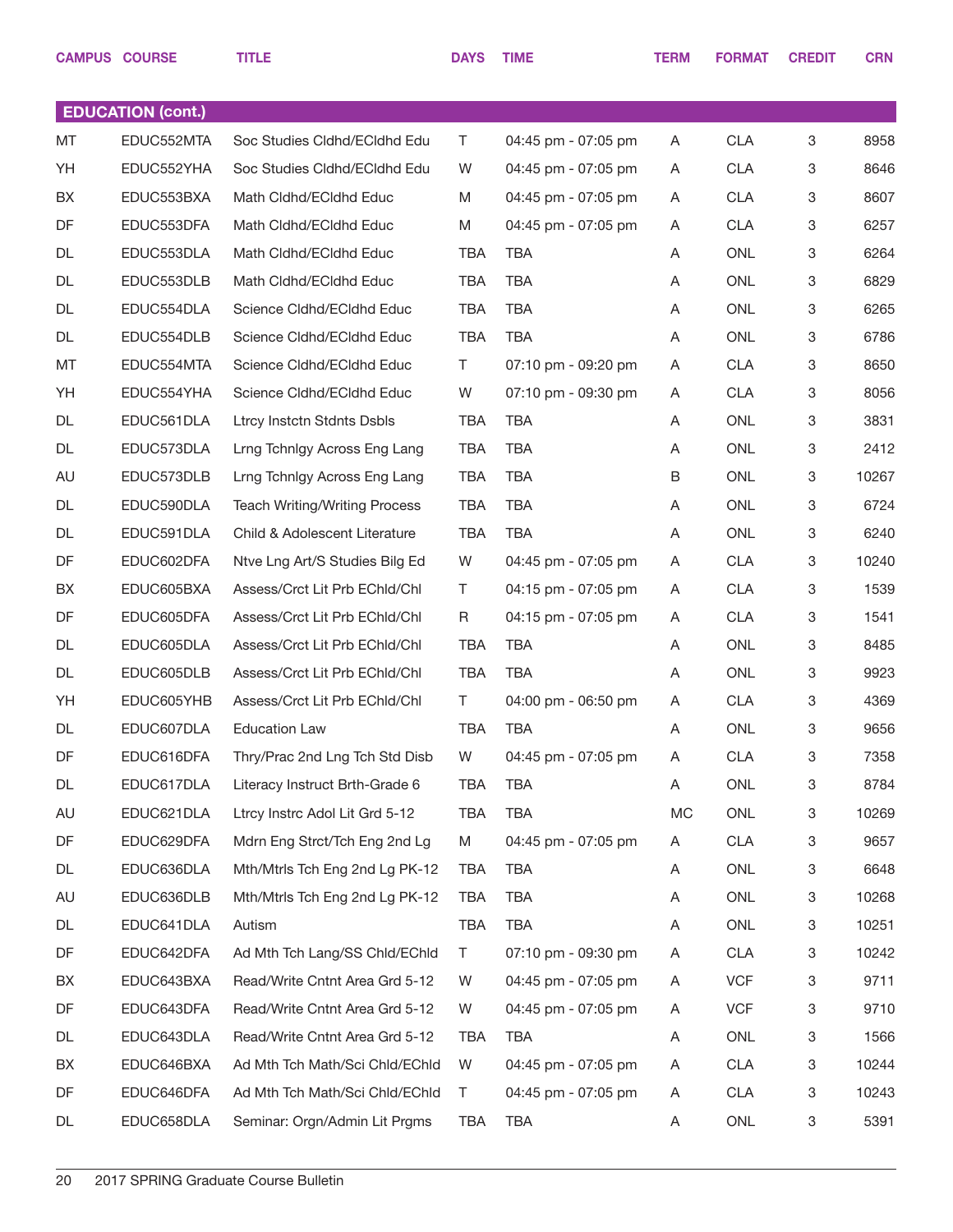|                | <b>CAMPUS COURSE</b>          | <b>TITLE</b>                       | <b>DAYS</b>   | <b>TIME</b>         | <b>TERM</b> | <b>FORMAT</b> | <b>CREDIT</b> | <b>CRN</b> |                 |
|----------------|-------------------------------|------------------------------------|---------------|---------------------|-------------|---------------|---------------|------------|-----------------|
| DF             | EDUC659DFA                    | Pract Literacy Assess Birth-12     | S             | 09:00 am - 04:30 pm | V           | <b>PRA</b>    | 3             | 10241      | <b>SPRING</b>   |
| DF             | EDUC659DFA                    | Pract Literacy Assess Birth-12     | S             | 09:00 am - 04:30 pm | V           | <b>PRA</b>    | 3             | 10241      |                 |
| DF             | EDUC659DFA                    | Pract Literacy Assess Birth-12     | S             | 09:00 am - 04:30 pm | V           | <b>PRA</b>    | 3             | 10241      |                 |
| DF             | EDUC659DFA                    | Pract Literacy Assess Birth-12     | S             | 09:00 am - 04:30 pm | V           | <b>PRA</b>    | 3             | 10241      | 2017            |
| DF             | EDUC659DFA                    | Pract Literacy Assess Birth-12     | S             | 09:00 am - 04:30 pm | V           | <b>PRA</b>    | 3             | 10241      |                 |
| DF             | EDUC659DFA                    | Pract Literacy Assess Birth-12     | S             | 09:00 am - 04:30 pm | V           | <b>PRA</b>    | 3             | 10241      | <b>Graduate</b> |
| DL             | EDUC660DLA                    | Practicum in Lit Instr Practic     | <b>TBA</b>    | <b>TBA</b>          | Α           | <b>PRA</b>    | 3             | 6522       |                 |
| DL             | EDUC674DLA                    | Assitv/Lrn Tech Std Dis/Sp Nds     | <b>TBA</b>    | <b>TBA</b>          | Α           | <b>ONL</b>    | 3             | 10252      |                 |
| DL             | EDUC707DLA                    | Mentoring Seminar TESOL            | <b>TBA</b>    | <b>TBA</b>          | Α           | <b>SEM</b>    | 3             | 7755       |                 |
| BX             | EDUC709BXA                    | <b>Student Teaching Experience</b> | W             | 04:45 pm - 07:00 pm | Α           | <b>CLA</b>    | 3             | 9720       | <b>Semester</b> |
| DF             | EDUC709DFA                    | <b>Student Teaching Experience</b> | W             | 04:45 pm - 07:05 pm | Α           | <b>CLA</b>    | 3             | 6272       |                 |
| MT             | EDUC709MTA                    | <b>Student Teaching Experience</b> | R             | 04:45 pm - 07:05 pm | Α           | <b>CLA</b>    | 3             | 6275       |                 |
| YH             | EDUC709YHA                    | <b>Student Teaching Experience</b> | R             | 04:45 pm - 07:05 pm | Α           | <b>CLA</b>    | 3             | 6278       |                 |
| DL             | EDUC713DLA                    | Seminar in Teaching                | TBA           | <b>TBA</b>          | A           | <b>ONL</b>    | 3             | 9658       |                 |
| DL             | EDUC713DLB                    | Seminar in Teaching                | TBA           | <b>TBA</b>          | Α           | <b>ONL</b>    | 3             | 10257      |                 |
| DL             | EDUC713DLC                    | Seminar in Teaching                | TBA           | <b>TBA</b>          | Α           | <b>ONL</b>    | 3             | 10258      |                 |
| DL             | EDUC721DLA                    | <b>Thesis</b>                      | TBA           | <b>TBA</b>          | Α           | TH            | 3             | 9659       |                 |
| DL             | ENGE541DLA                    | Analyzing Short Fiction            | TBA           | <b>TBA</b>          | Α           | <b>ONL</b>    | 3             | 8044       |                 |
| DL             | HSTE535DLA                    | American Government                | <b>TBA</b>    | <b>TBA</b>          | A           | <b>ONL</b>    | 3             | 10260      |                 |
| DL             | MTHE535DLA                    | Problem Solving in Mathematics     | <b>TBA</b>    | <b>TBA</b>          | A           | <b>ONL</b>    | 3             | 8869       |                 |
| DL             | SCIE557DLA                    | Bioengineering                     | <b>TBA</b>    | <b>TBA</b>          | Α           | ONL           | 3             | 10259      |                 |
|                |                               |                                    |               |                     |             |               |               |            |                 |
|                | <b>EDUCATIONAL LEADERSHIP</b> |                                    |               |                     |             |               |               |            |                 |
| BX             | EDSA510BXA                    | Using Data Instruct& Ed Policy     | T             | 04:45 pm - 07:05 pm | A           | <b>CLA</b>    | 3             | 10264      |                 |
| C <sub>8</sub> | EDSA510C8A                    | Using Data Instruct& Ed Policy     | S             | 09:00 am - 04:30 pm | X           | <b>CLA</b>    | 3             | 10285      |                 |
| C <sub>8</sub> | EDSA510C8A                    | Using Data Instruct& Ed Policy     | $\mathbb S$   | 09:00 am - 04:30 pm | X           | <b>CLA</b>    | 3             | 10285      |                 |
| C <sub>8</sub> | EDSA510C8A                    | Using Data Instruct& Ed Policy     | $\mathbb S$   | 09:00 am - 04:30 pm | X           | <b>CLA</b>    | 3             | 10285      |                 |
| C <sub>8</sub> | EDSA510C8A                    | Using Data Instruct& Ed Policy     | $\mathbb S$   | 09:00 am - 04:30 pm | X           | <b>CLA</b>    | 3             | 10285      |                 |
| C <sub>8</sub> | EDSA510C8A                    | Using Data Instruct& Ed Policy     | $\mathbb S$   | 09:00 am - 04:30 pm | X           | <b>CLA</b>    | 3             | 10285      |                 |
| C <sub>8</sub> | EDSA510C8A                    | Using Data Instruct& Ed Policy     | $\mathbf S$   | 09:00 am - 04:30 pm | X           | <b>CLA</b>    | 3             | 10285      |                 |
| DL             | EDSA510DLA                    | Using Data Instruct& Ed Policy     | <b>TBA</b>    | TBA                 | Α           | ONL           | 3             | 9621       |                 |
| MT             | EDSA510MTA                    | Using Data Instruct& Ed Policy     | T             | 04:45 pm - 07:05 pm | Α           | <b>CLA</b>    | 3             | 10261      |                 |
| BX             | EDSA520BXA                    | Cur Teach: Theory to Practice      | W             | 04:45 pm - 07:05 pm | A           | <b>CLA</b>    | 3             | 10263      |                 |
| C <sub>2</sub> | EDSA520C2A                    | Cur Teach: Theory to Practice      | $\mathbf S$   | 09:00 am - 04:30 pm | V           | <b>CLA</b>    | 3             | 10306      |                 |
| C <sub>2</sub> | EDSA520C2A                    | Cur Teach: Theory to Practice      | $\mathsf S$   | 09:00 am - 04:30 pm | V           | <b>CLA</b>    | 3             | 10306      |                 |
| C <sub>2</sub> | EDSA520C2A                    | Cur Teach: Theory to Practice      | $\mathsf S$   | 09:00 am - 04:30 pm | V           | <b>CLA</b>    | 3             | 10306      |                 |
| C <sub>2</sub> | EDSA520C2A                    | Cur Teach: Theory to Practice      | ${\mathsf S}$ | 09:00 am - 04:30 pm | V           | <b>CLA</b>    | 3             | 10306      |                 |

2017 SPRING Graduate Course Bulletin 21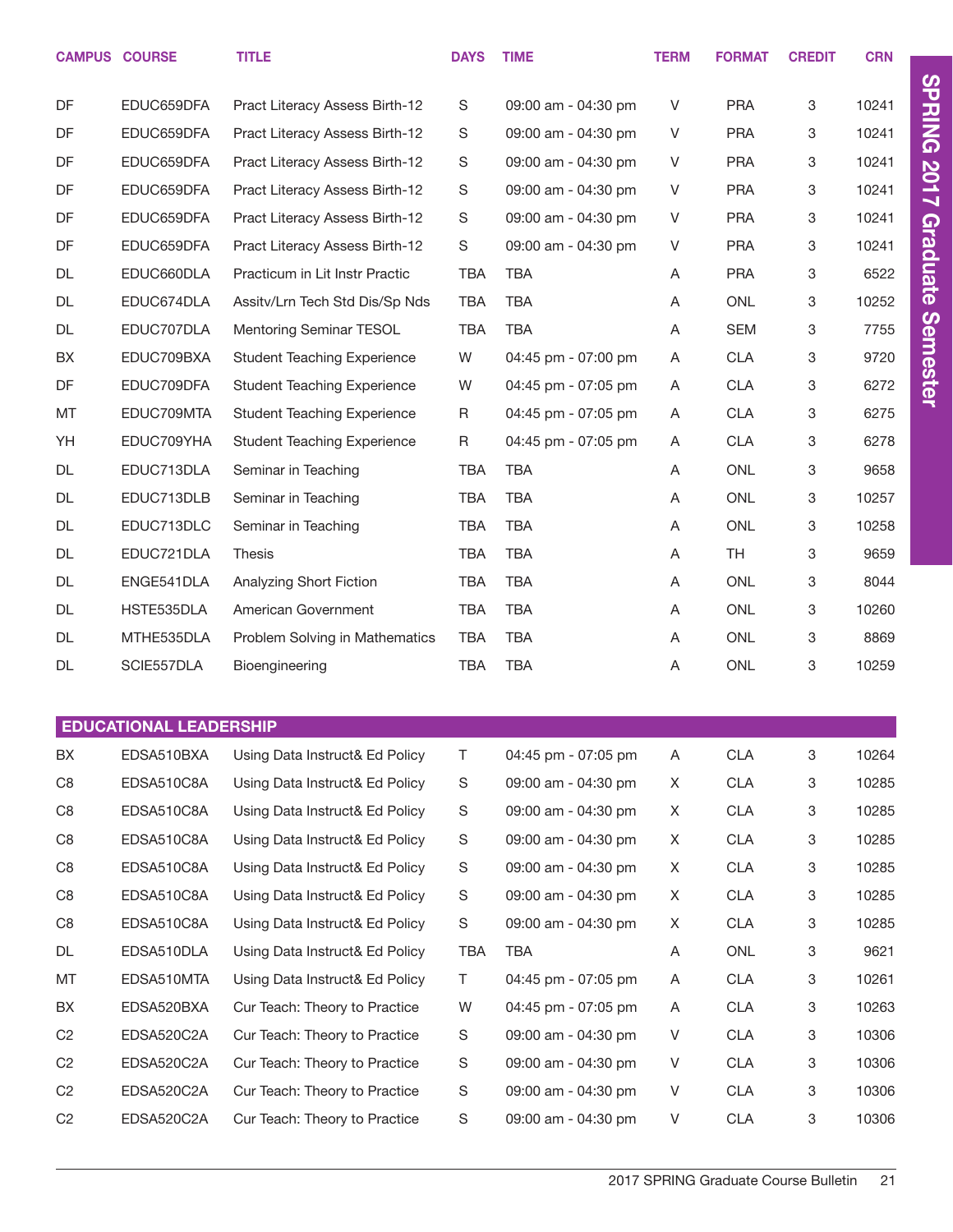|                | <b>CAMPUS COURSE</b>                  | <b>TITLE</b>                   | <b>DAYS</b> | <b>TIME</b>         | <b>TERM</b> | <b>FORMAT</b> | <b>CREDIT</b>             | <b>CRN</b> |
|----------------|---------------------------------------|--------------------------------|-------------|---------------------|-------------|---------------|---------------------------|------------|
|                |                                       |                                |             |                     |             |               |                           |            |
|                | <b>EDUCATIONAL LEADERSHIP (cont.)</b> |                                |             |                     |             |               |                           |            |
| C <sub>2</sub> | EDSA520C2A                            | Cur Teach: Theory to Practice  | S           | 09:00 am - 04:30 pm | V           | <b>CLA</b>    | 3                         | 10306      |
| C <sub>2</sub> | EDSA520C2A                            | Cur Teach: Theory to Practice  | S           | 09:00 am - 04:30 pm | V           | <b>CLA</b>    | 3                         | 10306      |
| DL             | EDSA520DLA                            | Cur Teach: Theory to Practice  | <b>TBA</b>  | <b>TBA</b>          | Α           | <b>ONL</b>    | 3                         | 9623       |
| MT             | EDSA520MTA                            | Cur Teach: Theory to Practice  | W           | 04:45 pm - 07:05 pm | Α           | <b>CLA</b>    | 3                         | 10262      |
| C <sub>1</sub> | EDSA540C1A                            | Leadership in Inst Supervision | T           | 04:00 pm - 06:30 pm | Α           | <b>CLA</b>    | 3                         | 10303      |
| C1             | EDSA540C1B                            | Leadership in Inst Supervision | S           | 09:00 am - 04:30 pm | X           | <b>CLA</b>    | 3                         | 10305      |
| C <sub>1</sub> | EDSA540C1B                            | Leadership in Inst Supervision | S           | 09:00 am - 04:30 pm | X           | <b>CLA</b>    | 3                         | 10305      |
| C1             | EDSA540C1B                            | Leadership in Inst Supervision | S           | 09:00 am - 04:30 pm | X           | <b>CLA</b>    | 3                         | 10305      |
| C <sub>1</sub> | EDSA540C1B                            | Leadership in Inst Supervision | S           | 09:00 am - 04:30 pm | X           | <b>CLA</b>    | $\ensuremath{\mathsf{3}}$ | 10305      |
| C <sub>1</sub> | EDSA540C1B                            | Leadership in Inst Supervision | S           | 09:00 am - 04:30 pm | X           | <b>CLA</b>    | 3                         | 10305      |
| C <sub>1</sub> | EDSA540C1B                            | Leadership in Inst Supervision | S           | 09:00 am - 04:30 pm | X           | <b>CLA</b>    | 3                         | 10305      |
| <b>FR</b>      | EDSA540FRA                            | Leadership in Inst Supervision | S           | 09:00 am - 05:00 pm | V           | <b>CLA</b>    | 3                         | 9758       |
| <b>FR</b>      | EDSA540FRA                            | Leadership in Inst Supervision | S           | 09:00 am - 05:00 pm | V           | <b>CLA</b>    | 3                         | 9758       |
| <b>FR</b>      | EDSA540FRA                            | Leadership in Inst Supervision | S           | 09:00 am - 05:00 pm | V           | <b>CLA</b>    | 3                         | 9758       |
| <b>FR</b>      | EDSA540FRA                            | Leadership in Inst Supervision | S           | 09:00 am - 05:00 pm | V           | <b>CLA</b>    | 3                         | 9758       |
| <b>FR</b>      | EDSA540FRA                            | Leadership in Inst Supervision | S           | 09:00 am - 05:00 pm | V           | <b>CLA</b>    | 3                         | 9758       |
| <b>FR</b>      | EDSA540FRA                            | Leadership in Inst Supervision | S           | 09:00 am - 05:00 pm | V           | <b>CLA</b>    | 3                         | 9758       |
| AU             | EDSA545DLA                            | Crit Iss SpcI Ed Gen Ed Leadrs | <b>TBA</b>  | <b>TBA</b>          | MC          | <b>ONL</b>    | 3                         | 10301      |
| DL             | EDSA551DLA                            | Org Dyn&Culture of School Sys  | <b>TBA</b>  | <b>TBA</b>          | Α           | <b>ONL</b>    | 3                         | 9625       |
| <b>BP</b>      | EDSA555BPA                            | Ed Finance & Management        | S           | 09:00 am - 04:30 pm | V           | <b>CLA</b>    | 3                         | 10292      |
| <b>BP</b>      | EDSA555BPA                            | Ed Finance & Management        | S           | 09:00 am - 04:30 pm | V           | <b>CLA</b>    | 3                         | 10292      |
| <b>BP</b>      | EDSA555BPA                            | Ed Finance & Management        | S           | 09:00 am - 04:30 pm | V           | <b>CLA</b>    | 3                         | 10292      |
| <b>BP</b>      | EDSA555BPA                            | Ed Finance & Management        | S           | 09:00 am - 04:30 pm | V           | <b>CLA</b>    | 3                         | 10292      |
| <b>BP</b>      | EDSA555BPA                            | Ed Finance & Management        | S           | 09:00 am - 04:30 pm | V           | <b>CLA</b>    | 3                         | 10292      |
| <b>BP</b>      | EDSA555BPA                            | Ed Finance & Management        | S           | 09:00 am - 04:30 pm | V           | <b>CLA</b>    | 3                         | 10292      |
| C <sub>1</sub> | EDSA555C1A                            | Ed Finance & Management        | M           | 04:00 pm - 06:30 pm | A           | <b>CLA</b>    | 3                         | 10302      |
| C <sub>1</sub> | EDSA555C1B                            | Ed Finance & Management        | S           | 09:00 am - 04:30 pm | V           | <b>CLA</b>    | 3                         | 10304      |
| C <sub>1</sub> | EDSA555C1B                            | Ed Finance & Management        | S           | 09:00 am - 04:30 pm | V           | <b>CLA</b>    | 3                         | 10304      |
| C <sub>1</sub> | EDSA555C1B                            | Ed Finance & Management        | S           | 09:00 am - 04:30 pm | V           | <b>CLA</b>    | 3                         | 10304      |
| C <sub>1</sub> | EDSA555C1B                            | Ed Finance & Management        | S           | 09:00 am - 04:30 pm | V           | <b>CLA</b>    | 3                         | 10304      |
| C <sub>1</sub> | EDSA555C1B                            | Ed Finance & Management        | S           | 09:00 am - 04:30 pm | V           | <b>CLA</b>    | 3                         | 10304      |
| C <sub>1</sub> | EDSA555C1B                            | Ed Finance & Management        | S           | 09:00 am - 04:30 pm | V           | <b>CLA</b>    | 3                         | 10304      |
| DL             | EDSA555DLA                            | Ed Finance & Management        | <b>TBA</b>  | TBA                 | Α           | ONL           | 3                         | 8635       |
| <b>YKR</b>     | EDSA555YKA                            | Ed Finance & Management        | S           | 09:00 am - 04:30 pm | X           | <b>CLA</b>    | 3                         | 10299      |
| <b>YKR</b>     | EDSA555YKA                            | Ed Finance & Management        | S           | 09:00 am - 04:30 pm | X           | <b>CLA</b>    | 3                         | 10299      |
| <b>YKR</b>     | EDSA555YKA                            | Ed Finance & Management        | S           | 09:00 am - 04:30 pm | X           | <b>CLA</b>    | 3                         | 10299      |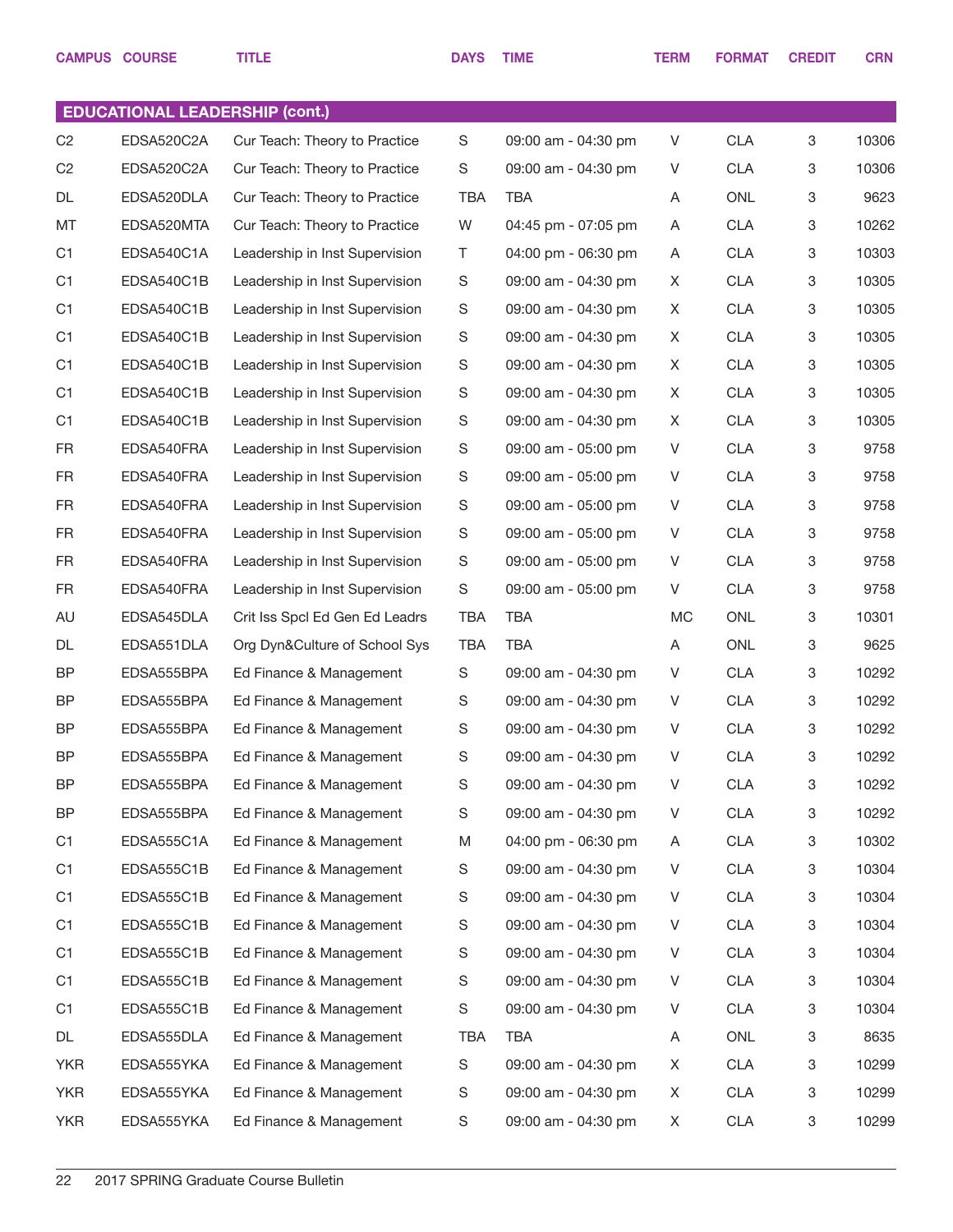|                | <b>CAMPUS COURSE</b> | <b>TITLE</b>                   | <b>DAYS</b> | <b>TIME</b>         | <b>TERM</b> | <b>FORMAT</b>          | <b>CREDIT</b> | <b>CRN</b> |                 |
|----------------|----------------------|--------------------------------|-------------|---------------------|-------------|------------------------|---------------|------------|-----------------|
| <b>YKR</b>     | EDSA555YKA           | Ed Finance & Management        | S           | 09:00 am - 04:30 pm | X           | <b>CLA</b>             | 3             | 10299      | <b>SPRING</b>   |
| <b>YKR</b>     | EDSA555YKA           | Ed Finance & Management        | S           | 09:00 am - 04:30 pm | X           | <b>CLA</b>             | 3             | 10299      |                 |
| <b>YKR</b>     | EDSA555YKA           | Ed Finance & Management        | $\mathbf S$ | 09:00 am - 04:30 pm | X           | <b>CLA</b>             | 3             | 10299      |                 |
| DL             | EDSA560DLA           | Legal Aspects Admin of Schools | <b>TBA</b>  | <b>TBA</b>          | Α           | <b>ONL</b>             | 3             | 5458       | 2017            |
| DL             | EDSA580DLA           | Clinic for Schl & Dist Admn    | <b>TBA</b>  | <b>TBA</b>          | Α           | <b>ONL</b>             | 3             | 8640       |                 |
| FR             | EDSA580FRA           | Clinic for Schl & Dist Admn    | S           | 09:00 am - 04:30 pm | X           | <b>CLA</b>             | 3             | 10291      | Graduate        |
| <b>FR</b>      | EDSA580FRA           | Clinic for Schl & Dist Admn    | S           | 09:00 am - 04:30 pm | X           | <b>CLA</b>             | 3             | 10291      |                 |
| <b>FR</b>      | EDSA580FRA           | Clinic for Schl & Dist Admn    | S           | 09:00 am - 04:30 pm | X           | <b>CLA</b>             | 3             | 10291      |                 |
| <b>FR</b>      | EDSA580FRA           | Clinic for Schl & Dist Admn    | S           | 09:00 am - 04:30 pm | X           | <b>CLA</b>             | 3             | 10291      |                 |
| <b>FR</b>      | EDSA580FRA           | Clinic for Schl & Dist Admn    | S           | 09:00 am - 04:30 pm | X           | <b>CLA</b>             | 3             | 10291      |                 |
| <b>FR</b>      | EDSA580FRA           | Clinic for Schl & Dist Admn    | S           | 09:00 am - 04:30 pm | X           | <b>CLA</b>             | 3             | 10291      | <b>Semester</b> |
| C <sub>8</sub> | EDSA590C8A           | School Bldg Internship I       | S           | 09:00 am - 04:30 pm | V           | $\mathsf{I}\mathsf{T}$ | 3             | 10286      |                 |
| C <sub>8</sub> | EDSA590C8A           | School Bldg Internship I       | S           | 09:00 am - 04:30 pm | V           | $\mathsf{I}$           | 3             | 10286      |                 |
| C <sub>8</sub> | EDSA590C8A           | School Bldg Internship I       | S           | 09:00 am - 04:30 pm | V           | $\mathsf{I}\mathsf{T}$ | 3             | 10286      |                 |
| C <sub>8</sub> | EDSA590C8A           | School Bldg Internship I       | S           | 09:00 am - 04:30 pm | V           | $\mathsf{I}$           | 3             | 10286      |                 |
| C <sub>8</sub> | EDSA590C8A           | School Bldg Internship I       | S           | 09:00 am - 04:30 pm | V           | $\mathsf{I}\mathsf{T}$ | 3             | 10286      |                 |
| C <sub>8</sub> | EDSA590C8A           | School Bldg Internship I       | S           | 09:00 am - 04:30 pm | V           | $\mathsf{I}$           | 3             | 10286      |                 |
| C <sub>8</sub> | EDSA590C8B           | School Bldg Internship I       | S           | 09:00 am - 04:30 pm | V           | $\mathsf{I}\mathsf{T}$ | 3             | 10287      |                 |
| C <sub>8</sub> | EDSA590C8B           | School Bldg Internship I       | S           | 09:00 am - 04:30 pm | V           | $\mathsf{I}$           | 3             | 10287      |                 |
| C <sub>8</sub> | EDSA590C8B           | School Bldg Internship I       | S           | 09:00 am - 04:30 pm | V           | $\mathsf{I}\mathsf{T}$ | 3             | 10287      |                 |
| C <sub>8</sub> | EDSA590C8B           | School Bldg Internship I       | S           | 09:00 am - 04:30 pm | V           | $\mathsf{I}$           | 3             | 10287      |                 |
| C <sub>8</sub> | EDSA590C8B           | School Bldg Internship I       | S           | 09:00 am - 04:30 pm | V           | $\mathsf{I}\mathsf{T}$ | 3             | 10287      |                 |
| C <sub>8</sub> | EDSA590C8B           | School Bldg Internship I       | S           | 09:00 am - 04:30 pm | V           | $\mathsf{I}\mathsf{T}$ | 3             | 10287      |                 |
| DF             | EDSA590DFA           | School Bldg Internship I       | <b>TBA</b>  | <b>TBA</b>          | Α           | $\mathsf{I}\mathsf{T}$ | 3             | 9627       |                 |
| FR             | EDSA590FRA           | School Bldg Internship I       | S           | 09:00 am - 04:30 pm | V           | $\mathsf{I}\mathsf{T}$ | 3             | 10288      |                 |
| FR             | EDSA590FRA           | School Bldg Internship I       | S           | 09:00 am - 04:30 pm | V           | $\mathsf{I}\mathsf{T}$ | 3             | 10288      |                 |
| FR             | EDSA590FRA           | School Bldg Internship I       | S           | 09:00 am - 04:30 pm | V           | $\mathsf{I}\mathsf{T}$ | 3             | 10288      |                 |
| FR             | EDSA590FRA           | School Bldg Internship I       | S           | 09:00 am - 04:30 pm | V           | $\mathsf{I}\mathsf{T}$ | 3             | 10288      |                 |
| FR             | EDSA590FRA           | School Bldg Internship I       | S           | 09:00 am - 04:30 pm | V           | $\mathsf{I}\mathsf{T}$ | 3             | 10288      |                 |
| FR             | EDSA590FRA           | School Bldg Internship I       | S           | 09:00 am - 04:30 pm | V           | $\mathsf{I}\mathsf{T}$ | 3             | 10288      |                 |
| FR             | EDSA590FRB           | School Bldg Internship I       | $\mathbb S$ | 09:00 am - 04:30 pm | V           | $\mathsf{I}\mathsf{T}$ | 3             | 10289      |                 |
| FR             | EDSA590FRB           | School Bldg Internship I       | S           | 09:00 am - 04:30 pm | V           | $\mathsf{I}\mathsf{T}$ | 3             | 10289      |                 |
| FR             | EDSA590FRB           | School Bldg Internship I       | S           | 09:00 am - 04:30 pm | V           | $\mathsf{I}\mathsf{T}$ | 3             | 10289      |                 |
| FR             | EDSA590FRB           | School Bldg Internship I       | S           | 09:00 am - 04:30 pm | V           | $\mathsf{I}\mathsf{T}$ | 3             | 10289      |                 |
| FR             | EDSA590FRB           | School Bldg Internship I       | S           | 09:00 am - 04:30 pm | V           | $\mathsf{I}\mathsf{T}$ | 3             | 10289      |                 |
| FR             | EDSA590FRB           | School Bldg Internship I       | S           | 09:00 am - 04:30 pm | V           | $\mathsf{I}\mathsf{T}$ | 3             | 10289      |                 |
| <b>FR</b>      | EDSA590FRC           | School Bldg Internship I       | $\mathbb S$ | 09:00 am - 04:30 pm | V           | $\sf IT$               | 3             | 10290      |                 |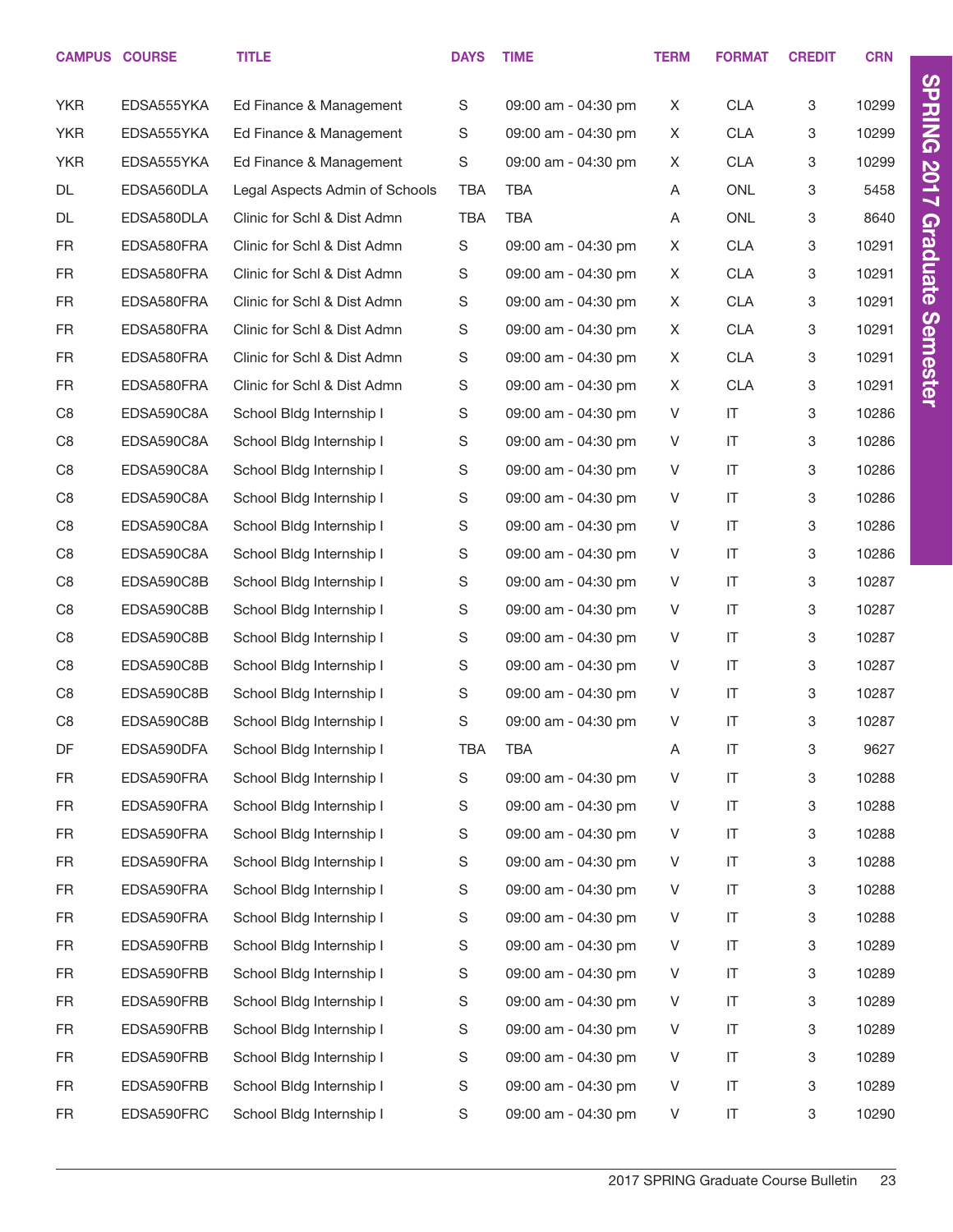|            | <b>CAMPUS COURSE</b>                  | <b>TITLE</b>                 | <b>DAYS</b> | <b>TIME</b>         | <b>TERM</b> | <b>FORMAT</b> | <b>CREDIT</b> | <b>CRN</b> |
|------------|---------------------------------------|------------------------------|-------------|---------------------|-------------|---------------|---------------|------------|
|            |                                       |                              |             |                     |             |               |               |            |
|            | <b>EDUCATIONAL LEADERSHIP (cont.)</b> |                              |             |                     |             |               |               |            |
| FR.        | EDSA590FRC                            | School Bldg Internship I     | $\mathbf S$ | 09:00 am - 04:30 pm | V           | IT            | 3             | 10290      |
| FR.        | EDSA590FRC                            | School Bldg Internship I     | S           | 09:00 am - 04:30 pm | V           | IT            | 3             | 10290      |
| FR.        | EDSA590FRC                            | School Bldg Internship I     | S           | 09:00 am - 04:30 pm | V           | IT            | 3             | 10290      |
| FR.        | EDSA590FRC                            | School Bldg Internship I     | S           | 09:00 am - 04:30 pm | V           | IT            | 3             | 10290      |
| FR         | EDSA590FRC                            | School Bldg Internship I     | S           | 09:00 am - 04:30 pm | V           | IT            | 3             | 10290      |
| <b>YKR</b> | EDSA590YKA                            | School Bldg Internship I     | S           | 09:00 am - 04:30 pm | V           | IT            | 3             | 10294      |
| <b>YKR</b> | EDSA590YKA                            | School Bldg Internship I     | S           | 09:00 am - 04:30 pm | V           | IT            | 3             | 10294      |
| <b>YKR</b> | EDSA590YKA                            | School Bldg Internship I     | S           | 09:00 am - 04:30 pm | V           | IT            | 3             | 10294      |
| <b>YKR</b> | EDSA590YKA                            | School Bldg Internship I     | S           | 09:00 am - 04:30 pm | V           | IT            | 3             | 10294      |
| <b>YKR</b> | EDSA590YKA                            | School Bldg Internship I     | S           | 09:00 am - 04:30 pm | V           | IT            | 3             | 10294      |
| <b>YKR</b> | EDSA590YKA                            | School Bldg Internship I     | S           | 09:00 am - 04:30 pm | V           | IT            | 3             | 10294      |
| <b>YKR</b> | EDSA590YKB                            | School Bldg Internship I     | S           | 09:00 am - 04:30 pm | V           | IT            | 3             | 10295      |
| <b>YKR</b> | EDSA590YKB                            | School Bldg Internship I     | S           | 09:00 am - 04:30 pm | V           | IT            | 3             | 10295      |
| <b>YKR</b> | EDSA590YKB                            | School Bldg Internship I     | S           | 09:00 am - 04:30 pm | V           | IT            | 3             | 10295      |
| <b>YKR</b> | EDSA590YKB                            | School Bldg Internship I     | S           | 09:00 am - 04:30 pm | V           | IT            | 3             | 10295      |
| <b>YKR</b> | EDSA590YKB                            | School Bldg Internship I     | S           | 09:00 am - 04:30 pm | V           | IT            | 3             | 10295      |
| <b>YKR</b> | EDSA590YKB                            | School Bldg Internship I     | S           | 09:00 am - 04:30 pm | V           | IT            | 3             | 10295      |
| <b>YKR</b> | EDSA590YKC                            | School Bldg Internship I     | S           | 09:00 am - 04:30 pm | V           | IT            | 3             | 10296      |
| <b>YKR</b> | EDSA590YKC                            | School Bldg Internship I     | S           | 09:00 am - 04:30 pm | V           | IT            | 3             | 10296      |
| <b>YKR</b> | EDSA590YKC                            | School Bldg Internship I     | S           | 09:00 am - 04:30 pm | V           | IT            | 3             | 10296      |
| <b>YKR</b> | EDSA590YKC                            | School Bldg Internship I     | S           | 09:00 am - 04:30 pm | V           | IT            | 3             | 10296      |
| <b>YKR</b> | EDSA590YKC                            | School Bldg Internship I     | S           | 09:00 am - 04:30 pm | V           | IT            | 3             | 10296      |
| <b>YKR</b> | EDSA590YKC                            | School Bldg Internship I     | $\mathsf S$ | 09:00 am - 04:30 pm | V           | IT            | 3             | 10296      |
| <b>YKR</b> | EDSA590YKD                            | School Bldg Internship I     | S           | 09:00 am - 04:30 pm | V           | $\sf IT$      | 3             | 10298      |
| <b>YKR</b> | EDSA590YKD                            | School Bldg Internship I     | $\mathsf S$ | 09:00 am - 04:30 pm | V           | $\sf IT$      | 3             | 10298      |
| <b>YKR</b> | EDSA590YKD                            | School Bldg Internship I     | S           | 09:00 am - 04:30 pm | V           | $\sf IT$      | 3             | 10298      |
| <b>YKR</b> | EDSA590YKD                            | School Bldg Internship I     | $\mathsf S$ | 09:00 am - 04:30 pm | V           | IT            | 3             | 10298      |
| <b>YKR</b> | EDSA590YKD                            | School Bldg Internship I     | $\mathsf S$ | 09:00 am - 04:30 pm | V           | $\sf IT$      | 3             | 10298      |
| <b>YKR</b> | EDSA590YKD                            | School Bldg Internship I     | S           | 09:00 am - 04:30 pm | V           | IT            | 3             | 10298      |
| BX         | EDSA591BXA                            | School Bldg Internship II    | TBA         | TBA                 | Α           | $\sf IT$      | 3             | 1460       |
| BX         | EDSA592BXA                            | Administrative Internship II | TBA         | TBA                 | Α           | IT            | 3             | 9628       |
| BX         | EDSA592BXB                            | Administrative Internship II | TBA         | TBA                 | Α           | $\sf IT$      | 3             | 10265      |
| BX         | EDSA592BXC                            | Administrative Internship II | TBA         | <b>TBA</b>          | Α           | $\sf IT$      | 3             | 10266      |
| DL         | EDSA597DLA                            | Gov & Policy Issues Ed Admin | TBA         | TBA                 | Α           | ONL           | 3             | 9761       |
| BP         | EDSA598BPA                            | Human Capital in Ed Admin    | S           | 09:00 am - 04:30 pm | X           | <b>CLA</b>    | 3             | 10293      |
| BP         | EDSA598BPA                            | Human Capital in Ed Admin    | S           | 09:00 am - 04:30 pm | X           | <b>CLA</b>    | 3             | 10293      |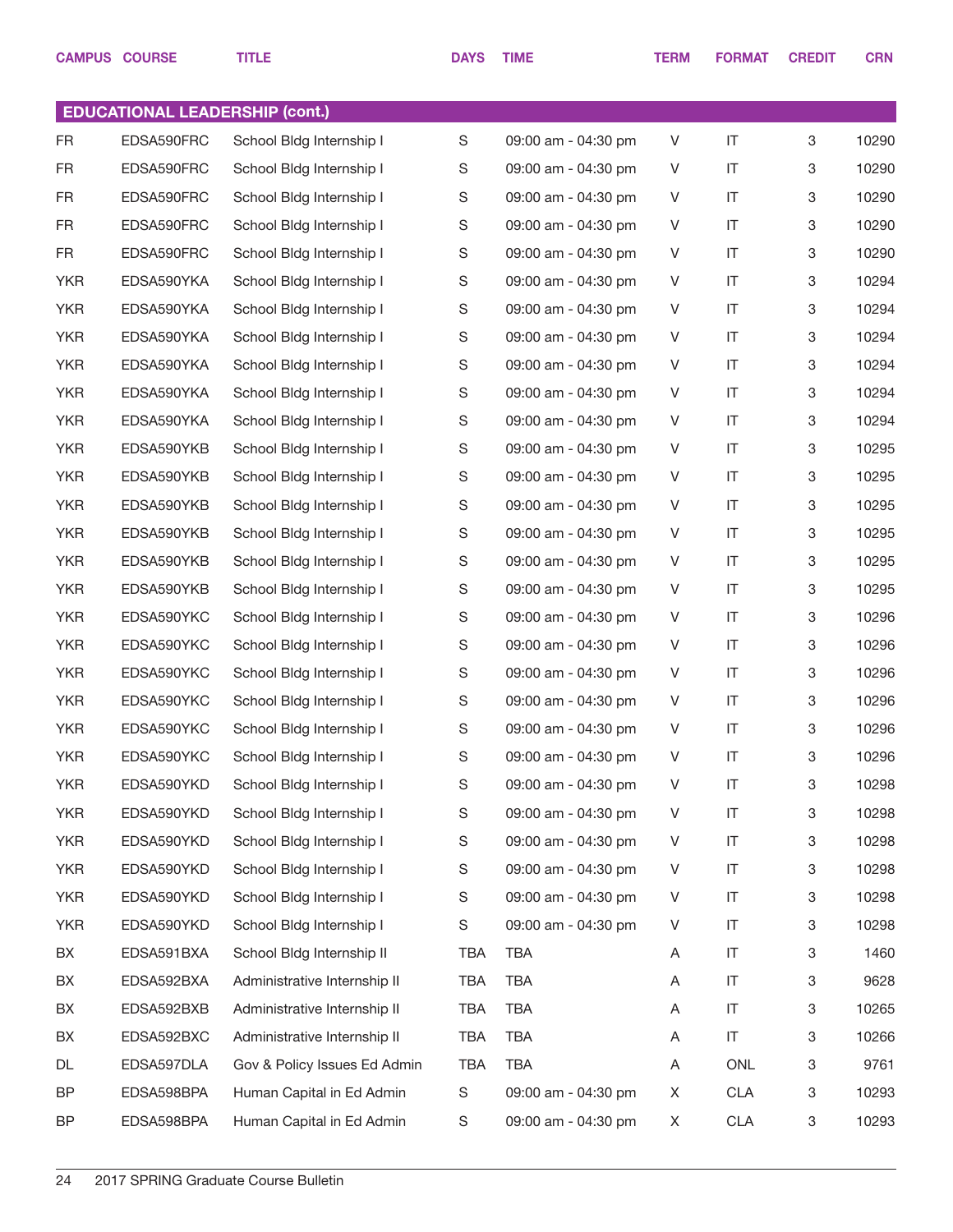|                | <b>CAMPUS COURSE</b>      | <b>TITLE</b>                        | <b>DAYS</b> | <b>TIME</b>         | <b>TERM</b> | <b>FORMAT</b> | <b>CREDIT</b> | <b>CRN</b> |
|----------------|---------------------------|-------------------------------------|-------------|---------------------|-------------|---------------|---------------|------------|
| <b>BP</b>      | EDSA598BPA                | Human Capital in Ed Admin           | S           | 09:00 am - 04:30 pm | X           | <b>CLA</b>    | 3             | 10293      |
| <b>BP</b>      | EDSA598BPA                | Human Capital in Ed Admin           | S           | 09:00 am - 04:30 pm | X           | <b>CLA</b>    | 3             | 10293      |
| <b>BP</b>      | EDSA598BPA                | Human Capital in Ed Admin           | S           | 09:00 am - 04:30 pm | X           | <b>CLA</b>    | 3             | 10293      |
| <b>BP</b>      | EDSA598BPA                | Human Capital in Ed Admin           | S           | 09:00 am - 04:30 pm | X           | <b>CLA</b>    | 3             | 10293      |
| C <sub>2</sub> | EDSA598C2A                | Human Capital in Ed Admin           | $\mathsf S$ | 09:00 am - 04:30 pm | X           | <b>CLA</b>    | 3             | 10307      |
| C <sub>2</sub> | EDSA598C2A                | Human Capital in Ed Admin           | S           | 09:00 am - 04:30 pm | X           | <b>CLA</b>    | 3             | 10307      |
| C <sub>2</sub> | EDSA598C2A                | Human Capital in Ed Admin           | $\mathsf S$ | 09:00 am - 04:30 pm | X           | <b>CLA</b>    | 3             | 10307      |
| C <sub>2</sub> | EDSA598C2A                | Human Capital in Ed Admin           | S           | 09:00 am - 04:30 pm | X           | <b>CLA</b>    | 3             | 10307      |
| C <sub>2</sub> | EDSA598C2A                | Human Capital in Ed Admin           | $\mathsf S$ | 09:00 am - 04:30 pm | X           | <b>CLA</b>    | 3             | 10307      |
| C <sub>2</sub> | EDSA598C2A                | Human Capital in Ed Admin           | $\mathsf S$ | 09:00 am - 04:30 pm | X           | <b>CLA</b>    | 3             | 10307      |
| AU             | EDSA598DLB                | Human Capital in Ed Admin           | <b>TBA</b>  | <b>TBA</b>          | B           | <b>ONL</b>    | 3             | 10300      |
|                |                           |                                     |             |                     |             |               |               |            |
|                | <b>ENGLISH LITERATURE</b> |                                     |             |                     |             |               |               |            |
| <b>DL</b>      | ENGL507DLA                | Narrative Strategies/Novel          | <b>TBA</b>  | <b>TBA</b>          | Α           | <b>ONL</b>    | 3             | 10358      |
| <b>DL</b>      | ENGL522DLA                | Humanism Renaissance Texts          | <b>TBA</b>  | <b>TBA</b>          | Α           | <b>ONL</b>    | 3             | 10359      |
| DL             | ENGL540DLA                | Animals in Literature               | <b>TBA</b>  | <b>TBA</b>          | Α           | ONL           | 3             | 10360      |
| DL             | ENGL545DLA                | Lit of the Left Bank Paris          | <b>TBA</b>  | <b>TBA</b>          | Α           | <b>ONL</b>    | 3             | 10361      |
| DL             | ENGL546DLA                | Working Women US 1865-Present       | <b>TBA</b>  | <b>TBA</b>          | Α           | <b>ONL</b>    | 3             | 10362      |
| DL             | ENGL560DLA                | Latino Literature                   | <b>TBA</b>  | <b>TBA</b>          | A           | <b>CLA</b>    | 3             | 10363      |
| DF             | ENGL890DFA                | <b>Capstone Continuation</b>        | <b>TBA</b>  | <b>TBA</b>          | Α           | <b>CLA</b>    | 0             | 8298       |
| DF             | ENGL899DFA                | Maintenance of Matriculation        | <b>TBA</b>  | <b>TBA</b>          | Α           | MM            | 0             | 7936       |
|                |                           |                                     |             |                     |             |               |               |            |
| <b>NURSING</b> |                           |                                     |             |                     |             |               |               |            |
| DL             | NURS502DLA                | Computer Technology                 | <b>TBA</b>  | <b>TBA</b>          | Α           | ONL           | 3             | 8001       |
| DF             | NURS503DFA                | <b>Health Policy</b>                | T.          | 06:15 pm - 09:05 pm | Α           | <b>CLA</b>    | 3             | 8145       |
| DL             | NURS503DLB                | <b>Health Policy</b>                | <b>TBA</b>  | <b>TBA</b>          | Α           | <b>ONL</b>    | 3             | 7998       |
| DL             | NURS510DLA                | Dvsrty: Family as Lens              | <b>TBA</b>  | <b>TBA</b>          | Α           | <b>ONL</b>    | 3             | 8758       |
| DF             | NURS514DFA                | Phlsphcl Fndtns of Nursing          | T.          | 02:50 pm - 05:40 pm | Α           | <b>CLA</b>    | 3             | 8146       |
| DL             | NURS514DLA                | <b>Phisphci Fndtns of Nursing</b>   | <b>TBA</b>  | <b>TBA</b>          | A           | <b>ONL</b>    | 3             | 7997       |
| DF             | NURS520DFA                | <b>Rsrch Prspctvs &amp; Methods</b> | T.          | 02:50 pm - 05:40 pm | Α           | <b>CLA</b>    | 3             | 9802       |
| DL             | NURS520DLA                | <b>Rsrch Prspctvs &amp; Methods</b> | <b>TBA</b>  | <b>TBA</b>          | Α           | ONL           | 3             | 1678       |
| DF             | NURS602DFA                | Capstone Part II                    | T.          | 11:40 am - 02:30 pm | Α           | <b>CLA</b>    | 3             | 8005       |
| DL             | NURS602DLA                | Capstone Part II                    | <b>TBA</b>  | <b>TBA</b>          | A           | ONL           | 3             | 8006       |
| DL             | NURS602DLB                | Capstone Part II                    | <b>TBA</b>  | <b>TBA</b>          | Α           | <b>ONL</b>    | 3             | 8004       |
| DF             | NURS604DFA                | Integ Hlth Assessment Nurs ED       | $\mathsf R$ | 11:40 am - 02:30 pm | Α           | <b>CLA</b>    | 3             | 7999       |
| DF             | NURS609DFA                | <b>Instructional Strategies</b>     | T.          | 02:50 pm - 05:40 pm | Α           | <b>CLA</b>    | 3             | 9752       |
| DL             | NURS609DLA                | <b>Instructional Strategies</b>     | TBA         | <b>TBA</b>          | A           | ONL           | 3             | 10163      |

2017 SPRING Graduate Course Bulletin 25

SPRING 2017 Graduate Semester

SPRING 2017 Graduate Semester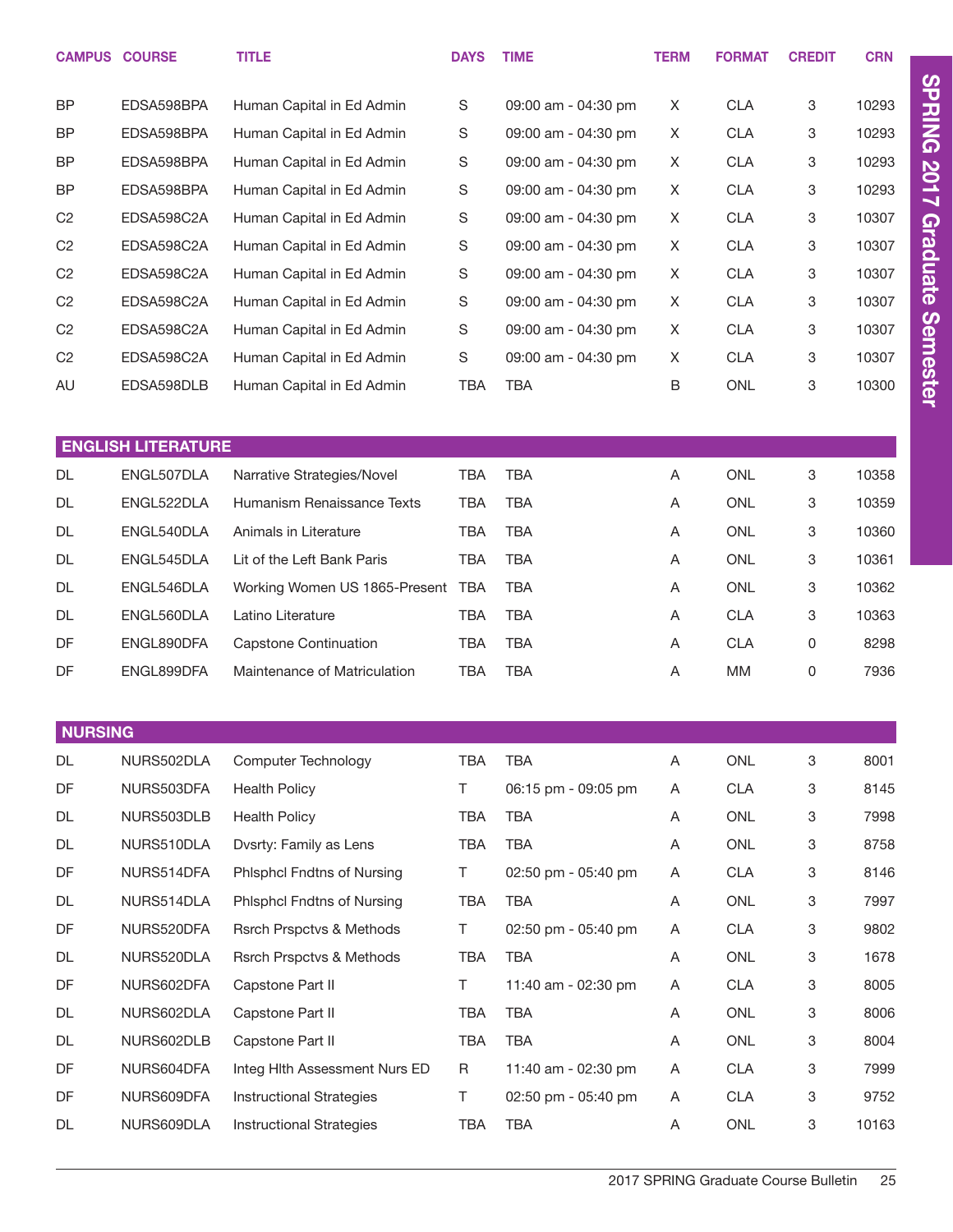|    | <b>CAMPUS COURSE</b>   | <b>TITLE</b>                   | <b>DAYS</b> | <b>TIME</b>         | <b>TERM</b> | <b>FORMAT</b> | <b>CREDIT</b> | <b>CRN</b> |
|----|------------------------|--------------------------------|-------------|---------------------|-------------|---------------|---------------|------------|
|    |                        |                                |             |                     |             |               |               |            |
|    | <b>NURSING (cont.)</b> |                                |             |                     |             |               |               |            |
| DL | NURS614DLA             | <b>Student Evaluation</b>      | TBA         | <b>TBA</b>          | Α           | <b>ONL</b>    | 3             | 10164      |
| DL | NURS638DLA             | Healthcare HR Nurse Admin      | <b>TBA</b>  | <b>TBA</b>          | Α           | <b>CLA</b>    | 3             | 10218      |
| DL | NURS646DLA             | Strtgc Plng Hlth Care Org      | <b>TBA</b>  | <b>TBA</b>          | A           | <b>ONL</b>    | 3             | 10165      |
| DL | NURS700DLA             | Nurs ED or ADM Practicum       | <b>TBA</b>  | <b>TBA</b>          | A           | <b>PRA</b>    | 3             | 7996       |
|    |                        |                                |             |                     |             |               |               |            |
|    | PHYSICIAN ASSISTANT    |                                |             |                     |             |               |               |            |
| BX | PHAS505BXA             | <b>Fndmntls Cinci Med III</b>  | W           | 02:30 pm - 05:30 pm | A           | <b>CLA</b>    | 5             | 1637       |
| BX | PHAS510BXA             | Pharmacology II                | M           | 09:00 am - 12:00 pm | A           | <b>CLA</b>    | 3             | 1638       |
| BX | PHAS512BXB             | Prvntv Med, Pblc Hlth          | F           | 12:30 pm - 02:30 pm | A           | <b>CLA</b>    | 2             | 7116       |
| BX | PHAS512BXC             | Prvntv Med, Pblc Hith          | R           | 12:30 pm - 02:30 pm | Α           | <b>CLA</b>    | 2             | 7117       |
| BX | PHAS528BXA             | Commctn in Mdcl Encntr         | <b>TBA</b>  | <b>TBA</b>          | Α           | <b>CLA</b>    | 2             | 6377       |
| BX | PHAS528BXB             | Commctn in Mdcl Encntr         | <b>TBA</b>  | <b>TBA</b>          | A           | <b>CLA</b>    | 2             | 7118       |
| BX | PHAS528BXC             | Commctn in Mdcl Encntr         | <b>TBA</b>  | <b>TBA</b>          | Α           | <b>CLA</b>    | 2             | 7119       |
| BX | PHAS529BXA             | Cinci Decsn Mkng Prblm Sivng   | $\mathsf R$ | 09:00 am - 12:00 pm | Α           | <b>CLA</b>    | 3             | 1642       |
| BX | PHAS529BXB             | Clncl Decsn Mkng Prblm Slvng   | TBA         | <b>TBA</b>          | Α           | <b>CLA</b>    | 3             | 7120       |
| BX | PHAS529BXC             | Cinci Decsn Mkng Prblm Sivng   | <b>TBA</b>  | <b>TBA</b>          | A           | <b>CLA</b>    | 3             | 7121       |
| BX | PHAS531BXA             | Medical Spanish II             | <b>TBA</b>  | <b>TBA</b>          | Α           | <b>CLA</b>    | 1             | 8085       |
| BX | PHAS531BXB             | Medical Spanish II             | <b>TBA</b>  | <b>TBA</b>          | A           | <b>CLA</b>    | 1.            | 8086       |
| BX | PHAS533BXA             | Physical Diagnosis II          | R           | 02:00 pm - 05:00 pm | A           | <b>CLA</b>    | 2             | 6378       |
| BX | PHAS533BXB             | Physical Diagnosis II          | <b>TBA</b>  | <b>TBA</b>          | Α           | <b>CLA</b>    | 2             | 7122       |
| BX | PHAS533BXC             | Physical Diagnosis II          | <b>TBA</b>  | <b>TBA</b>          | A           | <b>CLA</b>    | 2             | 7123       |
| BX | PHAS541BXA             | Clinical Lab Procedures II     | TBA         | <b>TBA</b>          | A           | <b>CLA</b>    | 2             | 6379       |
| BX | PHAS541BXB             | Clinical Lab Procedures II     | <b>TBA</b>  | <b>TBA</b>          | Α           | <b>CLA</b>    | 2             | 7124       |
| BX | PHAS541BXC             | Clinical Lab Procedures II     | <b>TBA</b>  | <b>TBA</b>          | Α           | <b>CLA</b>    | 2             | 7477       |
| BX | PHAS618BXA             | <b>Clinical Clerkship VII</b>  | <b>TBA</b>  | <b>TBA</b>          | Α           | CL            | 4             | 9028       |
| BX | PHAS618BXB             | <b>Clinical Clerkship VII</b>  | <b>TBA</b>  | <b>TBA</b>          | Α           | CL            | 4             | 9613       |
| BX | PHAS618BXC             | <b>Clinical Clerkship VII</b>  | <b>TBA</b>  | <b>TBA</b>          | Α           | <b>CL</b>     | 4             | 9614       |
| BX | PHAS619BXA             | Clinical Clerkship VIII        | <b>TBA</b>  | <b>TBA</b>          | Α           | CL            | 4             | 9029       |
| BX | PHAS619BXB             | <b>Clinical Clerkship VIII</b> | <b>TBA</b>  | <b>TBA</b>          | Α           | <b>CL</b>     | 4             | 9615       |
| BX | PHAS619BXC             | Clinical Clerkship VIII        | <b>TBA</b>  | <b>TBA</b>          | Α           | CL            | 4             | 9616       |
| BX | PHAS620BXA             | Clinical Clerkship IX          | <b>TBA</b>  | <b>TBA</b>          | Α           | <b>CL</b>     | 2             | 9046       |
| BX | PHAS620BXB             | Clinical Clerkship IX          | <b>TBA</b>  | <b>TBA</b>          | Α           | CL            | 2             | 9617       |
| BX | PHAS620BXC             | Clinical Clerkship IX          | <b>TBA</b>  | <b>TBA</b>          | Α           | CL            | 2             | 9618       |
| DF | PHAS899DFA             | Maintenance of Matriculation   | <b>TBA</b>  | <b>TBA</b>          | Α           | MM            | 0             | 9304       |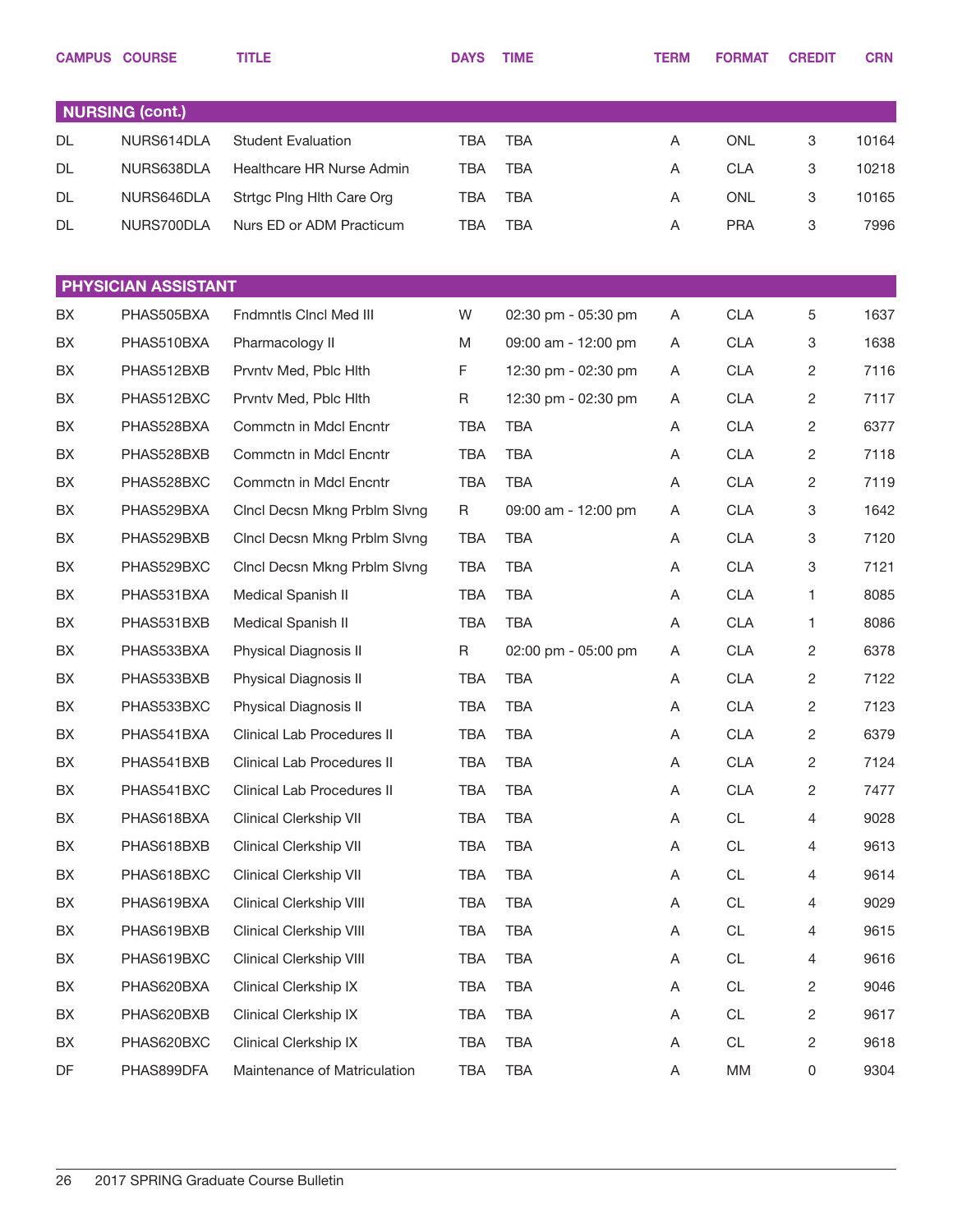|    | <b>CAMPUS COURSE</b> | <b>TITLE</b>                     | <b>DAYS</b> | <b>TIME</b>           | <b>TERM</b> | <b>FORMAT</b> | <b>CREDIT</b>             | <b>CRN</b> |
|----|----------------------|----------------------------------|-------------|-----------------------|-------------|---------------|---------------------------|------------|
|    | <b>PSYCHOLOGY</b>    |                                  |             |                       |             |               |                           |            |
| DF | PSYN602DFA           | Devipmnt Across the Lifespan     | R           | 04:15 pm - 07:05 pm   | A           | <b>CLA</b>    | 3                         | 10151      |
| DL | PSYN603DLA           | Contemp Theories in Psych        | <b>TBA</b>  | <b>TBA</b>            | A           | <b>ONL</b>    | 3                         | 4039       |
| DL | PSYN604DLA           | Physiological Psychology         | <b>TBA</b>  | <b>TBA</b>            | A           | <b>ONL</b>    | 3                         | 4040       |
| DF | PSYN605DFA           | Couples Therapy: Theory & Pract  | T.          | 04:15 pm - 07:05 pm   | Α           | <b>CLA</b>    | 3                         | 4170       |
| DF | PSYN614DFA           | Intro Cnslt & Fam/Comm/Mn Hlt    | W           | 04:15 pm - 07:05 pm   | A           | <b>CLA</b>    | 3                         | 1262       |
| DL | PSYN614DLA           | Intro Cnslt & Fam/Comm/Mn Hlt    | <b>TBA</b>  | TBA                   | A           | <b>ONL</b>    | 3                         | 8617       |
| DL | PSYN614DLB           | Intro Cnslt & Fam/Comm/Mn Hlt    | <b>TBA</b>  | <b>TBA</b>            | A           | <b>ONL</b>    | 3                         | 8917       |
| DF | PSYN616DFA           | Statstcs & Rsrch Methdlgy I      | R           | 07:15 pm - 10:05 pm   | Α           | <b>CLA</b>    | 3                         | 8792       |
| DL | PSYN616DLA           | Statstcs & Rsrch Methdlgy I      | <b>TBA</b>  | <b>TBA</b>            | A           | <b>ONL</b>    | 3                         | 2890       |
| DF | PSYN617DFA           | Statstcs & Rsrch Methdlgy II     | T           | 07:15 pm - 10:05 pm   | A           | <b>CLA</b>    | 3                         | 1322       |
| DL | PSYN617DLA           | Statstcs & Rsrch Methdlgy II     | <b>TBA</b>  | <b>TBA</b>            | A           | <b>ONL</b>    | 3                         | 9547       |
| DL | PSYN621DLA           | <b>Tests and Measurement</b>     | <b>TBA</b>  | <b>TBA</b>            | A           | <b>ONL</b>    | 3                         | 10152      |
| DF | PSYN625DFA           | Domestic Violence: Fmly Trtmnt   | M           | 07:15 pm - 10:05 pm   | A           | <b>CLA</b>    | 3                         | 1267       |
| DL | PSYN625DLA           | Domestic Violence: Fmly Trtmnt   | <b>TBA</b>  | <b>TBA</b>            | A           | <b>ONL</b>    | 3                         | 2883       |
| DL | PSYN625DLB           | Domestic Violence: Fmly Trtmnt   | <b>TBA</b>  | <b>TBA</b>            | A           | <b>ONL</b>    | 3                         | 8444       |
| DL | PSYN630DLA           | Practicum I                      | <b>TBA</b>  | <b>TBA</b>            | A           | <b>PRA</b>    | 3                         | 6388       |
| DL | PSYN632DLA           | Indstrl / Orgnl Psychology       | <b>TBA</b>  | <b>TBA</b>            | A           | <b>ONL</b>    | 3                         | 9681       |
| DF | PSYN639DFA           | Pre-Practicum in MFT             | W           | 07:15 pm - 10:05 pm   | A           | <b>PRA</b>    | 3                         | 10115      |
| BX | PSYN641BXA           | Practicum II - MFT               | M           | 07:15 pm - 10:05 pm   | A           | <b>PRA</b>    | 3                         | 5065       |
| DF | PSYN641DFA           | Practicum II - MFT               | Τ           | 07:15 pm - 10:05 pm   | Α           | <b>PRA</b>    | 3                         | 4172       |
| BX | PSYN644BXA           | Group Experience                 | R           | 04:15 pm - 07:05 pm   | A           | <b>CLA</b>    | 3                         | 10116      |
| DF | PSYN644DFA           | Group Experience                 | W           | $07:15$ pm - 10:05 pm | Α           | <b>CLA</b>    | 3                         | 2888       |
| BX | PSYN654BXA           | Psychopathology                  | $\mathsf R$ | 07:15 pm - 10:05 pm   | Α           | <b>CLA</b>    | 3                         | 1286       |
| DF | PSYN654DFA           | Psychopathology                  | R           | 04:15 pm - 07:15 pm   | Α           | <b>CLA</b>    | 3                         | 1289       |
| DL | PSYN654DLA           | Psychopathology                  | TBA         | TBA                   | Α           | ONL           | 3                         | 2357       |
| DF | PSYN656DFA           | Family Law                       | M           | 07:15 pm - 10:05 pm   | Α           | <b>CLA</b>    | 3                         | 7231       |
| DF | PSYN657DFB           | Contemporary Family Therapy      | T.          | 07:15 pm - 10:05 pm   | Α           | <b>CLA</b>    | 3                         | 3541       |
| DF | PSYN665DFA           | Professional Issues and Ethics   | T.          | 04:15 pm - 07:05 pm   | Α           | <b>CLA</b>    | 3                         | 1327       |
| DF | PSYN709DFA           | Master Thesis Supervision        | <b>TBA</b>  | TBA                   | Α           | <b>CLA</b>    | 6                         | 8987       |
| BX | PSYN710BXA           | <b>Clinical Research Project</b> | M           | 04:15 pm - 07:05 pm   | Α           | <b>CLA</b>    | $\ensuremath{\mathsf{3}}$ | 4173       |
| DF | PSYN899DFA           | Maintenance of Matriculation     | <b>TBA</b>  | <b>TBA</b>            | A           | MM            | 0                         | 1331       |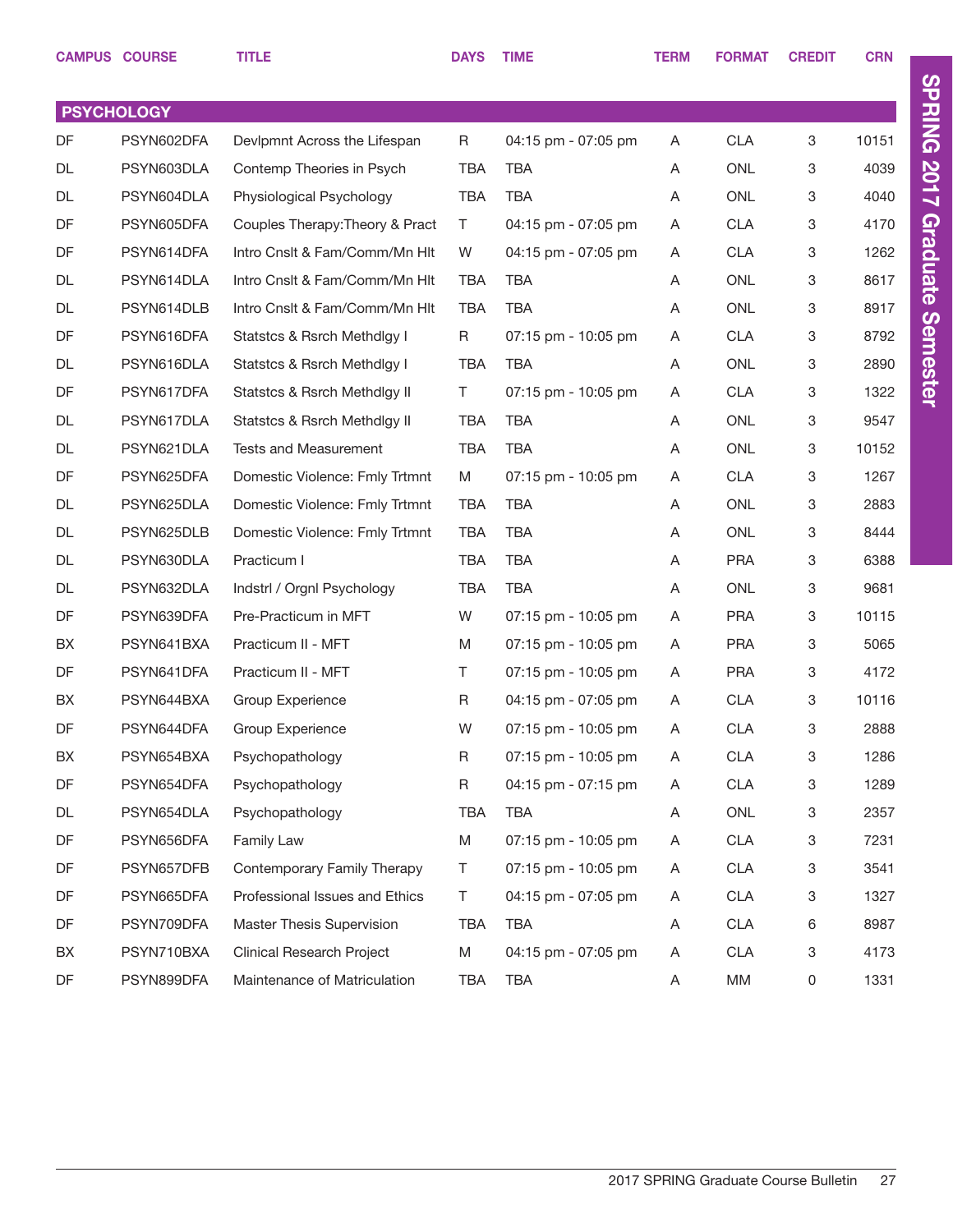|           | <b>CAMPUS COURSE</b>     | <b>TITLE</b>                 | <b>DAYS</b> | <b>TIME</b>           | <b>TERM</b> | <b>FORMAT</b>          | <b>CREDIT</b> | <b>CRN</b> |
|-----------|--------------------------|------------------------------|-------------|-----------------------|-------------|------------------------|---------------|------------|
|           |                          |                              |             |                       |             |                        |               |            |
|           | <b>SCHOOL PSYCHOLOGY</b> |                              |             |                       |             |                        |               |            |
| DF        | SCPY616DFA               | Stats & Rsrch Mthdlgy I      | R           | 07:15 pm - 10:05 pm   | Α           | <b>CLA</b>             | 3             | 8791       |
| <b>DL</b> | SCPY616DLA               | Stats & Rsrch Mthdlgy I      | <b>TBA</b>  | <b>TBA</b>            | A           | <b>ONL</b>             | $\mathbf{3}$  | 2891       |
| DF        | SCPY617DFA               | Stats & Rsrch Mthdlgy II     | T           | 07:15 pm - 10:05 pm   | A           | <b>CLA</b>             | 3             | 1323       |
| DL        | SCPY617DLA               | Stats & Rsrch Mthdlgy II     | <b>TBA</b>  | <b>TBA</b>            | A           | <b>ONL</b>             | 3             | 9548       |
| DF        | SCPY670DFA               | Fldwrk in Schl Psych         | W           | 04:15 pm - 07:05 pm   | A           | <b>CLA</b>             | 3             | 1337       |
| DF        | SCPY705DFA               | Dgns of Lrning Prblms        | T           | $07:15$ pm - 10:05 pm | A           | <b>CLA</b>             | 3             | 1338       |
| DF        | SCPY705DFB               | Dgns of Lrning Prblms        | T           | $01:15$ pm - 04:05 pm | A           | <b>CLA</b>             | 3             | 10150      |
| DF        | SCPY710DFA               | Cnsltn in Schl Setting       | R           | 04:15 pm - 07:05 pm   | A           | <b>CLA</b>             | 3             | 8855       |
| DF        | SCPY718DFA               | Indvdl Assmt: Cgntv I        | R           | 04:15 pm - 07:05 pm   | A           | <b>CLA</b>             | 3             | 1339       |
| DF        | SCPY718DFB               | Indvdl Assmt: Cgntv I        | $\mathsf R$ | 04:15 pm - 07:05 pm   | A           | <b>CLA</b>             | 3             | 8850       |
| DF        | SCPY721DFA               | Indvdl Assmt: Prsnlty II     | T           | 04:15 pm - 07:05 pm   | A           | <b>CLA</b>             | 3             | 1341       |
| DF        | SCPY771DFA               | Intrnshp in Schl Psych       | M           | 04:15 pm - 07:05 pm   | A           | $\mathsf{I}\mathsf{T}$ | 3             | 1343       |
| DF        | SCPY899DFA               | Maintenance of Matriculation | <b>TBA</b>  | TBA                   | A           | <b>MM</b>              | 0             | 8243       |
|           |                          |                              |             |                       |             |                        |               |            |

 $\mathcal{L}_{\mathcal{A}}$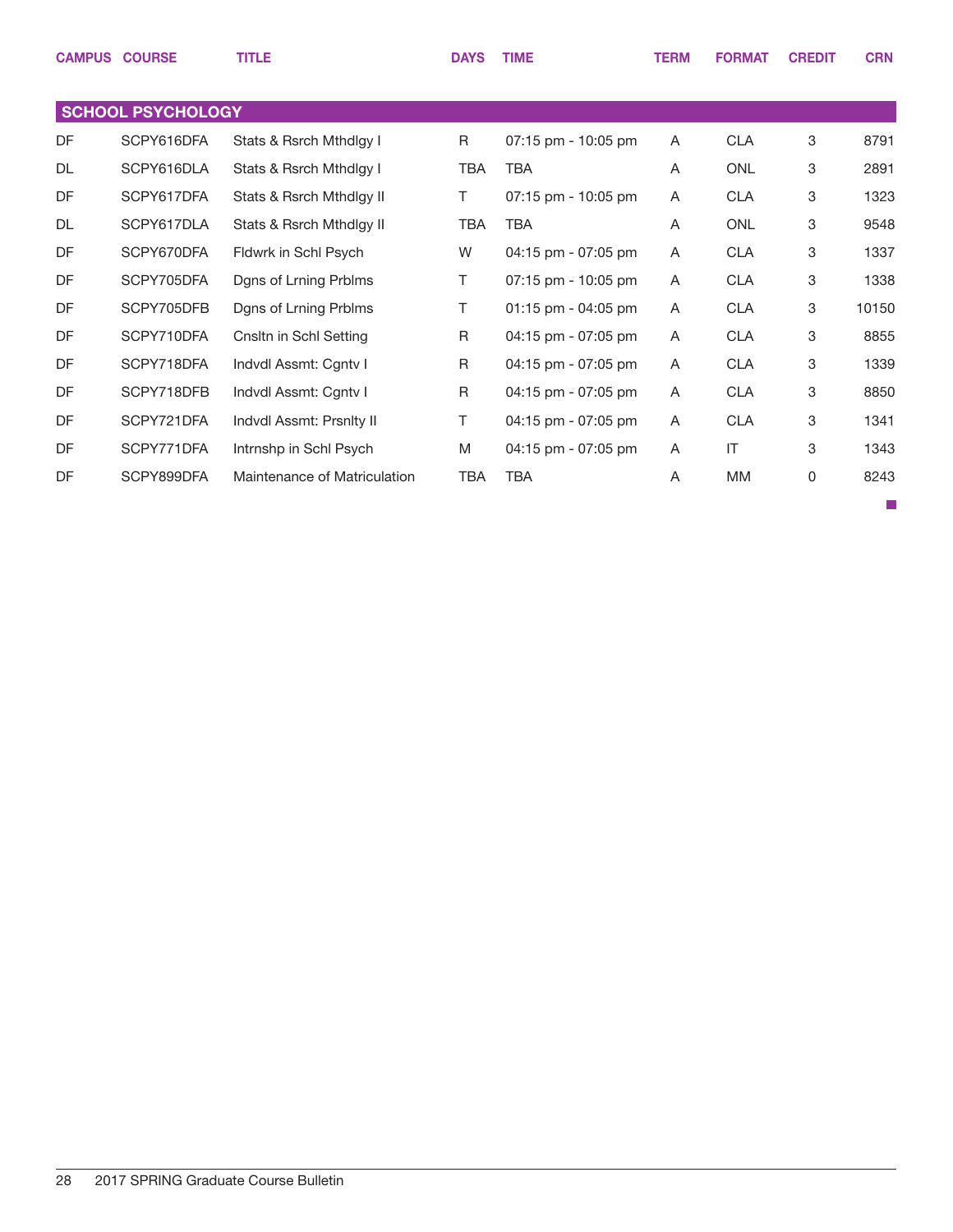# SPRING 2017 Graduate Trimester

|                             | <b>CAMPUS COURSE</b> | <b>TITLE</b>                   | <b>DAYS</b> | <b>TIME</b>         | <b>TERM</b> | <b>FORMAT</b> | <b>CREDIT</b>  | <b>CRN</b> |  |  |
|-----------------------------|----------------------|--------------------------------|-------------|---------------------|-------------|---------------|----------------|------------|--|--|
| <b>OCCUPATIONAL THERAPY</b> |                      |                                |             |                     |             |               |                |            |  |  |
| DF                          | OCTR510DFA           | Adlscnc Occptnl Thrpy Pract    | S           | 09:00 am - 05:00 pm | R           | <b>CLA</b>    | 5              | 12         |  |  |
| DF                          | OCTR511DFA           | Lvl I Fldwrk Oldr Chld         | <b>TBA</b>  | <b>TBA</b>          | R           | <b>CLA</b>    | 1              | 13         |  |  |
| DF                          | OCTR511DFB           | Lvl I Fldwrk Oldr Chld         | <b>TBA</b>  | <b>TBA</b>          | R           | <b>CLA</b>    | 1.             | 14         |  |  |
| DF                          | OCTR511DFC           | Lvl I Fldwrk Oldr Chld         | <b>TBA</b>  | <b>TBA</b>          | R           | <b>CLA</b>    | 1              | 66         |  |  |
| DF                          | OCTR512DFA           | Prblm Based Lrng Adlscnt Hith  | F.          | 06:00 pm - 08:30 pm | R           | <b>CLA</b>    | 1.             | 15         |  |  |
| $\mathsf{D}\mathsf{F}$      | OCTR512DFB           | Prblm Based Lrng Adlscnt Hith  | F.          | 06:00 pm - 08:30 pm | R           | <b>CLA</b>    | 1.             | 16         |  |  |
| DF                          | OCTR515DFA           | Occptnl Thrpy Assmt Trtmt I    | U           | 09:00 am - 05:00 pm | R           | <b>CLA</b>    | 3              | 17         |  |  |
| DF                          | OCTR515DFB           | Occptnl Thrpy Assmt Trtmt I    | U           | 09:00 am - 05:00 pm | R           | <b>CLA</b>    | 3              | 69         |  |  |
| DF                          | OCTR615DFA           | Geriatrics & Thrpy Pract       | S           | 09:00 am - 05:00 pm | R           | <b>CLA</b>    | 3              | 21         |  |  |
| DF                          | OCTR616DFA           | Lvl I Fldwrk Oldr Clients      | TBA         | <b>TBA</b>          | R           | <b>CLA</b>    | 1              | 22         |  |  |
| DF                          | OCTR616DFB           | Lvl I Fldwrk Oldr Clients      | <b>TBA</b>  | <b>TBA</b>          | R           | <b>CLA</b>    | 1.             | 23         |  |  |
| DF                          | OCTR616DFC           | Lvl I Fldwrk Oldr Clients      | <b>TBA</b>  | <b>TBA</b>          | R           | <b>CLA</b>    | 1              | 67         |  |  |
| DF                          | OCTR617DFA           | Prblm Bsd Lrng Geriatric Hith  | F.          | 06:00 pm - 08:30 pm | R           | <b>CLA</b>    | 1.             | 24         |  |  |
| DF                          | OCTR617DFB           | Prblm Bsd Lrng Geriatric Hlth  | F           | 06:00 pm - 08:30 pm | R           | <b>CLA</b>    | 1.             | 25         |  |  |
| DF                          | OCTR619DFA           | OT Assmnt/Trt V: Cognty & Occu | <b>TBA</b>  | <b>TBA</b>          | R           | <b>CLA</b>    | $\overline{2}$ | 46         |  |  |
| DF                          | OCTR619DFB           | OT Assmnt/Trt V: Cognty & Occu | <b>TBA</b>  | <b>TBA</b>          | R           | <b>CLA</b>    | $\overline{c}$ | 72         |  |  |
| DF                          | OCTR620DFA           | Occptnl Thrpy Mgmt & Ldrshp    | U           | 09:00 am - 05:00 pm | R           | <b>CLA</b>    | 3              | 26         |  |  |
| DF                          | OCTR623ADFA          | <b>OT Clinical Hours</b>       | TBA         | <b>TBA</b>          | R           | <b>CLA</b>    | 0.5            | 70         |  |  |
| DF                          | OCTR623DFA           | Clincl Ed II - 1st Plcmnt      | <b>TBA</b>  | <b>TBA</b>          | R           | <b>CLA</b>    | $\overline{4}$ | 27         |  |  |
| DF                          | OCTR625ADFA          | <b>OT Clinical Hours</b>       | <b>TBA</b>  | <b>TBA</b>          | R           | <b>CLA</b>    | 0.5            | 79         |  |  |
| DF                          | OCTR625DFA           | Clincl Ed II - 2nd Plcmnt      | TBA         | <b>TBA</b>          | R           | <b>CLA</b>    | 4              | 78         |  |  |
| DF                          | OCTR637DFA           | Adv. Topics in Pediatric OT    | <b>TBA</b>  | <b>TBA</b>          | R           | <b>CLA</b>    | 1.             | 56         |  |  |
| DF                          | OCTR640DFA           | Adv. Topics in OT Adult Rehab  | TBA         | <b>TBA</b>          | $\sf R$     | <b>CLA</b>    | 1              | 57         |  |  |
| DF                          | OCTR643DFA           | Adv. Topics in OT Neuro Rehab  | <b>TBA</b>  | <b>TBA</b>          | R           | CLA           | 1              | 58         |  |  |
| DF                          | OCTR646DFA           | Adv. Topics in Hlth & Wellness | TBA         | <b>TBA</b>          | R           | CLA           | 1              | 59         |  |  |
| DF                          | OCTR890DFA           | <b>Capstone Continuation</b>   | <b>TBA</b>  | <b>TBA</b>          | R           | CLA           | 0              | 31         |  |  |
| DF                          | OCTR899DFA           | Maintenance of Matriculation   | TBA         | <b>TBA</b>          | R           | MM            | 0              | 82         |  |  |

|     | <b>PHYSICAL THERAPY</b> |                                |     |                     |    |            |   |    |  |  |  |
|-----|-------------------------|--------------------------------|-----|---------------------|----|------------|---|----|--|--|--|
| DF. | PHTR500DFA              | Intro Physical Therapy Measure | - S | 03:35 pm - 06:35 pm | R  | CLA        |   | 33 |  |  |  |
| DF. | PHTR500DFB              | Intro Physical Therapy Measure | TBA | <b>TBA</b>          |    | CI A       |   | 77 |  |  |  |
| DF  | PHTR506DFA              | Kinesioloav                    |     | 09:00 am - 04:30 pm | R. | CLA        | 4 | 35 |  |  |  |
| DF  | PHTR508DFA              | App Phys Foundations of Ex     | тва | TBA                 |    | <b>CLA</b> |   | 74 |  |  |  |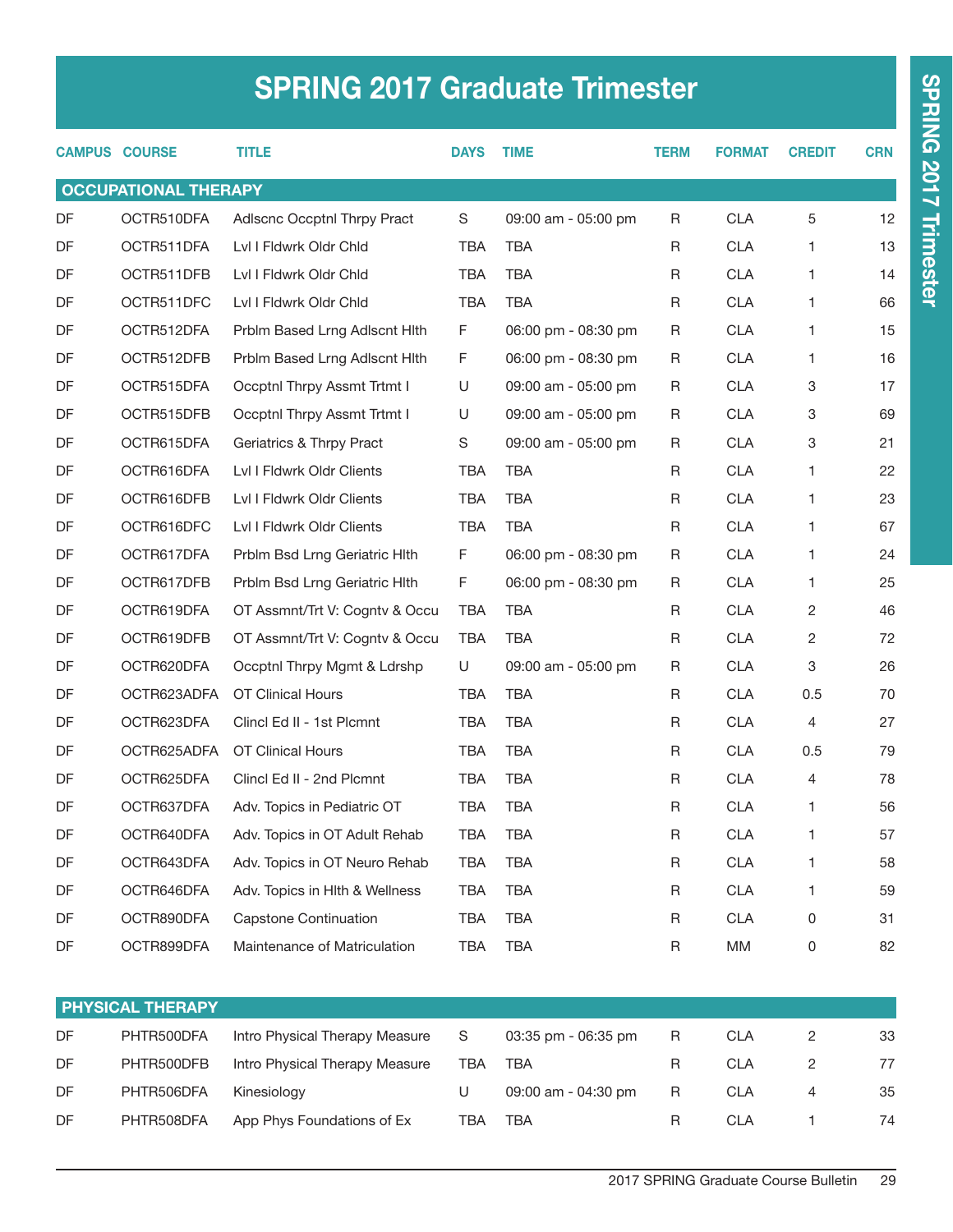|           | <b>CAMPUS COURSE</b>            | <b>TITLE</b>                      | <b>DAYS</b> | <b>TIME</b>         | <b>TERM</b> | <b>FORMAT</b> | <b>CREDIT</b> | <b>CRN</b> |
|-----------|---------------------------------|-----------------------------------|-------------|---------------------|-------------|---------------|---------------|------------|
|           | <b>PHYSICAL THERAPY (cont.)</b> |                                   |             |                     |             |               |               |            |
| <b>DF</b> | PHTR531DFA                      | <b>Rehabilitation Research II</b> | <b>TBA</b>  | <b>TBA</b>          | R           | <b>CLA</b>    | 2             | 88         |
| DF        | PHTR545DFA                      | Adolescence & PT Practice         | F           | 06:00 pm - 09:00 pm | R           | <b>CLA</b>    | 5             | 36         |
| <b>DF</b> | PHTR545DFA                      | Adolescence & PT Practice         | S           | 09:00 am - 06:00 pm | R           | <b>CLA</b>    | 5             | 36         |
| <b>DL</b> | PHTR546DLA                      | Adoles & Prob Solving Applicat    | <b>TBA</b>  | <b>TBA</b>          | R           | <b>ONL</b>    | 1             | 37         |
| <b>DL</b> | PHTR546DLB                      | Adoles & Prob Solving Applicat    | <b>TBA</b>  | <b>TBA</b>          | R           | <b>ONL</b>    | 1             | 80         |
| DF        | PHTR556DFA                      | PT: Ethics, Values & Practice     | <b>TBA</b>  | <b>TBA</b>          | R           | <b>CLA</b>    | 1.            | 86         |
| DF        | PHTR561DFA                      | Patient Client Mgt III            | U           | 09:00 am - 05:00 pm | R           | <b>CLA</b>    | 3             | 85         |
| DF        | PHTR627DFA                      | Maturity & PT Practice I          | F           | 06:00 pm - 09:00 pm | R           | <b>CLA</b>    | 3             | 41         |
| DF        | PHTR627DFA                      | Maturity & PT Practice I          | S           | 09:00 am - 06:00 pm | R           | <b>CLA</b>    | 3             | 41         |
| DF        | PHTR628DFA                      | Maturity & PT Practice II         | <b>TBA</b>  | <b>TBA</b>          | R           | <b>CLA</b>    | 3             | 42         |
| DF        | PHTR630DFA                      | Case Study Clinic Prob Slv        | U           | 11:00 am - 05:00 pm | R           | <b>CLA</b>    | 3             | 44         |
| DF        | PHTR630DFB                      | Case Study Clinic Prob Slv        | U           | 11:00 am - 05:00 pm | R           | <b>CLA</b>    | 3             | 45         |
| DF        | PHTR630DFC                      | Case Study Clinic Prob Slv        | U           | 11:00 am - 05:00 pm | R           | <b>CLA</b>    | 3             | 60         |
| <b>DL</b> | PHTR631DLA                      | Maturity & Prob Solving APP       | <b>TBA</b>  | <b>TBA</b>          | R           | <b>ONL</b>    | 1             | 43         |
| <b>DL</b> | PHTR631DLB                      | Maturity & Prob Solving APP       | <b>TBA</b>  | <b>TBA</b>          | R           | <b>CLA</b>    | 1.            | 83         |
| DF        | PHTR899DFA                      | <b>Maintenance Matriculation</b>  | <b>TBA</b>  | <b>TBA</b>          | R           | <b>MM</b>     | 0             | 51         |

 $\overline{\mathbb{R}^2}$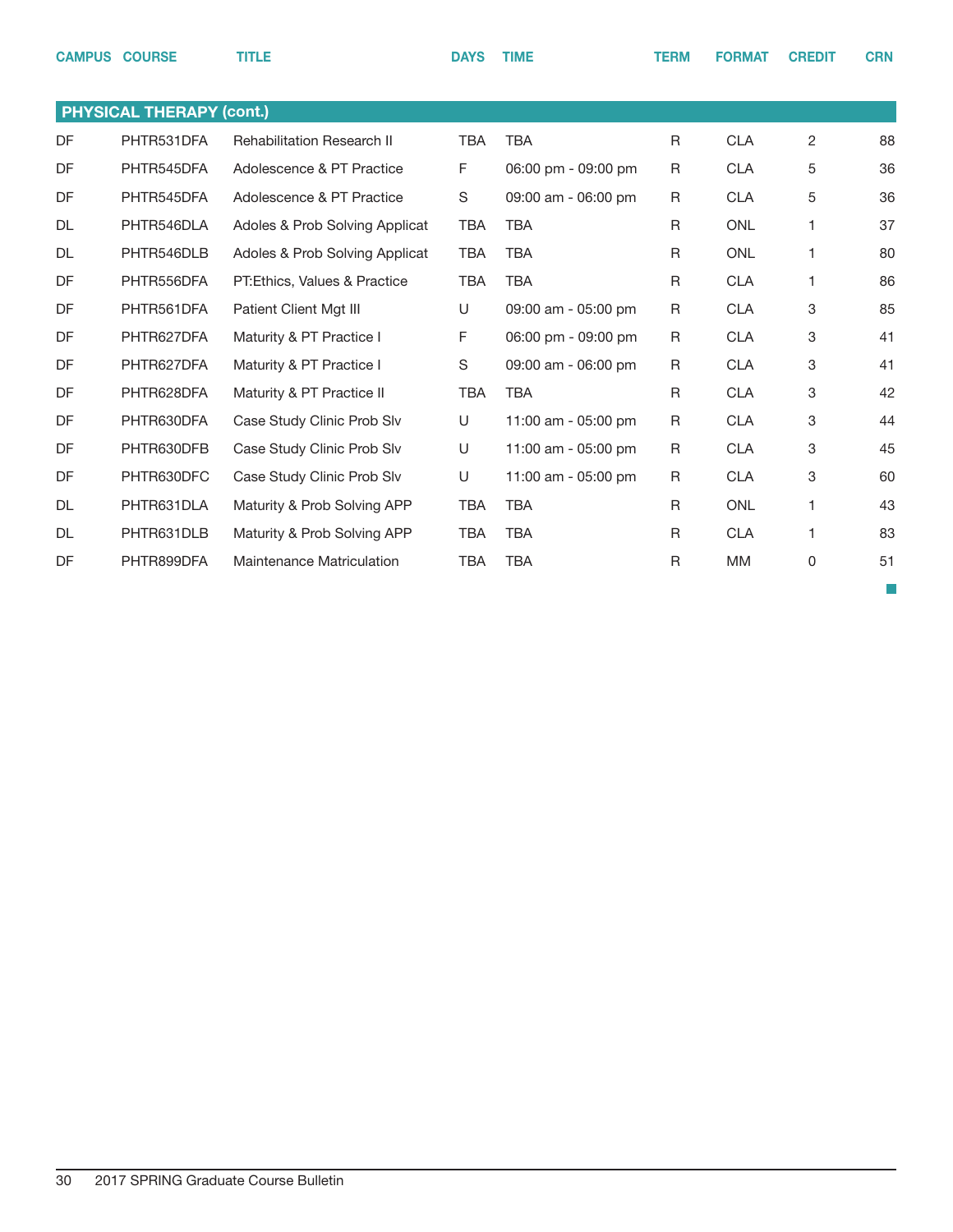# SPRING 2017 Graduate Quarter

|           | <b>CAMPUS COURSE</b>           | <b>TITLE</b>                          | <b>DAYS</b> | <b>TIME</b>           | TERM | <b>FORMAT</b> | <b>CREDIT</b> | <b>CRN</b> |
|-----------|--------------------------------|---------------------------------------|-------------|-----------------------|------|---------------|---------------|------------|
|           | <b>ACCOUNTING</b>              |                                       |             |                       |      |               |               |            |
| DF        | ACCT530DFA                     | Adv Acct Theory & Applications        | T.          | 06:15 pm - 10:00 pm   | Q    | <b>CLA</b>    | 3             | 37         |
| DF        | ACCT550DFA                     | Cost Mgmt Advncd Contrirshp           | R.          | $06:15$ pm - 10:00 pm | Q    | <b>CLA</b>    | 3             | 225        |
| МT        | ACCT765MTA                     | Accounting and Reporting              | M           | 06:30 pm - 09:30 pm   | Q    | <b>CLA</b>    | 3             | 257        |
|           | <b>BUSINESS ADMINISTRATION</b> |                                       |             |                       |      |               |               |            |
| DL        | MBAA501DLA                     | <b>Financial Accounting</b>           | <b>TBA</b>  | <b>TBA</b>            | Q    | <b>ONL</b>    | 3             | 15         |
| МT        | MBAA504MTA                     | <b>Marketing Systems</b>              | T.          | 06:30 pm - 09:30 pm   | Q    | <b>CLA</b>    | 3             | 123        |
| DF        | MBAA507DFA                     | Intro to Quantitative Analysis        | R           | 06:30 pm - 09:30 pm   | Q    | <b>CLA</b>    | 3             | 17         |
| DL        | MBAA530DLA                     | Mgmt & Life-Work Planning             | <b>TBA</b>  | <b>TBA</b>            | Q    | <b>ONL</b>    | 3             | 135        |
| BХ        | MBAA535BXA                     | <b>Communication Processes</b>        | T.          | 06:30 pm - 09:30 pm   | Q    | <b>CLA</b>    | 3             | 261        |
| DF        | MBAA535DFA                     | <b>Communication Processes</b>        | Τ           | 06:30 pm - 09:30 pm   | Q    | CLA           | 3             | 136        |
| МT        | MBAA535MTA                     | <b>Communication Processes</b>        | R           | 06:30 pm - 09:30 pm   | Q    | <b>CLA</b>    | 3             | 185        |
| MT        | MBAA535MTB                     | <b>Communication Processes</b>        | M           | 06:30 pm - 09:30 pm   | Q    | <b>CLA</b>    | 3             | 294        |
| BX        | MBAA601BXA                     | <b>Quantitative Meth Bus Research</b> | W           | 06:30 pm - 09:30 pm   | Q    | <b>CLA</b>    | 3             | 297        |
| BX        | MBAA601BXB                     | <b>Quantitative Meth Bus Research</b> | R           | 06:30 pm - 09:30 pm   | Q    | <b>CLA</b>    | 3             | 298        |
| DF        | MBAA601DFA                     | Quantitative Meth Bus Research        | М           | 06:30 pm - 09:30 pm   | Q    | <b>CLA</b>    | 3             | 201        |
| MT        | MBAA601MTA                     | Quantitative Meth Bus Research        | M           | 06:30 pm - 09:30 pm   | Q    | <b>CLA</b>    | 3             | 139        |
| МT        | MBAA601MTB                     | Quantitative Meth Bus Research        | R           | 06:30 pm - 09:30 pm   | Q    | <b>CLA</b>    | 3             | 263        |
| BX        | MBAA602BXA                     | <b>Managerial Economics</b>           | R           | 06:30 pm - 09:30 pm   | Q    | <b>CLA</b>    | 3             | 292        |
| DF        | MBAA602DFA                     | <b>Managerial Economics</b>           | W           | 06:30 pm - 09:30 pm   | Q    | <b>CLA</b>    | 3             | 291        |
| <b>DL</b> | MBAA602DLA                     | <b>Managerial Economics</b>           | TBA         | <b>TBA</b>            | Q    | <b>ONL</b>    | 3             | 262        |
| MT        | MBAA602MTA                     | Managerial Economics                  | W           | 06:30 pm - 09:30 pm   | Q    | <b>CLA</b>    | 3             | 20         |
| МT        | MBAA602MTB                     | Managerial Economics                  | Τ           | 06:30 pm - 09:30 pm   | Q    | <b>CLA</b>    | 3             | 295        |
| BX        | MBAA604BXA                     | <b>Operations Management</b>          | M           | 06:30 pm - 09:30 pm   | Q    | <b>CLA</b>    | 3             | 293        |
| DF        | MBAA604DFA                     | <b>Operations Management</b>          | T.          | 06:30 pm - 09:30 pm   | Q    | <b>CLA</b>    | 3             | 296        |
| DL        | MBAA604DLA                     | <b>Operations Management</b>          | TBA         | TBA                   | Q    | ONL           | 3             | 240        |
| МT        | MBAA604MTA                     | <b>Operations Management</b>          | W           | 06:30 pm - 09:30 pm   | Q    | <b>CLA</b>    | 3             | 186        |
| DF        | MBAA605DFA                     | Business, Govt & Society              | R           | 06:30 pm - 09:30 pm   | Q    | <b>CLA</b>    | 3             | 218        |
| DL        | MBAA605DLA                     | Business, Govt & Society              | TBA         | <b>TBA</b>            | Q    | ONL           | 3             | 187        |
| DL        | MBAA605DLB                     | Business, Govt & Society              | TBA         | <b>TBA</b>            | Q    | ONL           | 3             | 237        |
| МT        | MBAA810MTA                     | Capstone Seminar I                    | W           | 06:30 pm - 09:30 pm   | Q    | <b>CLA</b>    | 3             | 21         |
| DL        | MBAA811DLA                     | Capstone Seminar II                   | TBA         | <b>TBA</b>            | Q    | ONL           | 3             | 22         |
| BX        | MBAA815BXA                     | Comprehensive Case Analysis I         | T           | 06:30 pm - 09:30 pm   | Q    | <b>CLA</b>    | 3             | 289        |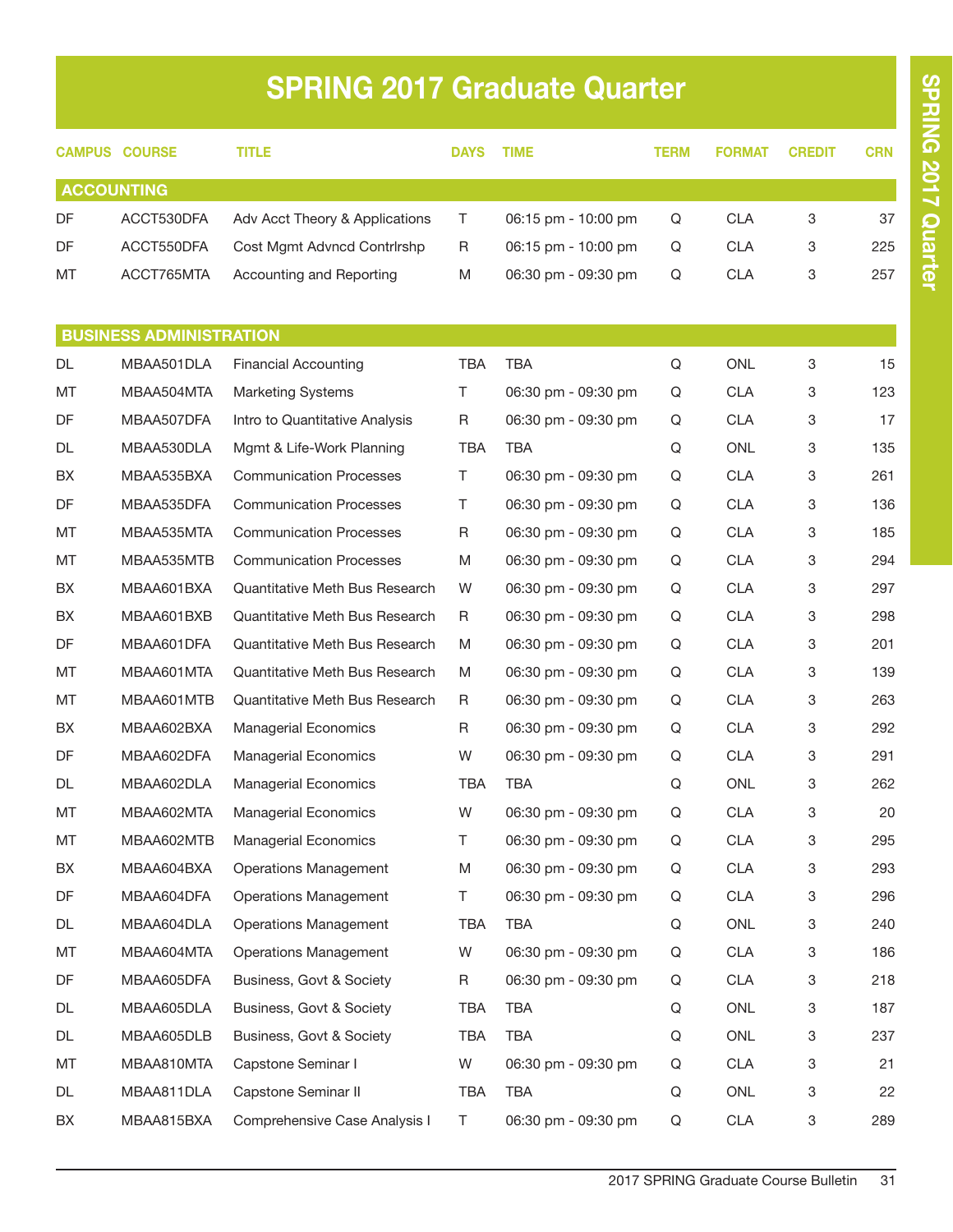|                | <b>CAMPUS COURSE</b>                   | TITLE                             | <b>DAYS</b> | <b>TIME</b>         | <b>TERM</b> | <b>FORMAT</b> | <b>CREDIT</b> | <b>CRN</b> |
|----------------|----------------------------------------|-----------------------------------|-------------|---------------------|-------------|---------------|---------------|------------|
|                | <b>BUSINESS ADMINISTRATION (cont.)</b> |                                   |             |                     |             |               |               |            |
| МT             | MBAA815MTA                             | Comprehensive Case Analysis I     | W           | 09:00 am - 12:00 pm | Q           | <b>CLA</b>    | 3             | 188        |
| DF             | MBAA816DFA                             | Comprehensive Case Analysis II    | W           | 06:30 pm - 09:30 pm | Q           | <b>CLA</b>    | 3             | 290        |
| МT             | MBAA816MTA                             | Comprehensive Case Analysis II    | R           | 06:30 pm - 09:30 pm | Q           | <b>CLA</b>    | 3             | 155        |
| <b>FINANCE</b> |                                        |                                   |             |                     |             |               |               |            |
| BХ             | FINC701BXA                             | Money and Capital Markets         | M           | 06:30 pm - 09:30 pm | Q           | <b>CLA</b>    | 3             | 284        |
| <b>DF</b>      | FINC703DFA                             | <b>Corporate Financial Policy</b> | R           | 06:30 pm - 09:30 pm | Q           | <b>CLA</b>    | 3             | 239        |
| МT             | FINC705MTA                             | <b>Securities Analysis</b>        | T           | 06:30 pm - 09:30 pm | Q           | <b>CLA</b>    | 3             | 181        |
| DL             | FINC712DLA                             | Capital Budgeting                 | <b>TBA</b>  | <b>TBA</b>          | Q           | <b>ONL</b>    | 3             | 232        |
|                | <b>HEALTH SERVICE MANAGEMENT</b>       |                                   |             |                     |             |               |               |            |
| DL             | HSMG631DLA                             | HRM for the Health Care Org       | <b>TBA</b>  | <b>TBA</b>          | Q           | <b>ONL</b>    | 3             | 192        |
| DF             | HSMG641DFA                             | Ethic Issues/HIth Care Manager    | S           | 09:00 am - 12:00 pm | Q           | <b>BLD</b>    | 3             | 60         |
| DL             | HSMG711DLA                             | Legal Envirn of Health Care Mg    | <b>TBA</b>  | <b>TBA</b>          | Q           | <b>ONL</b>    | 3             | 108        |
| DF             | HSMG721DFA                             | Measure Organizational Perform    | R           | 06:30 pm - 09:30 pm | Q           | <b>BLD</b>    | 3             | 61         |
| DL             | HSMG731DLA                             | Adv Issues/Hith Services Mgmt     | <b>TBA</b>  | <b>TBA</b>          | Q           | <b>ONL</b>    | 3             | 112        |
| DF             | HSMG801DFA                             | Internship Experience             | <b>TBA</b>  | <b>TBA</b>          | Q           | IT            | 3             | 63         |
| DF             | HSMG811DFA                             | Capstone Project Hith Serv Mgt    | <b>TBA</b>  | <b>TBA</b>          | Q           | <b>TH</b>     | 6             | 213        |
| DF             | HSMG890DFA                             | <b>Capstone Continuation</b>      | <b>TBA</b>  | <b>TBA</b>          | Q           | <b>CLA</b>    | 0             | 214        |
| DF             | HSMG899DFA                             | Maintenance of Matriculation      | <b>TBA</b>  | <b>TBA</b>          | Q           | MМ            | 0             | 66         |
| DF             | MPAT503DFA                             | Law, Gov & Political Process      | M           | 06:30 pm - 09:30 pm | Q           | <b>CLA</b>    | 3             | 222        |
| DL             | MPAT521DLA                             | Action Rsrch & Data Analysis      | TBA         | TBA                 | Q           | ONL           | 3             | 85         |
| DF             | MPAT531DFA                             | Management Information Systems W  |             | 06:30 pm - 09:30 pm | Q           | <b>CLA</b>    | 3             | 272        |
| DF             | MPAT541DFA                             | Managerial Communic/Leadershp T   |             | 06:30 pm - 09:30 pm | Q           | <b>BLD</b>    | 3             | 68         |
|                |                                        | <b>HUMAN RESOURCE MANAGEMENT</b>  |             |                     |             |               |               |            |
| DF             | HRMG500DFA                             | Intro to Human Resource Mgmt.     | W           | 06:30 pm - 09:30 pm | Q           | <b>CLA</b>    | 3             | 271        |
| DF             | HRMG530DFA                             | Accounting and Finance            | M           | 06:30 pm - 09:30 pm | Q           | <b>CLA</b>    | 3             | 80         |
| МT             | HRMG650MTA                             | Current Issues Human Res Mgt      | W           | 06:30 pm - 09:30 pm | Q           | <b>CLA</b>    | 3             | 265        |
| DL             | HRMG730DLA                             | Organizational Behavior           | TBA         | <b>TBA</b>          | Q           | ONL           | 3             | 115        |
| МT             | HRMG730MTA                             | Organizational Behavior           | R           | 06:30 pm - 09:30 pm | Q           | <b>CLA</b>    | 3             | 212        |
| DL             | HRMG750DLA                             | Wage/Salary Admin & Comp          | TBA         | <b>TBA</b>          | Q           | ONL           | 3             | 127        |
| DF             | HRMG770DFA                             | <b>Labor Relations</b>            | Τ           | 06:30 pm - 09:30 pm | Q           | <b>CLA</b>    | 3             | 285        |
| DL             | HRMG785DLA                             | Research Techniques/Thesis        | TBA         | <b>TBA</b>          | Q           | ONL           | 3             | 286        |
| DL             | HRMG810DLA                             | Capstone: Thesis                  | TBA         | <b>TBA</b>          | Q           | ONL           | 3             | 55         |